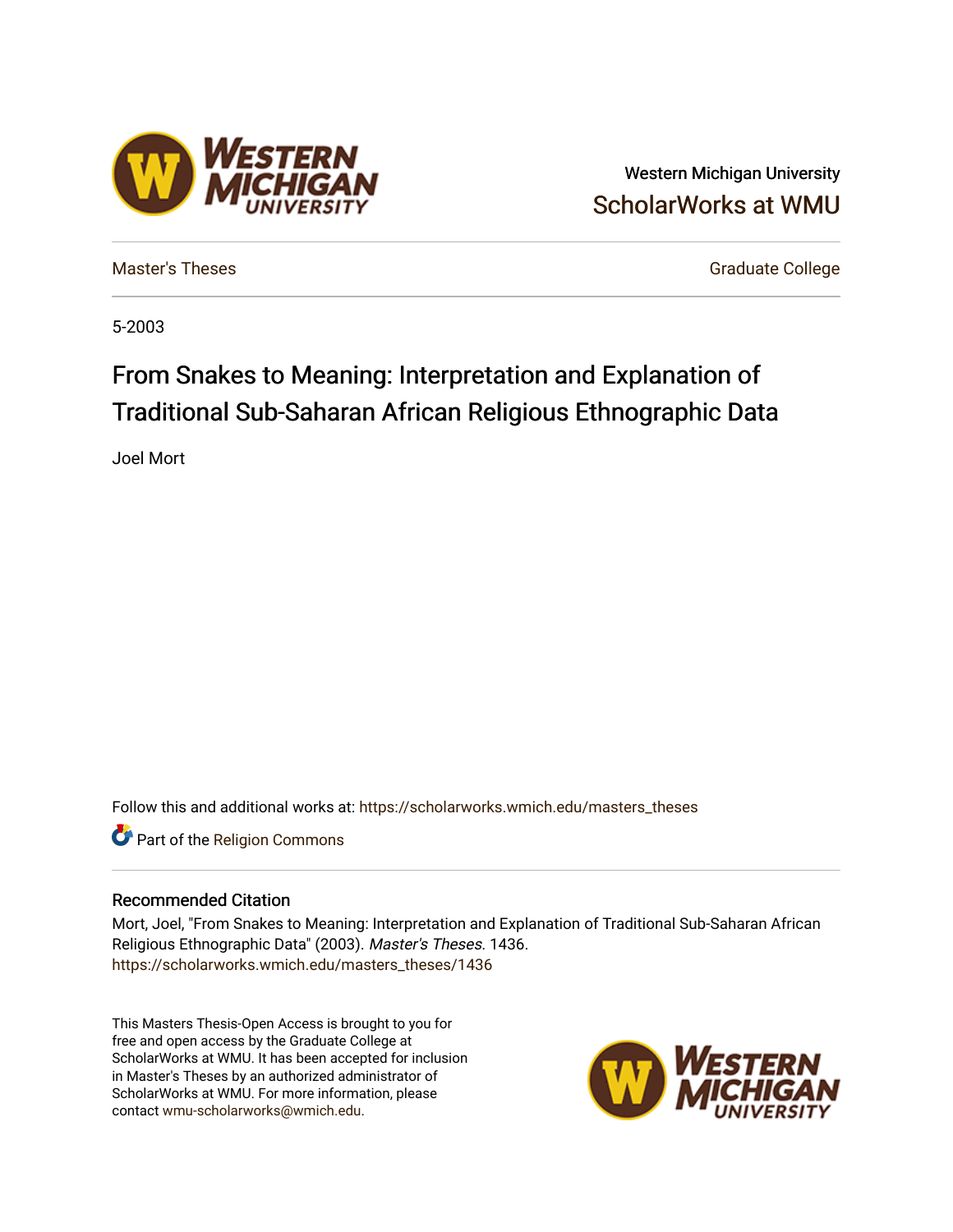## FROM SNAKES TO MEANING: INTERPRETATION AND EXPLANATION OF TRADITIONAL SUB-SAHARAN AFRICAN RELIGIOUS ETHNOGRAPHIC DATA

by

Joel Mort

A Thesis Submitted To The Faculty Of The Graduate College In Partial Fulfillment Of The Requirements For The Degree Of Master Of Arts Department Of Comparative Religion

> Western Michigan University Kalamazoo, Michigan May 2003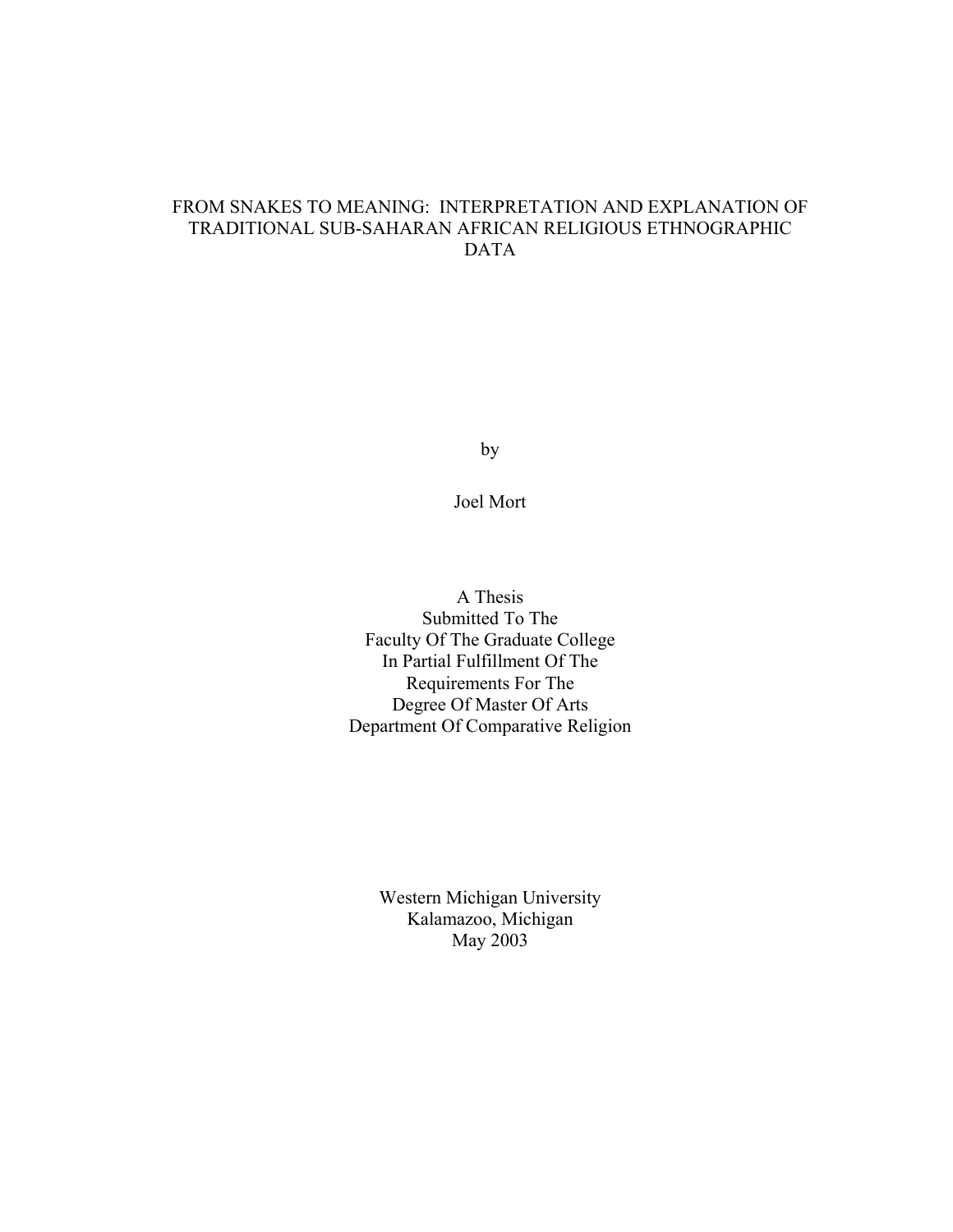## FROM SNAKES TO MEANING: INTERPRETATION AND EXPLANATION OF TRADITIONAL SUB-SAHARAN AFRICAN RELIGIOUS ETHNOGRAPHIC DATA

#### Joel Mort, M.A.

Western Michigan University, 2003

Concerns about accepted approaches to ethnographic data have arisen in terms of how scholars attempt to explain and interpret the formation, transmission, and persistence of seemingly bizarre religious ideas and practices. I would like to suggest a new way to make sense of ethnographic data regarding religious thought and action.

My contention is that the explanatory and interpretive methods employed by the majority of religion scholars are mistakenly and unknowingly informed by intuitive background theories. As a result of using intuitive assumptions rather than an established scientific theoretical tradition as the basis for interpretive inference the conclusions offered by these scholars are suspect. The reasons for this dearth, particularly in the context of studying African religion, are a combination of a rejection of particular models of explanation, an emphasis on reported informant explanations, and a preoccupation with cultural relativism and so-called political correctness as a defense against participating in an intellectual colonial project.

By showing that acceptable models of explanation are available and giving the example of an emerging approach compliant with one such model I hope to demonstrate that a theoretical tradition in the study of religion is possible and at hand.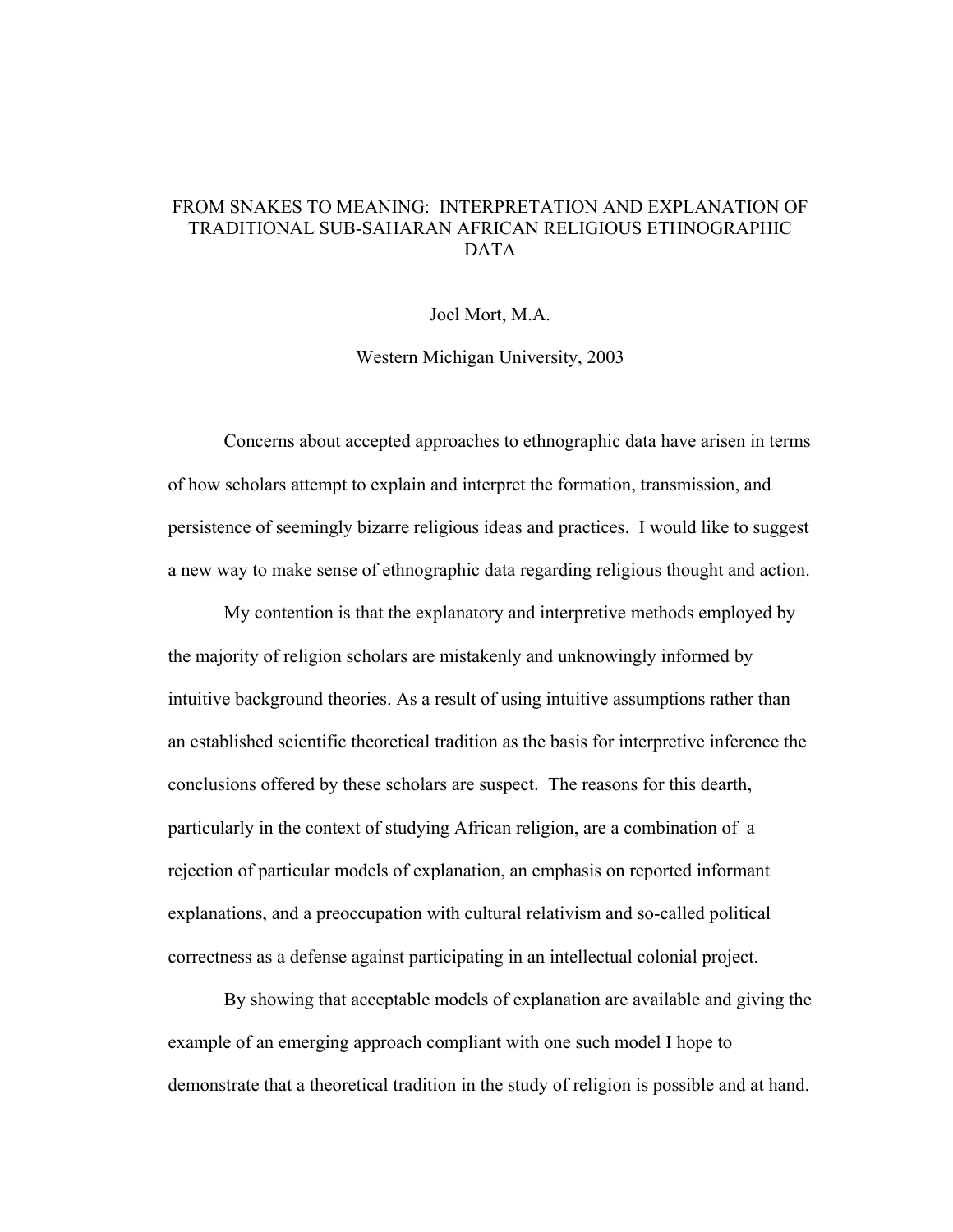#### ACKNOWLEDGEMENTS

This thesis is the product of many years of work, procrastination, changing minds and opinions, and a colossal amount of external assistance. The first four in the list have been my doing and have, to varying degrees, helped and hindered the completion of the thesis. Any errors or shortcomings are my responsibility alone. The last item on the list is arguably the most significant since it enhanced my productivity and minimized my shortcomings whenever possible. It was contributed not by me but by others interested either in the work itself or at least in me *finishing* the work.

My overwhelming thanks goes to my advisor and committee chair, Dr. E. Thomas Lawson, who has in every way been available as a resource be it emotionally, socially, scholarly, or administratively. I can not overstate the importance of his involvement in my graduate career. In a strange sense I am sorry to see the thesis finished since our coffee meetings were such an encouraging rejuvenation for me. His family, particularly his wife Ruth, put up with my frequent visits and often frantic phone calls; a courtesy for which I am very grateful.

I must also thank Dr. D. Jason Slone, my erstwhile fellow graduate student at WMU and current professor at the University of Findlay, and Dr. Luther Martin, professor at the University of Vermont. Their incurable enthusiasm for the work and experience with the process allowed them to both encourage me and commiserate with me appropriately. Their timely comments were invaluable throughout.

ii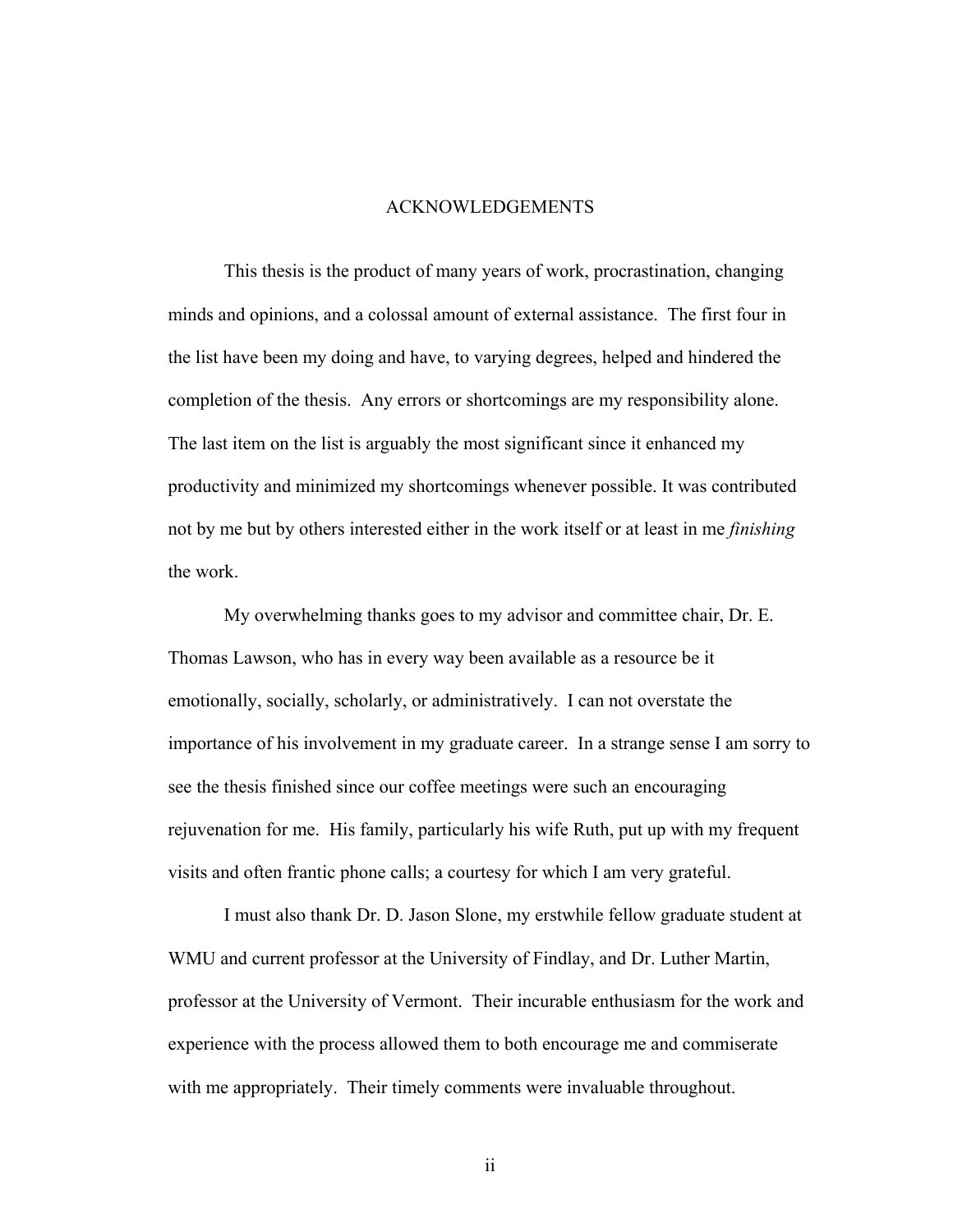#### Acknowledgements - Continued

My committee members, Drs. Brian Wilson and Rudolf Siebert, and my Director of Graduate Studies, Dr. Timothy Light, managed to stay the course with me through title changes, indeed entire project changes, leaves of absence and more so they too deserve my thanks.

My last minute proofreader, Amy Jean Koh, was a lifesaver; dropping everything at a moments notice to cross out, slash, comment, etc. with the eye of a knowledgeable technical scientific writer. Her work proved to be crucial in keeping much of the journalistic style out of this work.

In a less direct way my parents, Jim and Judy Mort, and my brother, Terry, have done all they could and more to get me to this point. Much of my life I have been to them much like this thesis has been to me: troublesome, unorganized, and just plain bad. I can now sympathize with them in my own way.

Lastly, I must mention my constant canine companion. Loomis has often stared at me in wonder from beneath my desk undoubtedly wondering what could be so important up above. If anything or anyone has saved my sanity in the last several months it is he.

I dedicate this thesis to my grandparents, Grant and Marguerite Pearson and Joseph and Evelyn Mort.

## Joel Mort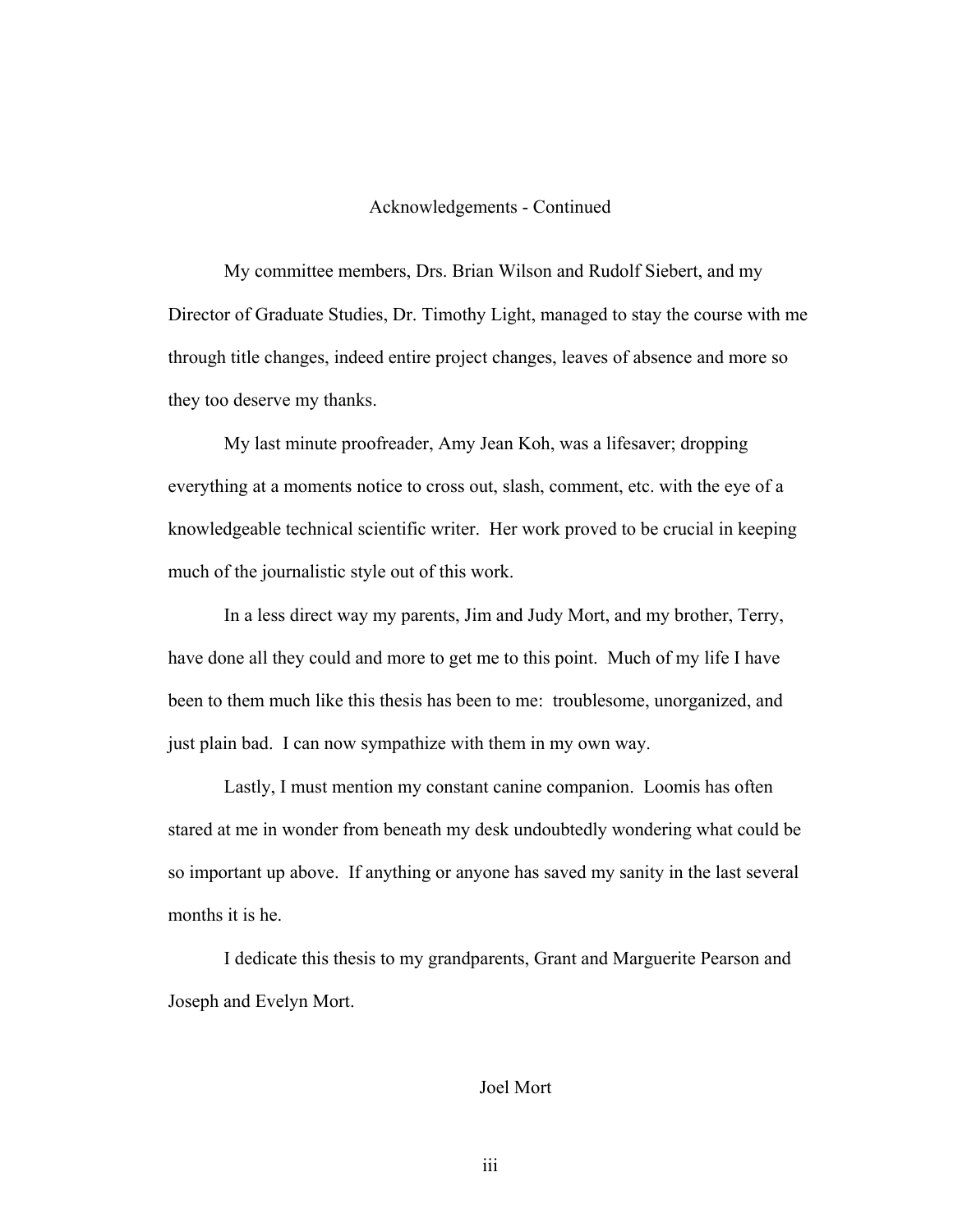Copyright by Joel Mort 2003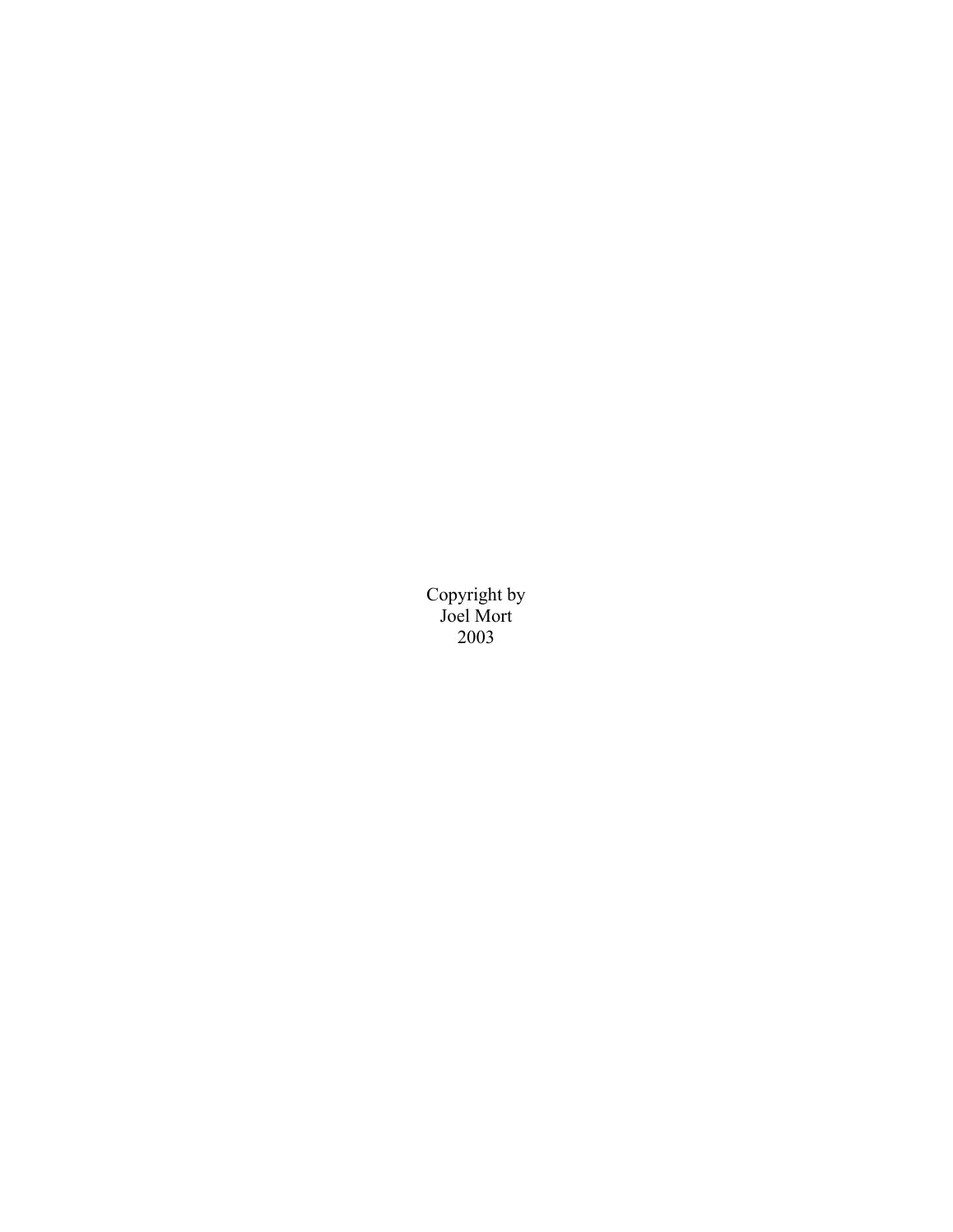# TABLE OF CONTENTS

| <b>CHAPTER</b>                                            |    |
|-----------------------------------------------------------|----|
| I. GATHERING THE DATA: AMAZULU AND BASOTHO ETHONOGRAPHY 8 |    |
|                                                           |    |
|                                                           |    |
|                                                           |    |
|                                                           |    |
|                                                           |    |
|                                                           |    |
|                                                           |    |
|                                                           |    |
|                                                           |    |
|                                                           |    |
|                                                           |    |
|                                                           |    |
|                                                           |    |
|                                                           |    |
|                                                           |    |
|                                                           | 23 |
|                                                           | 24 |
|                                                           |    |
|                                                           |    |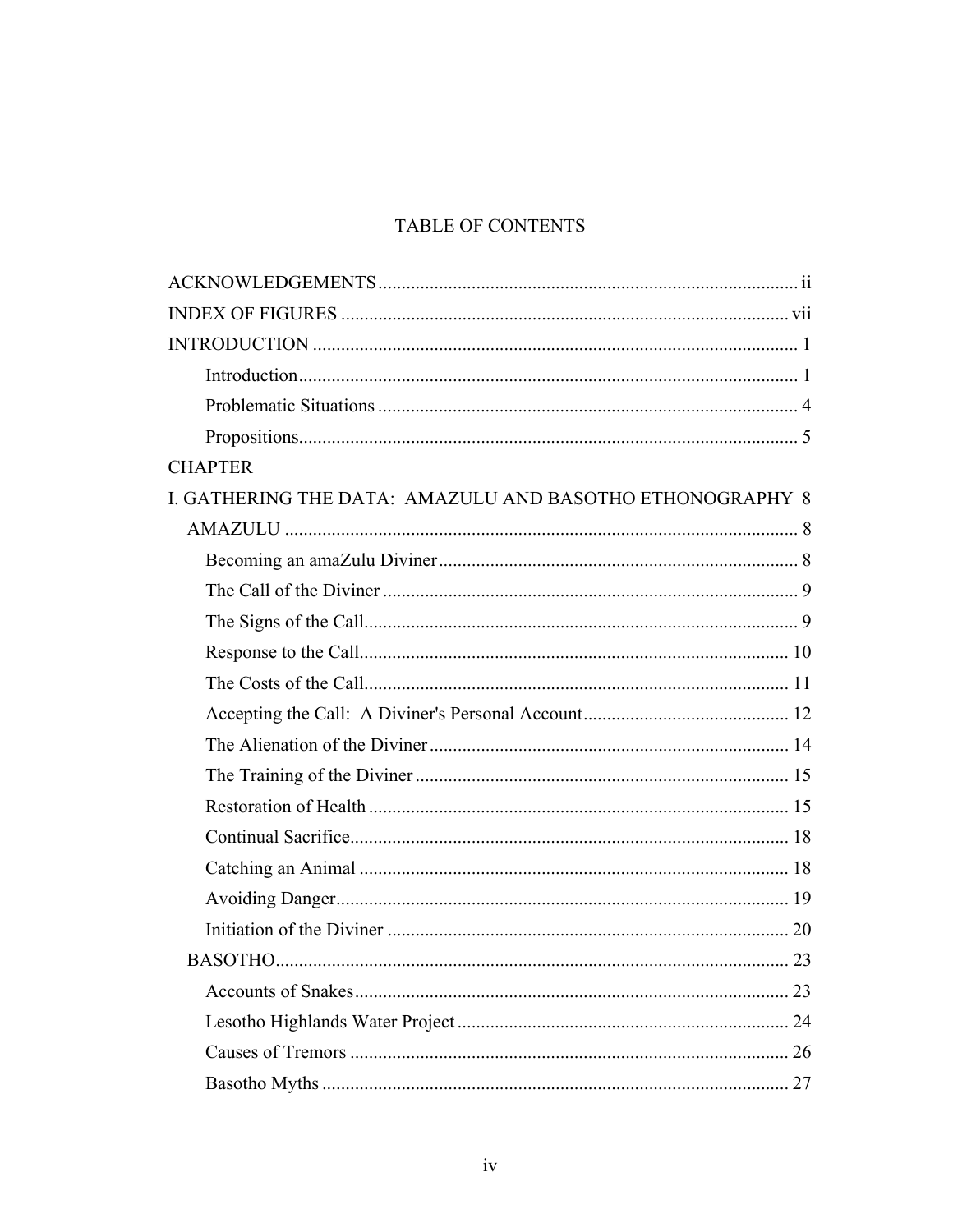# Table of Contents - Continued

| INTERPRETATIONS OF AMAZULU AND BASOTHO DATA  28               |    |
|---------------------------------------------------------------|----|
|                                                               |    |
|                                                               |    |
| <b>CHAPTER</b>                                                |    |
| II. INTERPRETING THE DATA: SCHOLARLY TENDENCIES 31            |    |
|                                                               |    |
|                                                               |    |
|                                                               |    |
|                                                               |    |
|                                                               |    |
|                                                               |    |
|                                                               |    |
| III. EXPLAINING THE DATA: EXPLANATION AND INTERPRETATION  36  |    |
|                                                               |    |
|                                                               |    |
|                                                               |    |
|                                                               |    |
|                                                               |    |
|                                                               |    |
|                                                               |    |
|                                                               |    |
|                                                               |    |
|                                                               |    |
| IV. EVALUATING THE DATA: INFERENCE TO THE BEST EXPLANATION 48 |    |
|                                                               | 48 |
|                                                               |    |
|                                                               |    |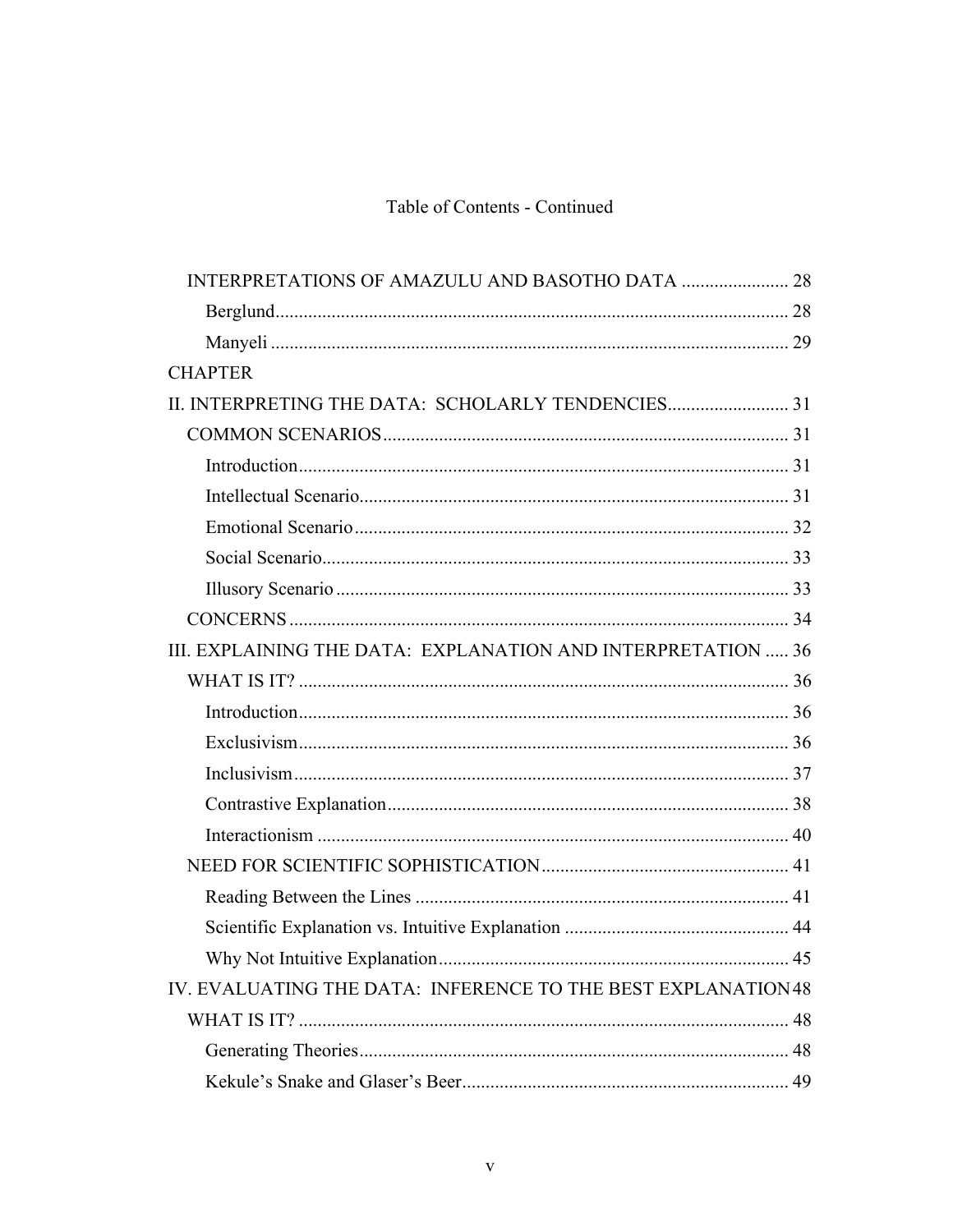# Table of Contents - Continued

| <b>CHAPTER</b> |  |
|----------------|--|
|                |  |
|                |  |
|                |  |
|                |  |
|                |  |
|                |  |
|                |  |
|                |  |
|                |  |
|                |  |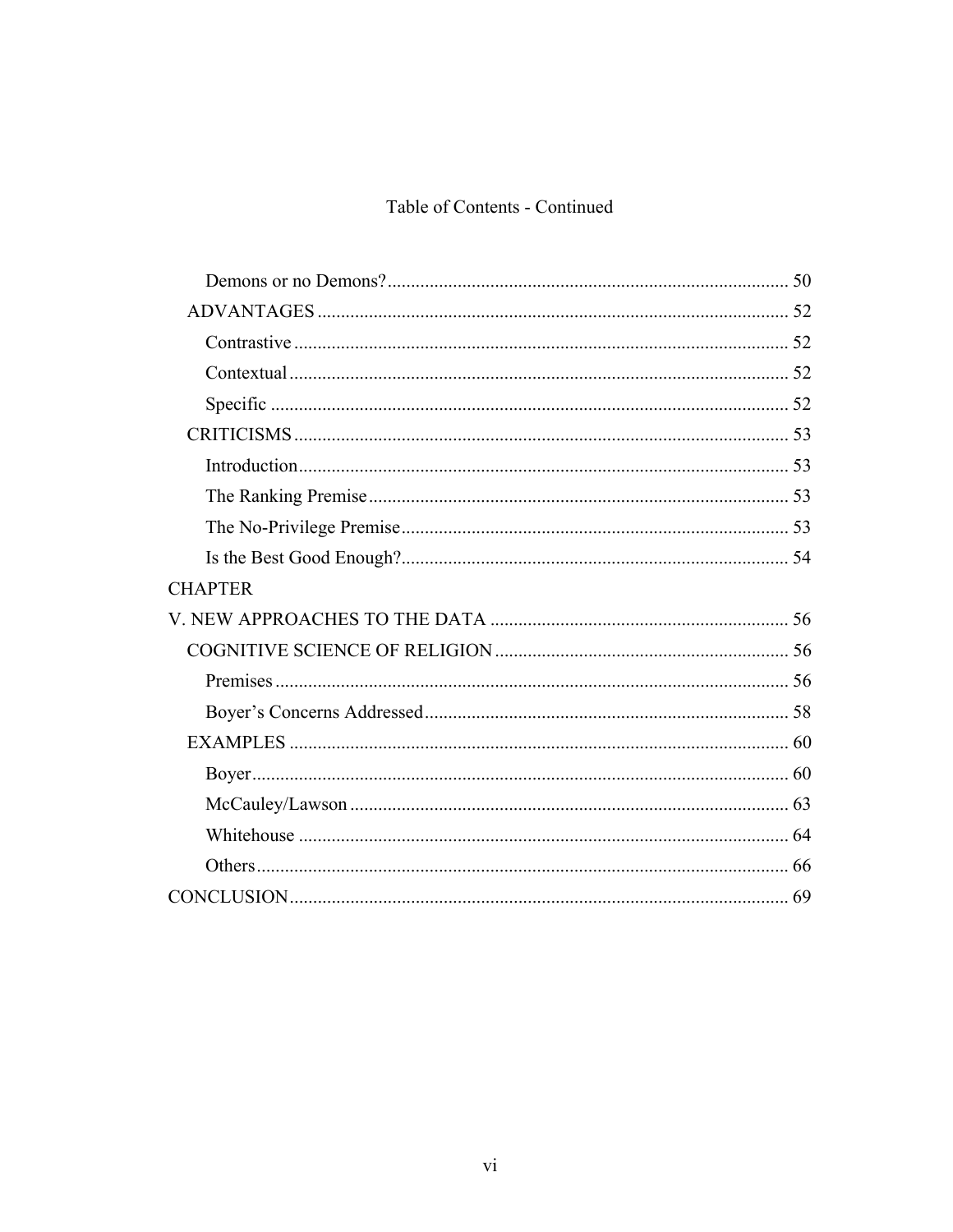# INDEX OF FIGURES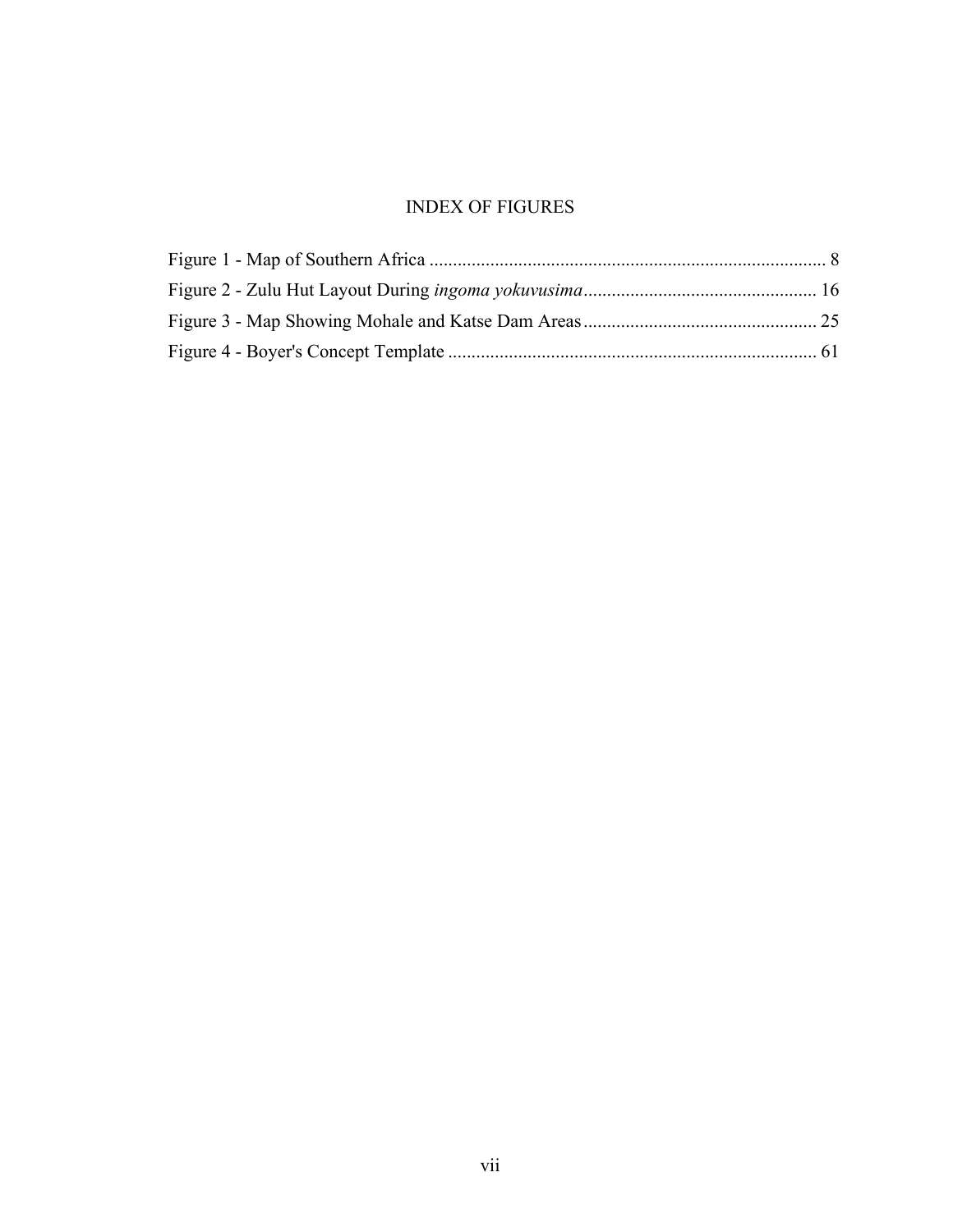# INTRODUCTION<sup>[1](#page-10-0)</sup>

#### *Introduction*

1

In this M.A. thesis I discuss issues underlying the study of religion and the implications those issues have for current and emerging approaches to the study of traditional African religion.

The study of religion in Africa has been tremendously productive in terms of the wealth of ethnographic data collected. In my thesis I introduce some of this data by summarizing some of my own field work done while spending nearly a year living in Lesotho (southern Africa) from November 2000 to September 2001 as well as the extraordinary work of Axel-Ivar Berglund on traditional Zulu religion in the KwaZulu-Natal Province of South Africa and the work done by Thomas Manyeli on the Basotho of Lesotho.

In recent years concerns about accepted approaches to such material have arisen. Specifically, in terms of how scholars attempt to explain and interpret the religious behavior included in the material I just mentioned. For example, how scholars explain the formation, transmission, and persistence of seemingly bizarre ideas such as special snake-men who are invisible until they are badly hurt or killed, ancestors communicating via special snakes, and giant snakes thundering through mountains causing tremors and fissures.

<span id="page-10-0"></span><sup>&</sup>lt;sup>1</sup> Earlier drafts of this material were presented to the Midwest Region American Academy of Religion's Theory and Method Section April 2002 and Cognitive Science of Religion Section April 2003 at its (MWAAR) annual meetings.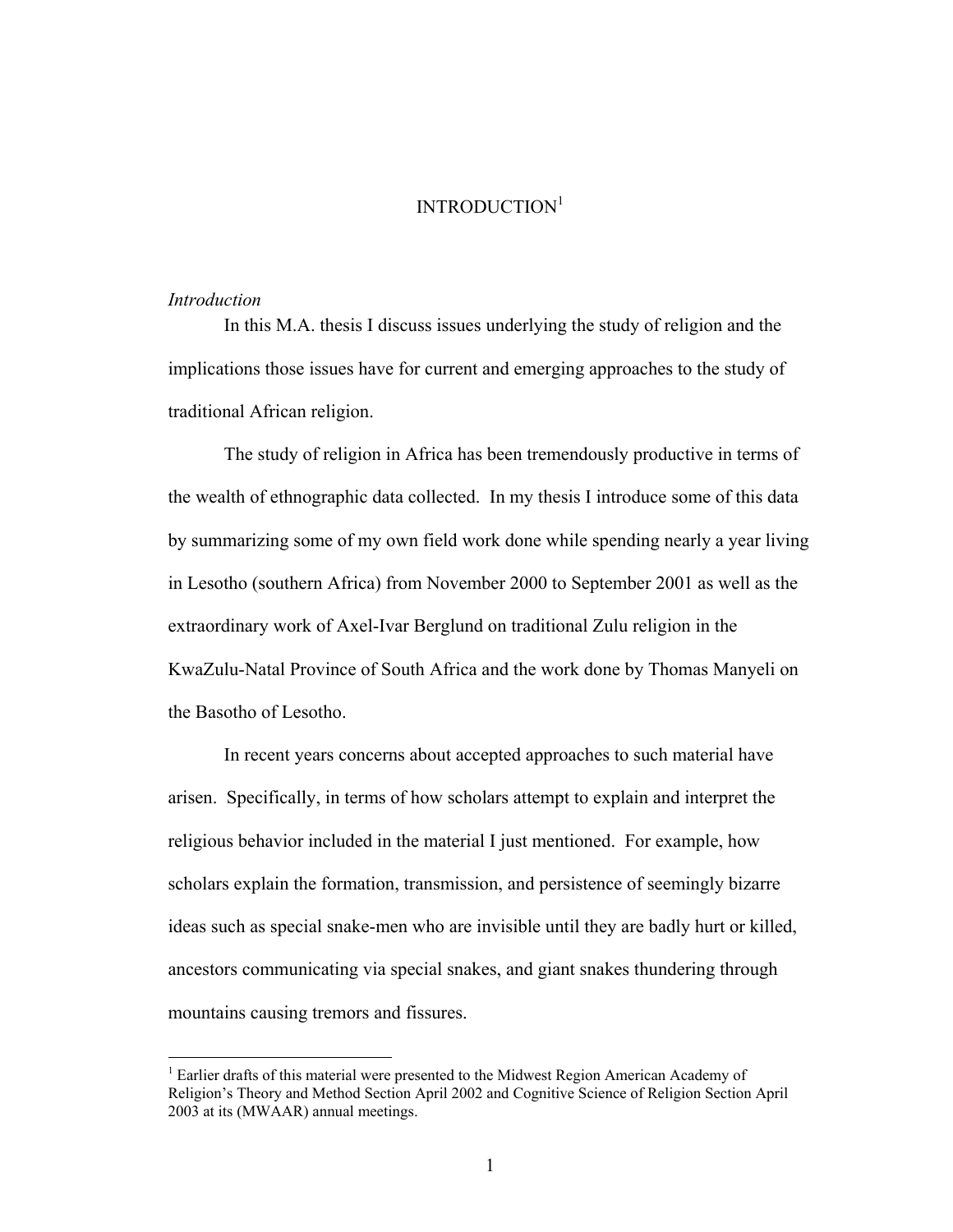I would like to suggest a new way to think about how to make sense of ethnographic data regarding religious thought and action. My contention is that the explanation and interpretation methods employed by the vast majority of religion scholars are mistakenly and perhaps unknowingly informed by intuitive background theories (which have been posited by cognitive scientists) such as folk physics, folk biology, folk psychology etc. As a result of using intuitive assumptions rather than an established *scientific* theoretical tradition (something which philosophers of science such as J. Watkins have said to be necessary for the increase of true knowledge) as the basis for interpretive inference the conclusions offered by these scholars are then suspect. Ultimately, because there is no real theoretical tradition upon which a methodology might be based, scholars have little choice but to base their conclusions on intuitive theories since there is little else at hand. The reasons for this dearth, particularly in the context of studying African religion, are a combination of **1)** a rejection of particular models of explanation coupled with a failure to recognize any alternative models which results in the unfortunate resistance to anything deemed 'scientific' or explanatory, **2)** a misguided emphasis on the epistemological equality of reported informant explanations with systematically generated theories, and **3)** a preoccupation with cultural relativism and so-called political correctness as a defense against participating in an intellectual 'colonial project.' The first point is the main point I take up in this thesis.

Fortunately alternative models of explanation are indeed available. Inference to the Best Explanation (IBE) is one example. It has several advantages over the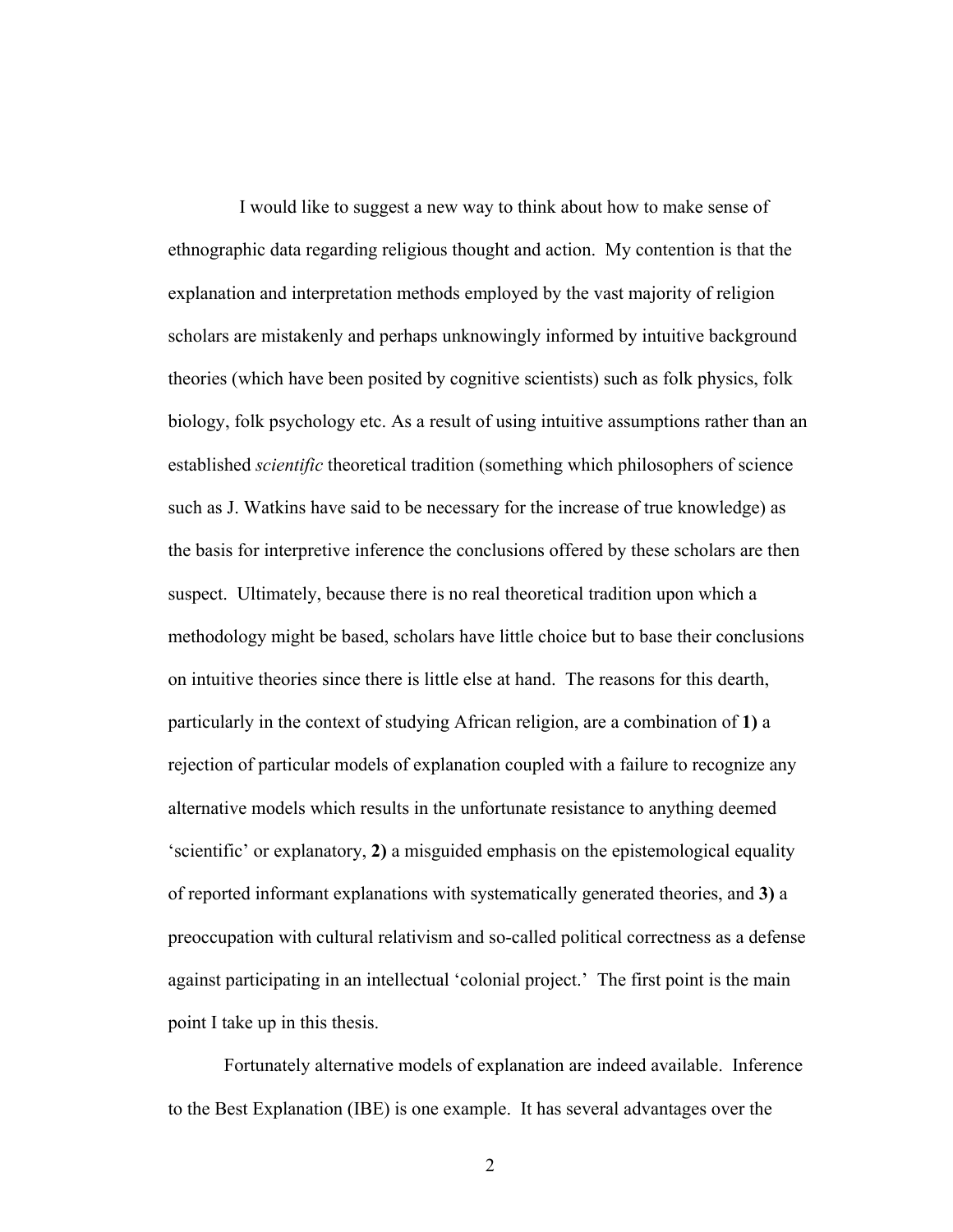models rightly rejected by religion scholars. It is contrastive in that it enables scholars to rank multiple hypotheses which attempt to explain the same surprising facts; it is contextual in that it allows scholars to alter the ranking of hypotheses if background theories change or if ad hoc hypotheses are included in a theory making it less simplistic; it is specific in that it allows us to evaluate theories in terms of their efficacy regarding specific ranges of information (for example Theory A may be more effective in explaining *this* specific range of information while Theory B may be more effective in explaining *that* specific range of information.). Of course IBE has its detractors as well and I mention the criticisms leveled at it concerning the ability of IBE to accurately rank hypotheses *in absolute terms*.

Since, as I hope IBE can be said to demonstrate, the reasons for a deficiency in a theoretical tradition for religion scholars can be mitigated then optimism about emerging approaches to the study of religion is not ill-advised. One such approach is the cognitive science of religion. This approach is based on the premise that a good way to understand human behavior is to, first of all, understand how the world is represented by human minds and, secondly, to understand what kind of processes work upon those representations. The theories that have come out of this approach have the advantage that they are IBE compliant in that they take into consideration the criteria set forth by IBE and, additionally, are interdisciplinary which has resulted in a wealth of new resources from other fields of inquiry including philosophy, anthropology, evolutionary biology, developmental psychology, etc. Major contributors to the field include Pascal Boyer, Harvey Whitehouse, Justin Barrett, and Jason Slone, among others.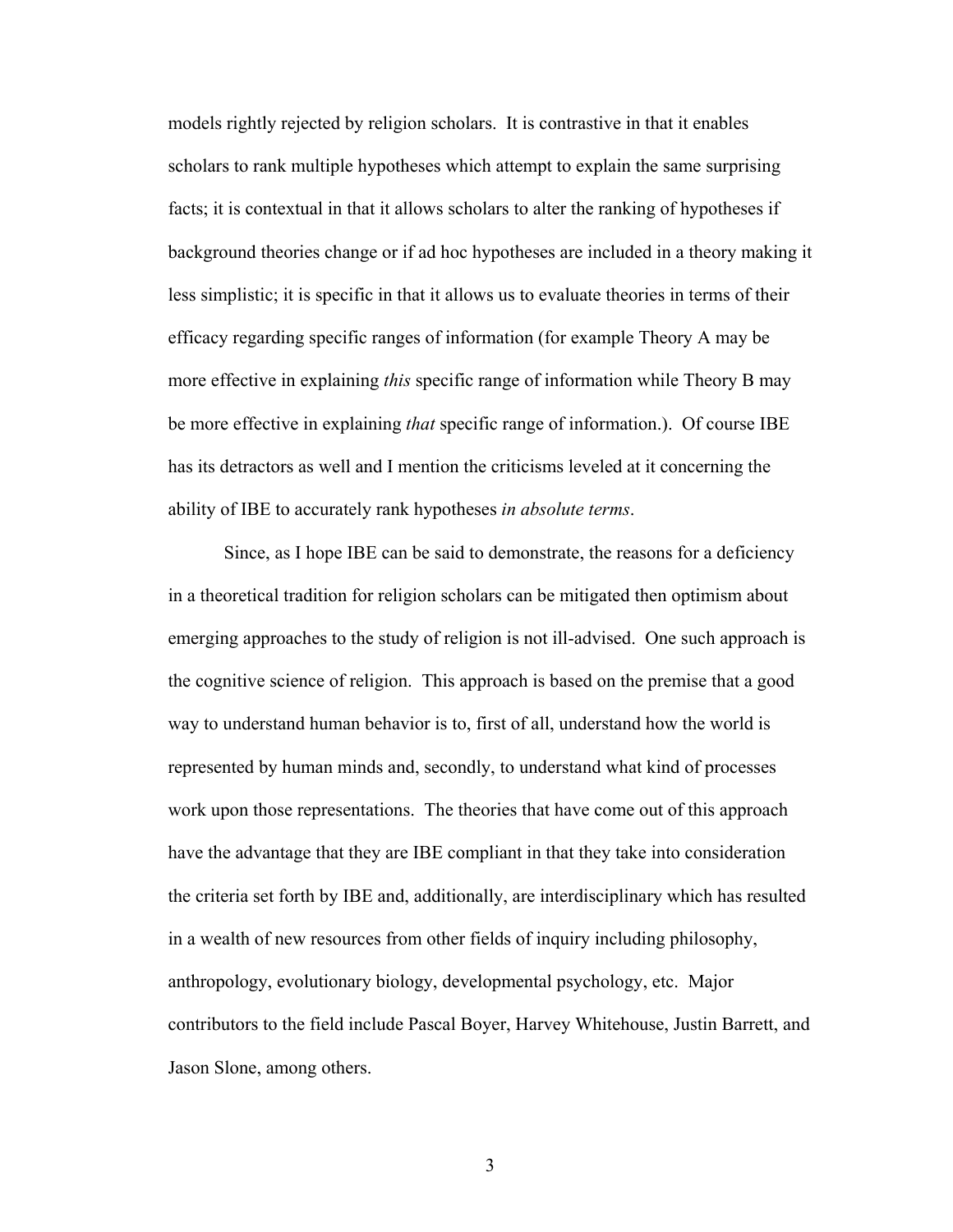For the study of African religion a cognitive science of religion offers new explanations of those surprising facts like those dealing with special snakes I listed earlier as well as suggestions for experimental evaluation of those explanations. Suggestions which have already been heeded by scholars attached to our own department - Brian Malley and Tom Lawson – as well as others such as Jesse Bering from the University of Arkansas.

A cognitive science of religion also demystifies informant explanations by regarding them as needing explanation themselves. This premise, while often attacked by those concerned with preserving the intellectual integrity of indigenous or non Western peoples, along with the already mentioned metatheoretical considerations is a significant step toward establishing a new theoretical tradition that will produce new knowledge in the study of traditional African religion as well as the study of religion in general.

#### *Problematic Situations*

 $\overline{a}$ 

Consider the following situation: In a traditional Zulu village  $(umuzi)^2$  $(umuzi)^2$  the son of the headman (*umnumzane*) of the village becomes gravely ill. When the typical family medicines fail to halt the progression of the illness the headman decides to take action. Rather than appealing to the local herbalist (*inyanga yokwelapha*) who is skilled in the treatment of various illnesses, the headman summons the closest diviner (*inyanga yokubhula*) available. The reason for this move lies in the fact that it is the diviner who is regarded as most qualified to diagnose the cause of the disease and to decide the best course of action to take. In other words, divination precedes healing.

<span id="page-13-0"></span> $2$  In order to be faithful to the cultural situation I shall, where I deem it necessary, indicate parenthetically and also refer to relevant isiZulu words.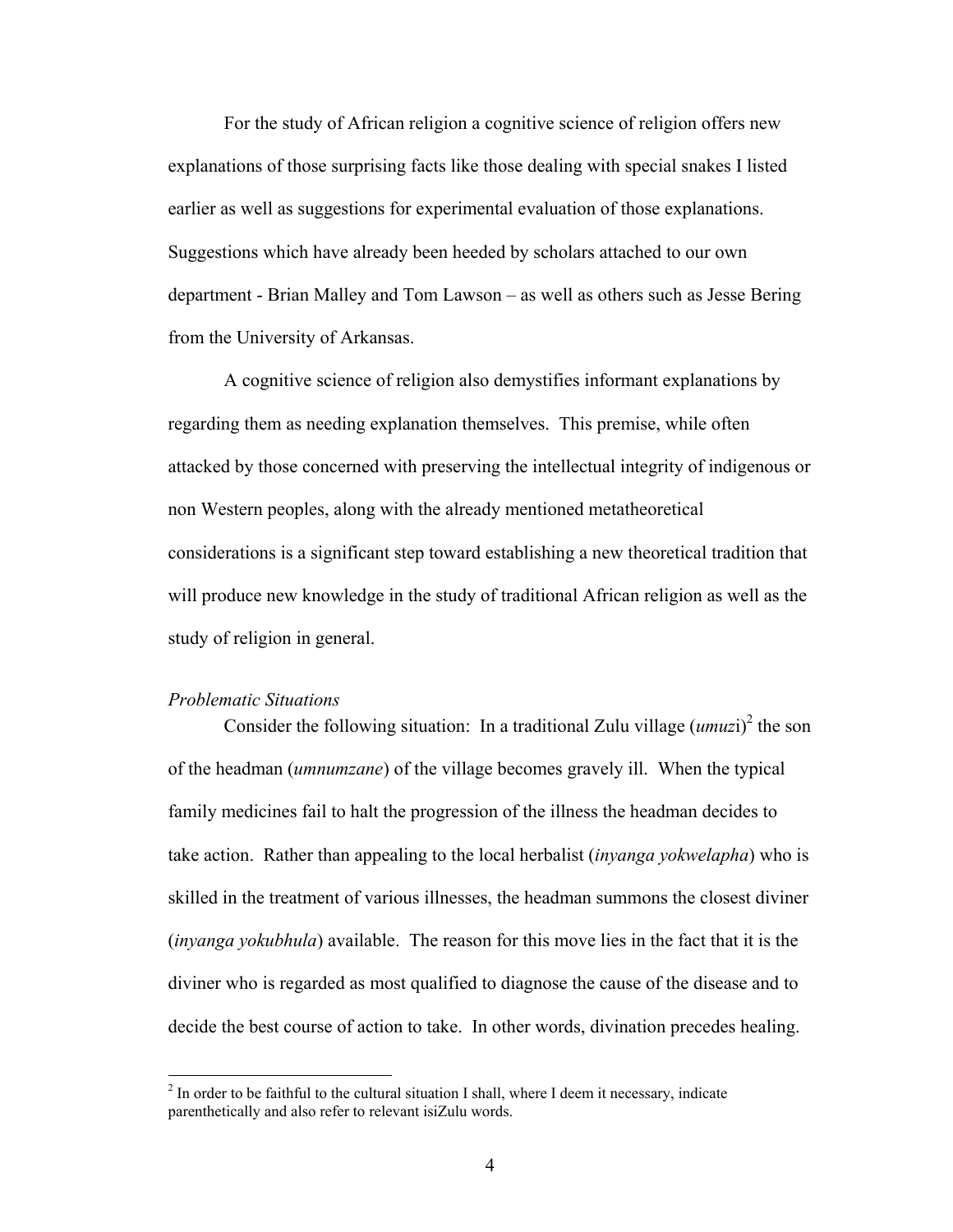Or consider the following case. A young Zulu woman has fallen in love with a handsome young Zulu man. In her cultural context relationships between the sexes is governed by strict rules. Though she may be deeply desirous of marrying this young man she is powerless to proceed unless he makes the first move. In other words it is up to the man and his family to begin the negotiations that might eventuate in marriage. The young woman, however, would like to know whether the young man's feelings for her are reciprocated. There is action that she can take that promises at least to increase her knowledge about the possibilities of the man finding her attractive, and therefore, giving her sufficient confidence not only that that things will work out but that she might find it worth while to send those subtle signals to the young man that would demonstrate her interest. What does she do? She goes to a diviner to find out what the possibilities are. Here divination provides insight about the future.

What then is a diviner in this Zulu context?

In order to answer this question we need to examine the claims of ethnographers who have examined the interpretive possibilities provided by the religious symbolism that play an essential role in these Zulu religious practices.

#### *Propositions*

In this thesis I first propose to sketch approaches toward which scholars tend when attempting the interpretation and explanation of African ethnographic data. I will draw from the work of two ethnographers, Ivar-Axel Berglund and Thomas Manyeli, who have focused their work on the amaZulu of present day KwaZulu-Natal province in South Africa and the Basotho of Lesotho respectively. Providing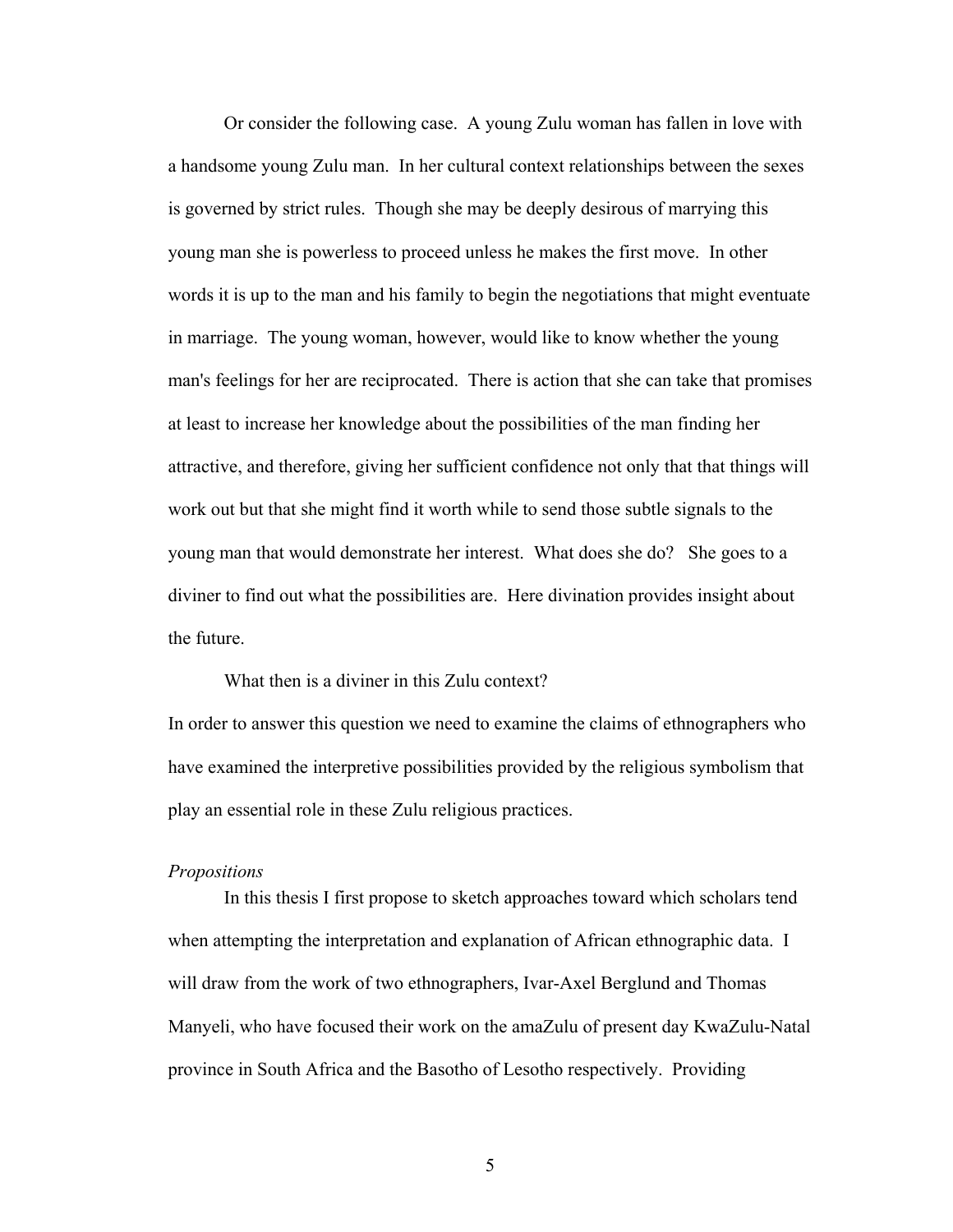examples of African religious ethnographic and anecdotal data will allow me to discuss relevant points of inquiry, illustrate the primary approaches to such material, and consider concerns with these approaches.

Secondly, I propose to explicate metatheoretical issues that can facilitate possessing a clearer picture of where future scholarship might head; specifically in terms of nurturing a theoretical tradition in the study of religion in general and the study of African traditional religion in particular. This tradition, which should be based on a thorough understanding of the interaction between explanation and interpretation and epistemologically rigorous models of theory generation and evaluation, will allow scholars to take advantage of and contribute to emerging approaches to the study of religion.

Finally, I propose to outline one such emerging approach: the cognitive science of religion. In doing so I will describe its premises, advantages, and differences from approaches discussed earlier. Furthermore, I will give examples of those scholars employing this approach and their distinct strands within the cognitive science approach in order to provide a sense of its collaborative, interdisciplinary, and experimental features.

In Chapter 1 I overview ethnographic research found in the work of Berglund and Manyeli. From Berglund in his work Zulu Thought-Patterns and Symbolism, I summarize his ethnographic record of the calling, training, and initiation of amaZulu diviners. From Manyeli's book Phenomenological Perspective of Basotho Religion, I draw on examples of Basotho myths regarding invisible snake-men. In addition I take information from my own fieldwork in Lesotho to relate anecdotal data about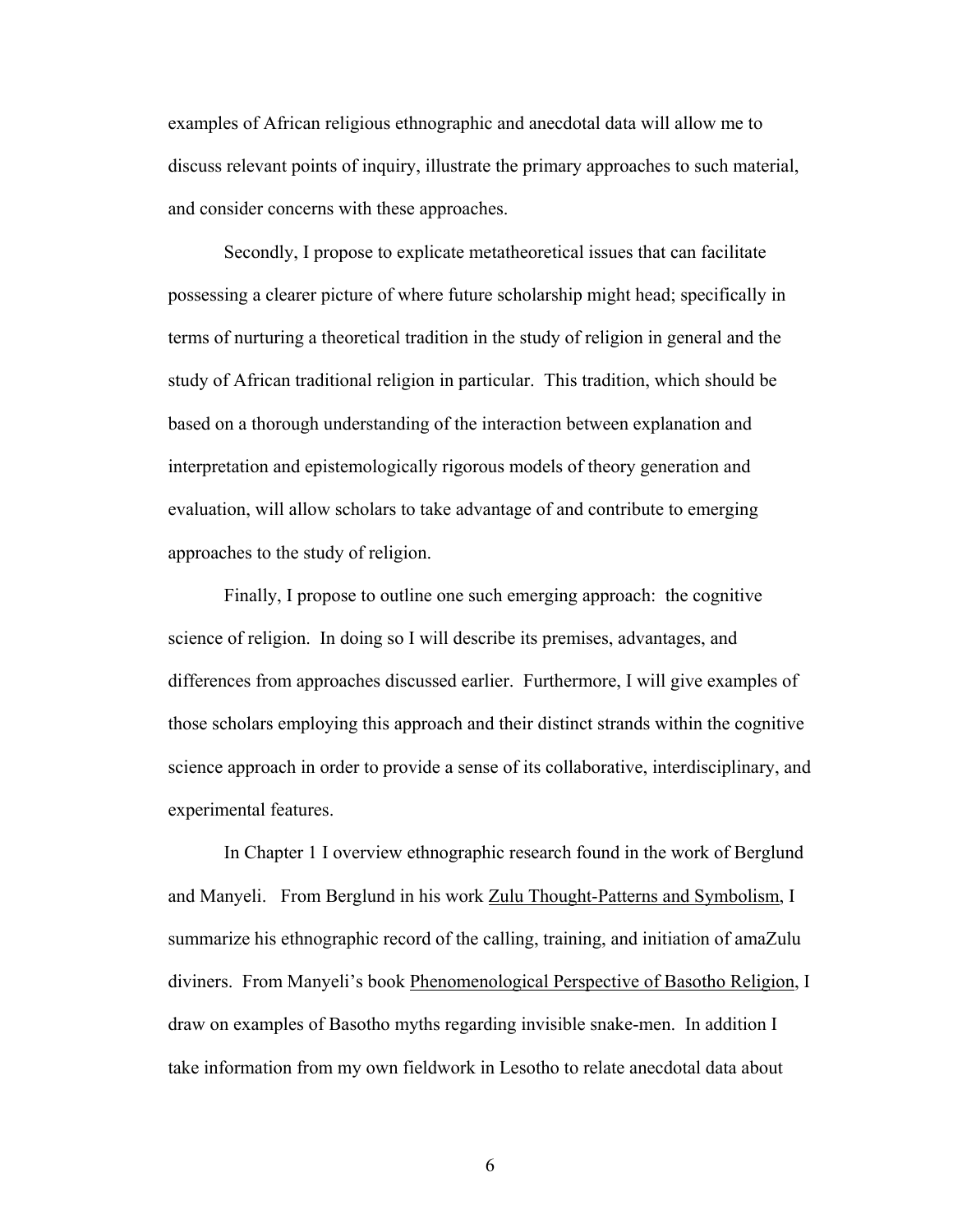Basotho claims concerning seemingly bizarre events and explanations. Finally I describe the approaches taken by both Berglund and Manyeli when interpreting the data. All of this material demonstrates the important contribution anthropologists and religion scholars make to our store of data as well as providing examples for a discussion of the current and emerging approaches to such data.

In Chapter 2 I sketch extant *scenarios* or approaches to the study of religion as seen by Pascal Boyer (2001) and end with a discussion of two simple and fundamental concerns he has with all the scenarios in general. Building on that discussion, in Chapter 3 I describe a misunderstanding of explanation and interpretation of data that results in the deficiencies pointed out by Boyer. Current philosophy of science provides explanatory models that may help to clear up misunderstandings of what science is and provide evaluative criteria with which we might better justify or debunk approaches to theorizing about religious ideas and behavior. In Chapter 4 I introduce one such model, Inference to the Best Explanation, and point out its advantages as well as its criticisms. In Chapter 5 I describe an emerging approach that is compliant with current models of explanation, addresses the concerns of Boyer from Chapter II and, at the same time acknowledges the importance of approaches that preceded it. This cognitive approach to the study of religion attempts to apply the central hypotheses of cognitive science in order to understand the generation, transmission and persistence of religious ideas and practices. The Chapter ends with examples of scholars who employ this approach and their particular contributions.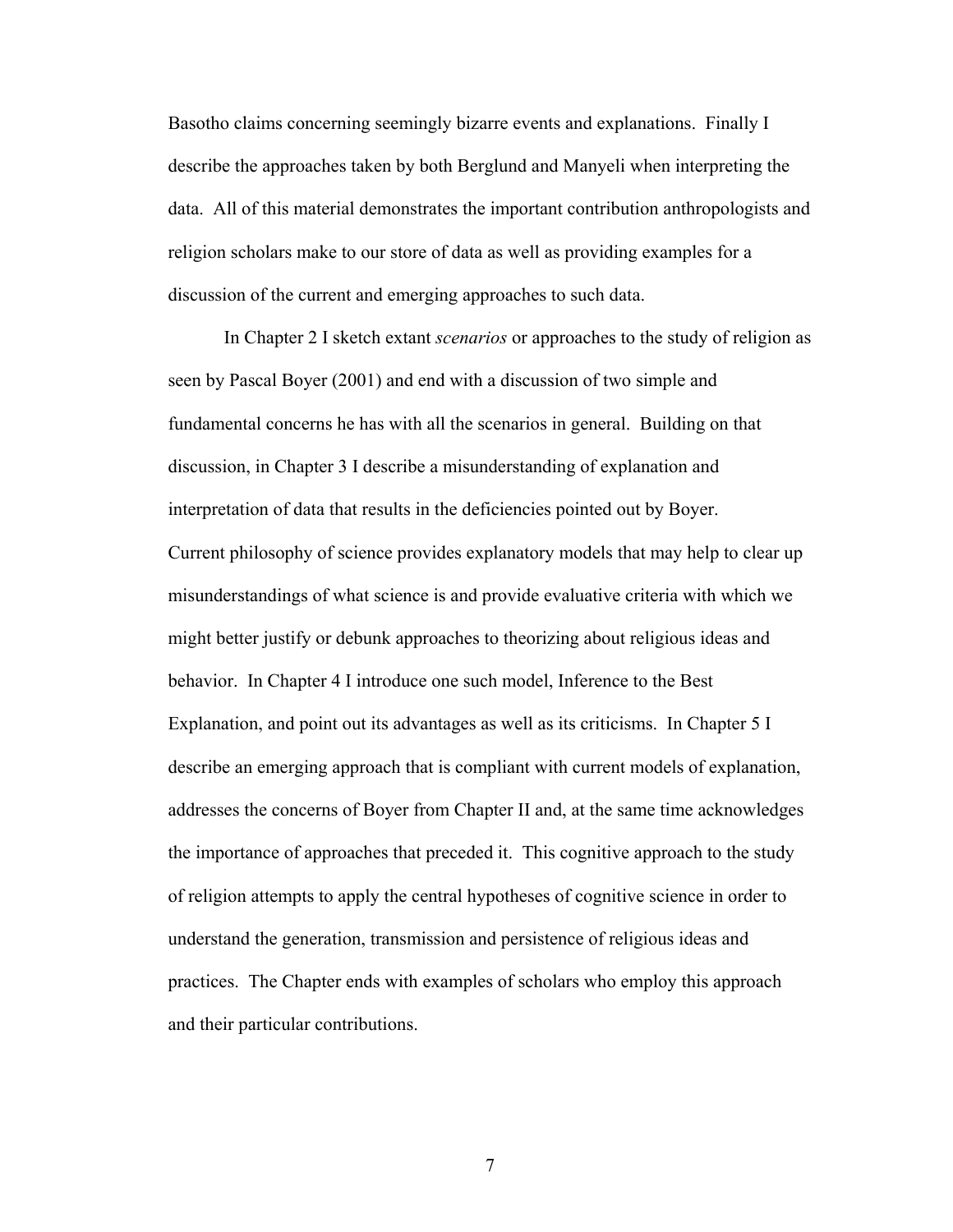## CHAPTER I

#### GATHERING THE DATA: AMAZULU AND BASOTHO ETHONOGRAPHY

#### AMAZULU

 $\overline{a}$ 

#### *Becoming an amaZulu Diviner*

Axel-Ivar Berglund, in his exhaustive ethnographic *work Zulu Thought-Patterns and Symbolism*, (1976) gives a detailed description of the events that surround the calling and initiation of a Zulu person as a diviner  $(inyanga)^3$  $(inyanga)^3$ . According to his informants, it is not the choice of a person (most of those "chosen" are women) to be a diviner but rather the choice of the "shades" or ancestors (*amadlozi*). Shades are the initiating agents and, therefore, play a fundamental role in the process of becoming a diviner.



Figure 1 - Map of Southern Africa

<span id="page-17-0"></span><sup>&</sup>lt;sup>3</sup> What follows is a summary of Berglund's descriptions of how amaZulu become diviners. I have, however, organized the material according to various categories which help us understand the stages in the process of acquiring the status of a diviner.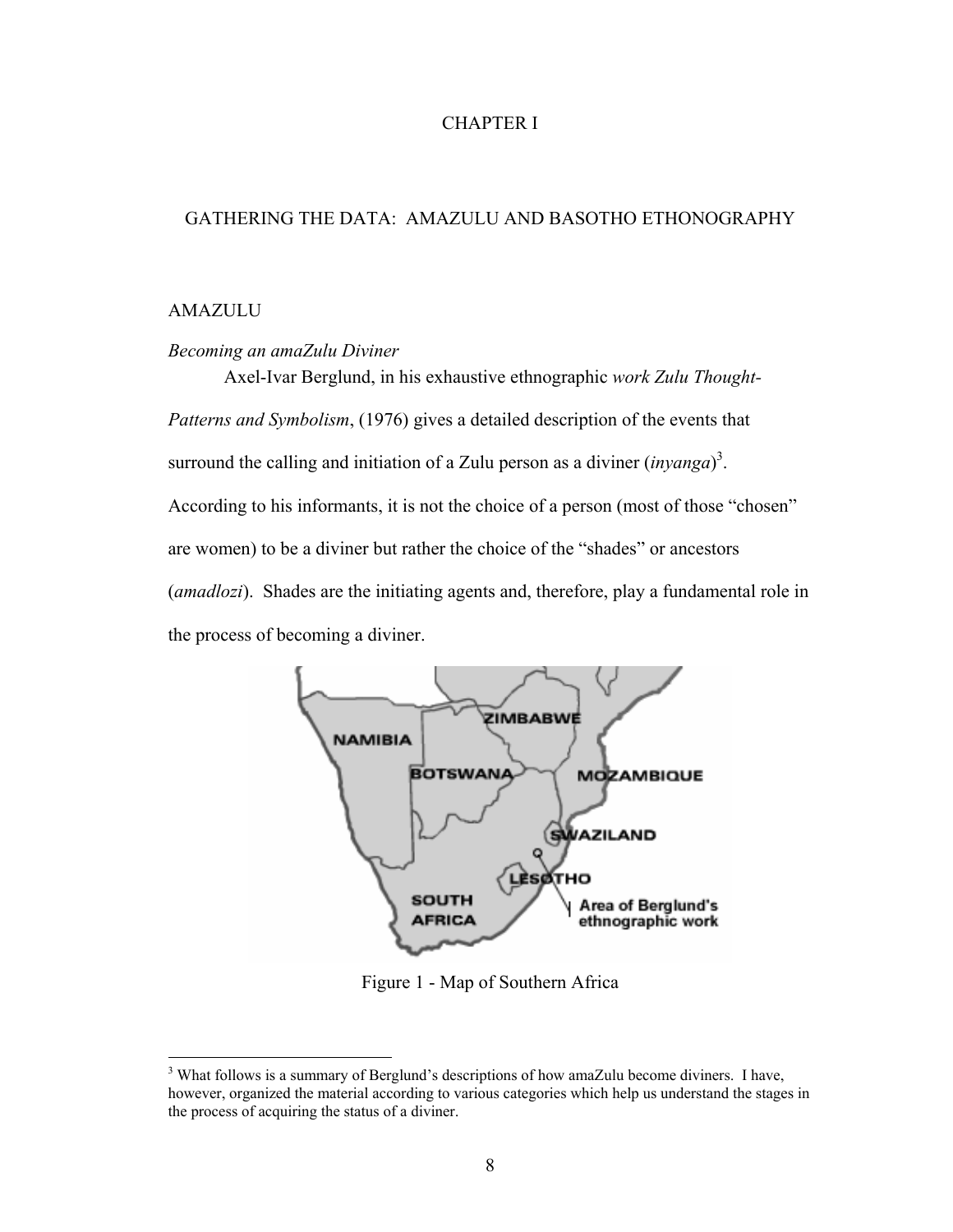#### *The Call of the Diviner*

This call by the ancestors can be accomplished through many means. Strange dreams and visions, which are often vague incomprehensible and frightening to the dreamer, are interpreted by an experienced diviner<sup>[4](#page-18-0)</sup>. One of Berglund's informant diviners related one such dream that included such things as pain from eating pork, cattle eating snakes, the vomiting of snakes, and animals with eight legs. This dream was the dream that indicated a calling by the ancestors for the informant to be a diviner. Not all dreams indicate a calling to divination by the ancestors but an experienced diviner is believed to have the knowledge necessary to make correct "diagnoses."

#### *The Signs of the Call*

1

Other symptoms of a calling are frequent sneezing, yawning, belching, and hiccups. These actions "come from the place of the shades [ancestors] in a man. They are caused by the shades when there has been sleep and there is no sickness (*umkhuhlane*, i.e. everyday ailments such as colds)." (Berglund 1976 p 137) The sneezing etc. must be excessive and of such a nature which distinguishes it from ordinary occurrences. Belching, for example, creates a "sour wind" when the ancestors are present, a result of acidity because they reside and work near the gall, but is "just wind" when they are not. Shades at work in pregnant women are believed to produce this acidity as well. According to Berglund sneezing and yawning frequently occur initially followed by belching and hiccups; more advanced

<span id="page-18-0"></span><sup>&</sup>lt;sup>4</sup> This means that the experienced diviner has already gone through the process of becoming a diviner and is therefore qualified to act on behalf of the shades.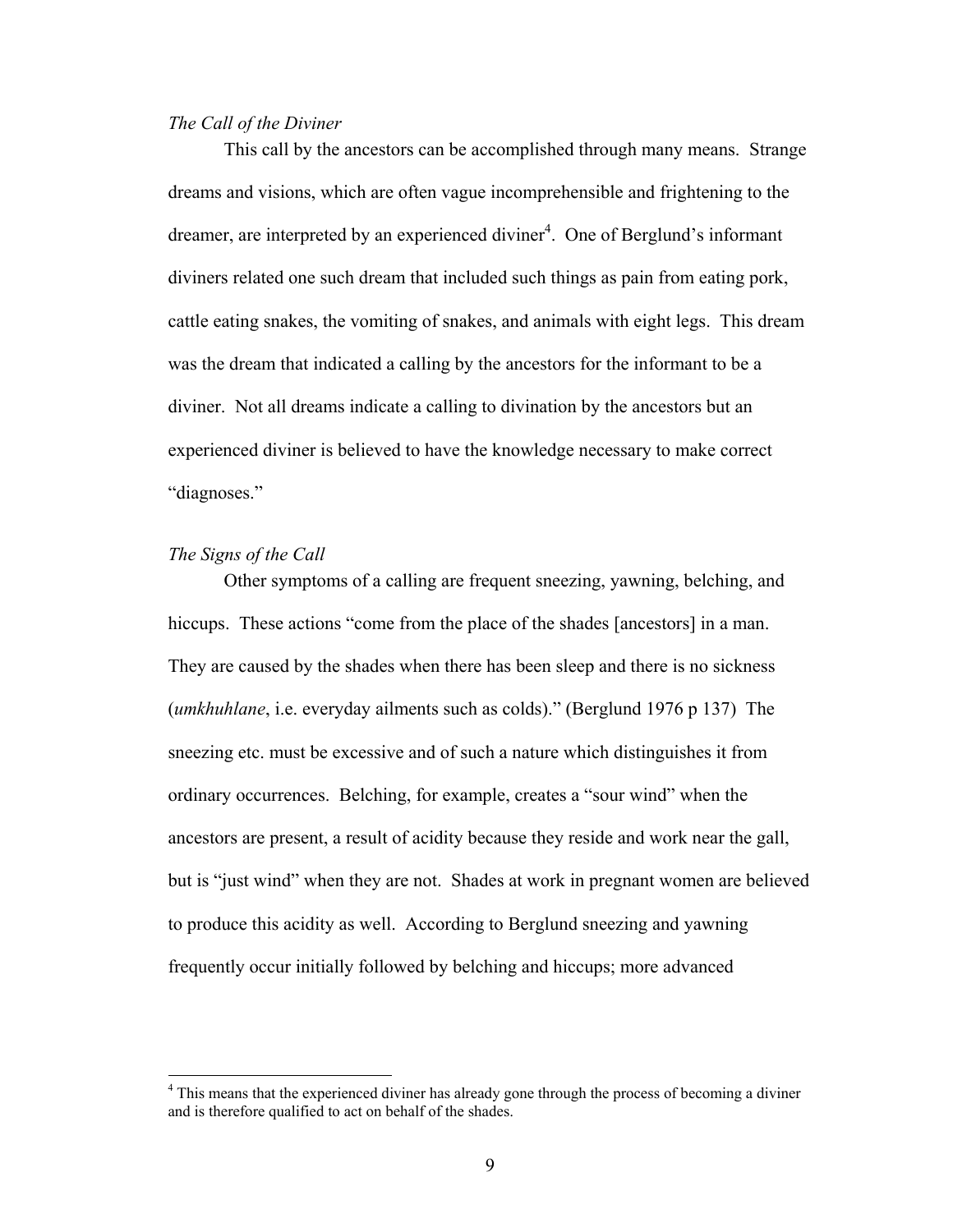indications of a call. The ancestors have "sunk down deeper into him" occupying "the places of gall and the lower back."

Similar to the acidity caused by the shades working near "the gall," pain caused by the residence of shades in places ranging from the lower back to the shoulders and lower neck or *izibhopho* are even more advanced signs of a calling. Again it is important to see that *izibhopho* is present without an ordinary sickness that would indicate to the diagnosing diviner that the shades are present. Every calling by the shades will be indicated by the symptoms discussed above as well as things like an unusual wakefulness at night but this calling is not identical for all diviners. An experienced diviner is essential for an accurate interpretation of events. She can be thought of as a representative of the shades. She already has access to that special world beyond the ordinary world of day to day living.

#### *Response to the Call*

Once the experiences of a Zulu person are determined to be a calling to divination a response is necessary. The call can be accepted (*ukuvuma idlozi*) [5](#page-19-0) or the person can attempt to bar it (*ukuwethula idlozi*) 6 [.](#page-19-1) Either response requires that the shades doing the calling be clearly identified. Making this determination tells the person called 1) who is responsible for supplying those things necessary for the training and initiation of the novice diviner (a not inconsiderable financial burden) and 2) if an attempt to bar the shades is possible. For women called (the majority of diviners) this determination is important since her call can be by either her family shades or her husband's. The family whose shades are doing the calling is

<span id="page-19-1"></span><span id="page-19-0"></span>

<sup>&</sup>lt;sup>5</sup> Literally "accepting the ancestors" <sup>6</sup> Literally "barring the ancestors"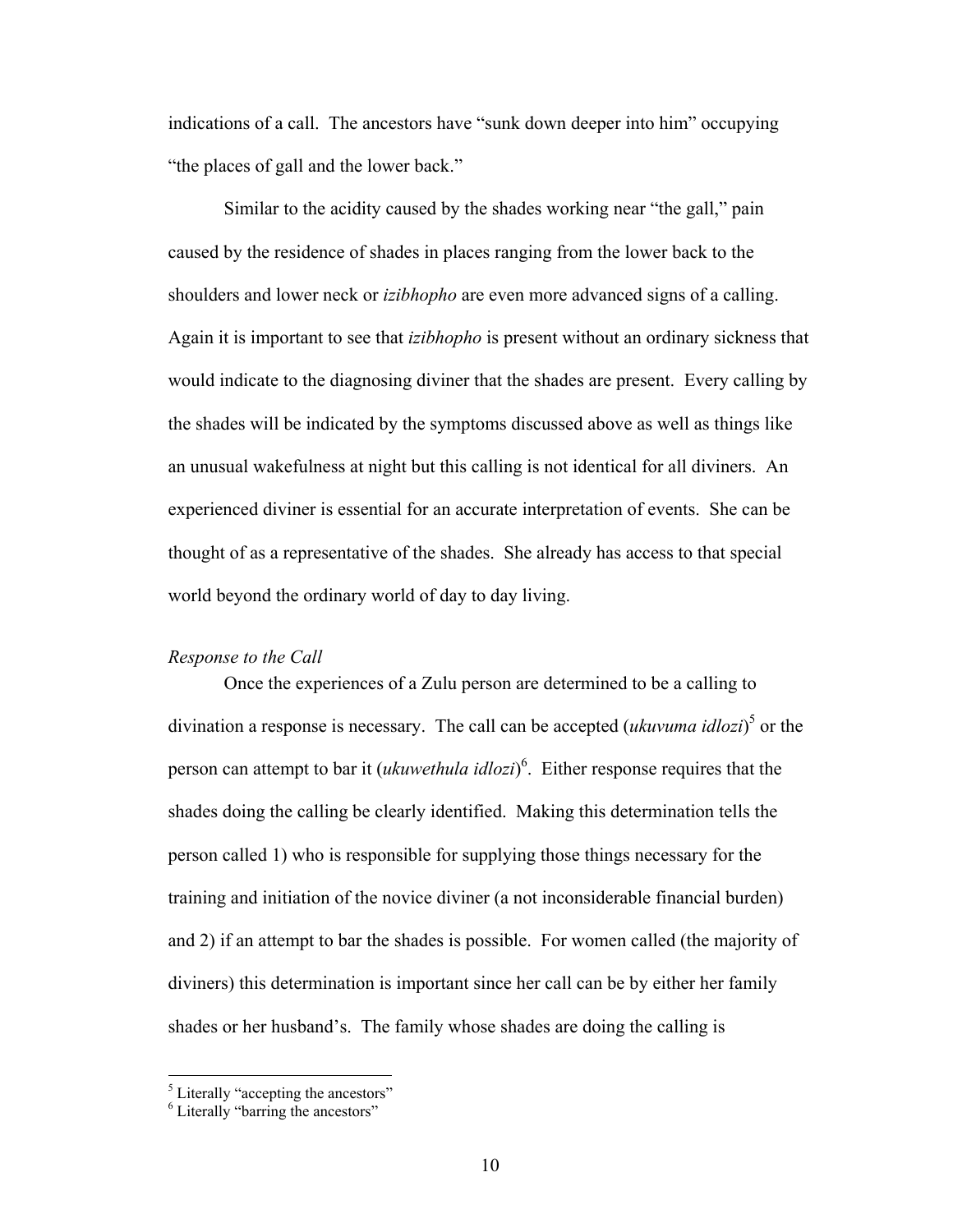responsible for animals for ritual slaughtering and any other financial requirements for the entire process associated with the call including the initial costs for a diviner to diagnose the call through the final initiation of the called person.

#### *The Costs of the Call*

These significant costs may cause the family responsible to attempt *ukuwethula idloz[i7](#page-20-0)* . If the husband's family is found to be responsible this attempt is less likely because "a man does not disagree with his fathers" however often men forbid their wives to be diviners especially, according to Berglund if they are "newly married and/or the woman is the husband's only wife" since, as Berglund notes later, sexual activity is often curtailed by diviners in order to avoid dangerous contamination by hot people (*abantu abashisayo*). (Berglund 1976 p 140) *Ukuwethula idlozi* may or may not work. The person called may not return to normal health and if this sickness is determined by a diviner to be a repetition of the call the person (or her husband or family) often relents.

A diviner is employed to trace the lineage of the calling shades but is sometimes unable to do so. If this is the case the diviner will take a goat, first from the husband's flock, and slaughter it. The gall from the goat is sprinkled over the called person and some is drunk. The gall bladder is hung, inflated, in the *umsamo* in the husband's hut. The *umsamo* is a special place in the hut dedicated to practices associated with rituals involving the shades. The meat is then eaten by the diviner and perhaps also by the called person (Berglund 1976 p 139). If, after these actions take place, normal dreams are had by the called person or if the symptoms already experienced by the called person increase "then it is clear that it is the shades of the

 $\overline{a}$ 

<span id="page-20-0"></span><sup>7</sup> For a description of *ukuwethula idlozi* see Krige, 1936, p 306ff.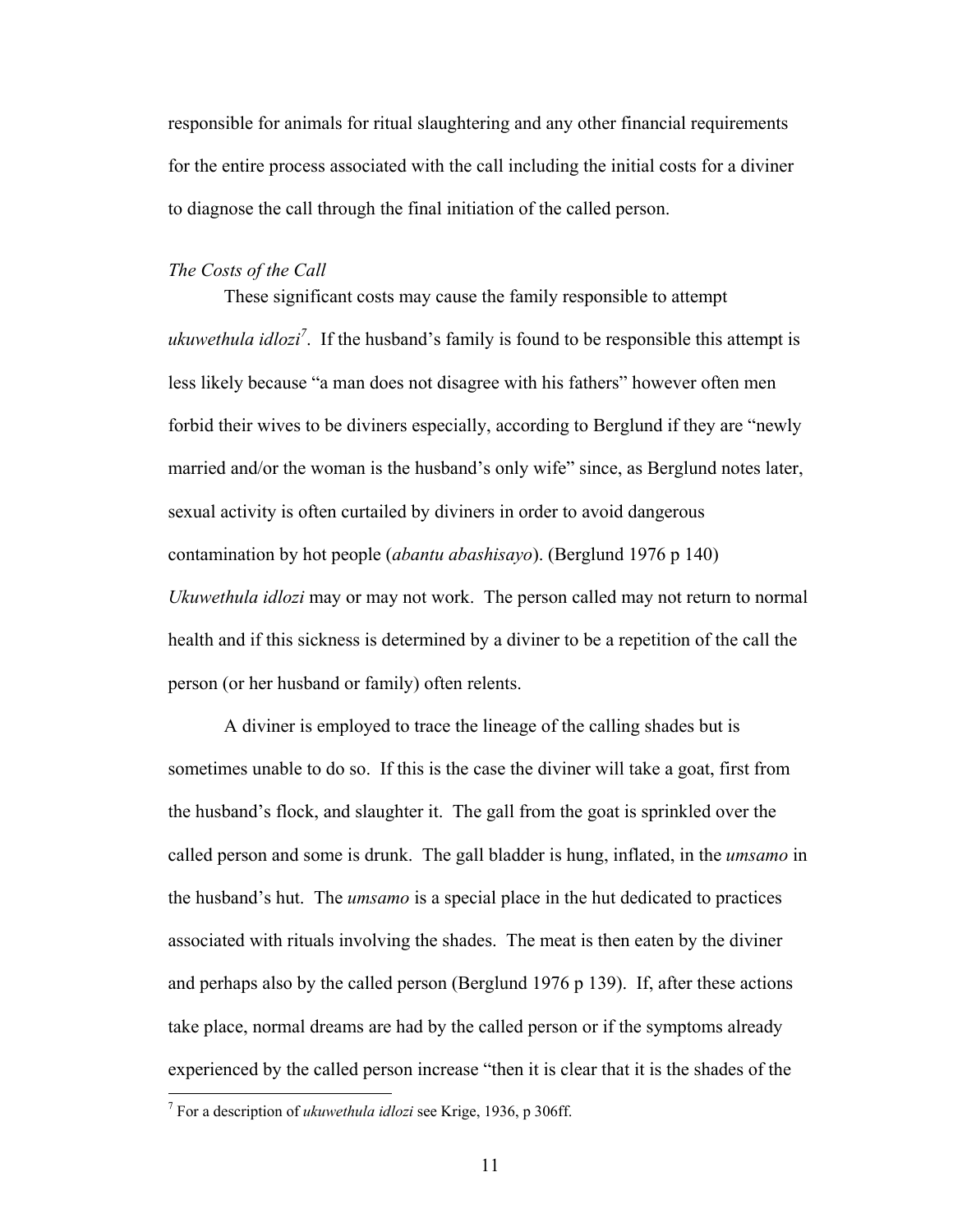husband" doing the calling. If neither happens the same process is followed with a goat from the wife's family flock.

#### *Accepting the Call: A Diviner's Personal Account*

Accepting the call from the shades, *ukuvuma idlozi*, is as important an experience to Zulu diviners (or more so) as the actual training or initiation of novice diviners. Berglund relates many accounts by the diviners themselves of their own experiences with *ukuvuma*. Often times these experiences extend over a significant period of time; days, weeks, or even months. Snakes (pythons and *ixhanthi*), emergence from pools of water, similar birth-like experiences, and the absence from home are common themes in the accounts. Berglund was particularly fortunate to be able to obtain a detailed account of her experiences from a Zulu diviner. This account is so clearly specified and gives us such a powerful view of the self-interpretation of the diviner that I shall quote it in its entirety:

I was very sick, having dreamt much for many nights. The body was painful everywhere, especially the shoulders and sides. It was *izibhopho*. The whole body was in sickness. On a certain day, in the evening, I was sitting in the doorway. Just sitting there, there came a beetle (*umzifisi*). It came closer. It was white. It came closer and closer until it was next to me. I heard it saying certain words. It said, 'Stand up! Follow me! Stand up! Follow me! (*Sukuma*! *Ngilandele*!)' It was saying these words very much, flying around about me. It spoke those words until I stood up. It flew in a certain direction, calling me all the time. I followed it. I walked and walked, following the beetle which was calling me all the time, saying the same words. I simply followed, going in the direction of the beetle all the time. It was flying in front. I was walking behind. I felt strong. The energy returned to the bones. I even followed running. I was amazed, finding myself running but being such a sick man. The beetle flew to a certain pool, all the time calling me. I followed it to the pool. It entered the pool, all the time saying to me, '*Ngilandele*!' I walked on the stones, entering the pool. I walked on the stones in the pool until I came to the bottom, all the time following the beetle. There I stopped. I looked everywhere, seeing many things.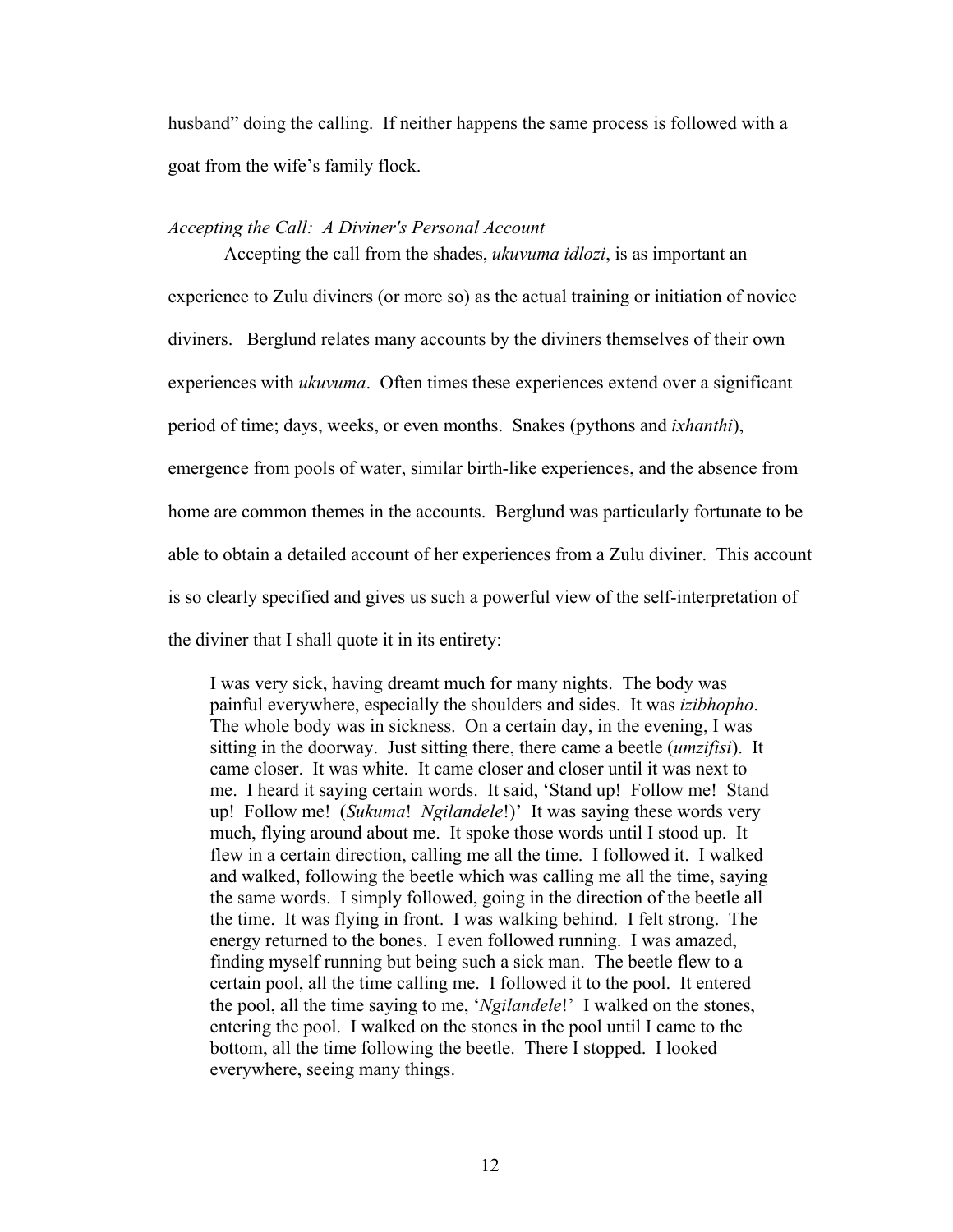At this point in the account an important symbol appears, that of the snake. We shall

later discuss the significance of this appearance.

I saw a very great python (*inhlwathi*) coiled on medicines. It was surrounded by many other snakes, big ones and small ones. They were the snakes of our fathers. They were just there, at the bottom of the pool, lying there and looking at me with open eyes. The python had a lamp (*isikethekethe*) on its head. It was shining in the pool, throwing light everywhere and revealing the things there in the pool. There was also a lady there with very big breasts, suckling the children of the python. There were many children of the python. It (the python) put spittle (*amathe*) into the woman. She became pregnant and gave birth, producing the children of the snake. The python said to the shade-snakes, 'Is this the man?' They agreed, saying that I was the man. Then the snake (python) spoke to me, addressing me clearly, 'Did the beetle bring you here?' I agreed. 'What was the colour of the beetle?' I gave the colour of the beetle. It said, 'Did it speak of medicines?' I agreed that it had spoken of medicines, adding that I had also dreamt of medicines. It said, 'The medicines are under my stomach, just underneath me. Just take some medicines.' So I took some medicines, fearing very much. Then it said, 'Smear yourself with the medicines seeing that you have work (to do).' So I smeared myself with the clay, being naked. Then the snake put spittle on me. I feared very much. It put spittle everywhere. Then it returned, lying on the medicines, leaving me there with the medicines and the spittle. It was hot. Then the python said, 'Look at all these. Do you know them?' I said that I recognized them, seeing all the shade-snakes and the woman with the breasts, just suckling all the time. The python said to me, 'Just take som [sic] medicines in the hand.' I took medicines in the hand from under the snake.

Here the beetle who is the first emissary of the shades reappears.

Then the beetle came to me saying the words as before. I followed it, walking on the stones of the pool. I did not look back having been told not to look backwards. I walked and walked. I came to the top of the pool, following the beetle all the time, just following it. When it came to the bank of the river it stopped, saying, 'From here I leave you.' It returned into the water. There arose a mist. I found myself on the bank of the river, being naked and having the white medicines of the pool. There was whiteness everywhere on the body. Then I looked in the hand and saw the snake that I took in the pool. I hung it around the neck, its head resting on my head, the body around the neck. I walked home. I came home after walking a very long way.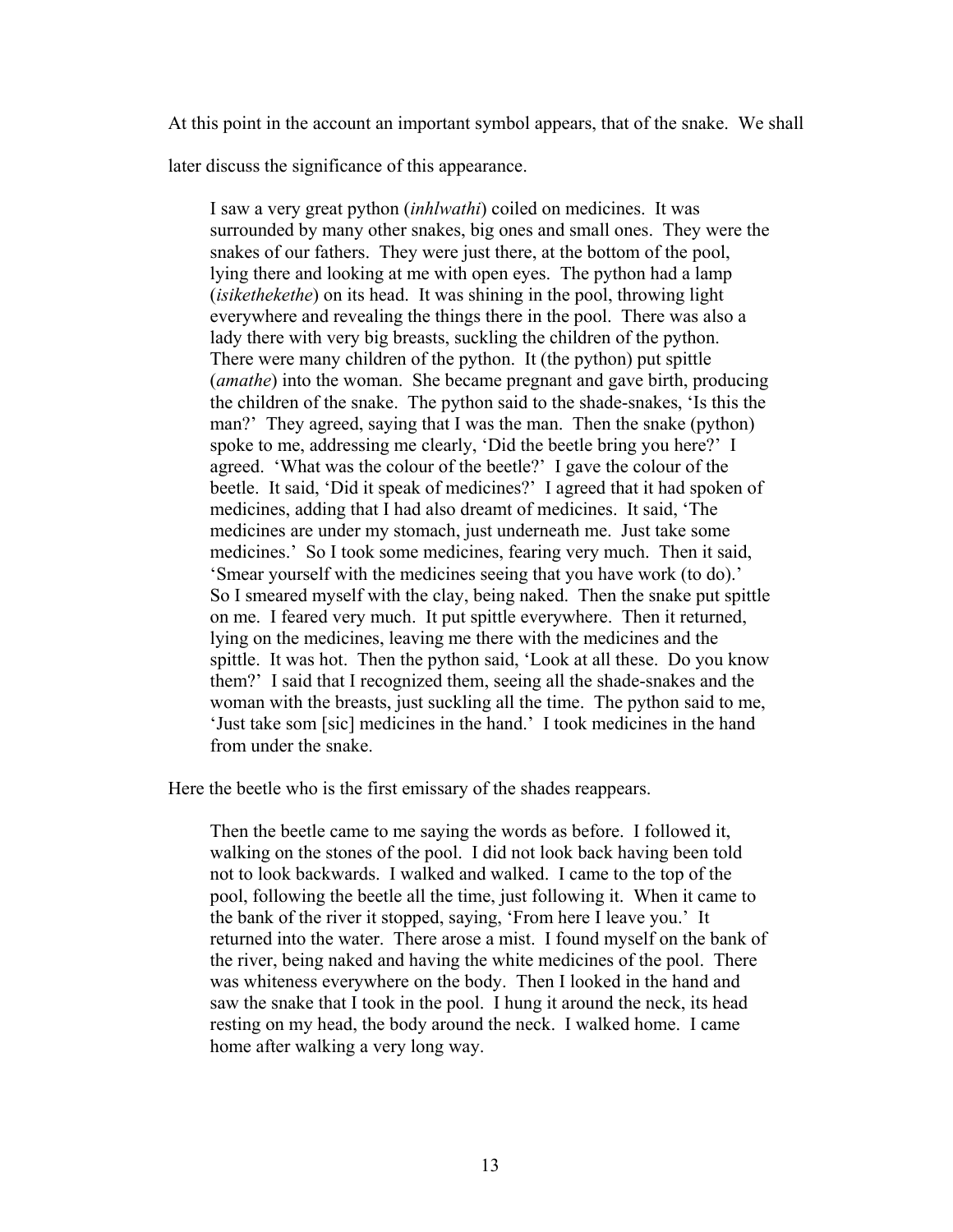Here we also find out about the response of the community to the diviners return from

the "inner" (*emoyeni*) 8  [e](#page-23-0)xperience of initiation.

There was much noise, people lamenting very much, simply shouting and screaming (*isililo*) the death lamentation. I said, 'Surely there must be a corpse, somebody having died, seeing that they are lamenting thus.' I came close to the homestead. I called on them saying, 'People of my fathers, what is this noise, me not having heard that there is death in our place?' They said, 'No, there is the corpse of the one that is not. He left here one day in the evening, just walking in the direction of the great river. Since his departure he has not returned. So we are lamenting him, seeing that he did not return.' Then I knew that they were mourning me. I said, 'No, I simply went to the river being called by a beetle, taking medicines at the river. Even just now I have the medicines.' They came out. They saw me. They were very much amazed, seeing me naked and carrying medicines and with a snake. They said, 'But you were dead. We have heard of them that know (diviners) that you were dead. But now we see you living again. We cannot deny the things that were said. But you are living now, having medicines and carrying this thing. But how is it that you left, leaving no word?' Then they were satisfied, seeing me with the medicines and the snake. They took it (the snake). They carried it to its place. There they kept it. Then they were quiet, having stopped lamenting me. The pains in the side were less. But from that day I could not drink beer, or take beans or food made of beans. They just cause sickness and swelling. Even to this day I do not eat beans or a dish of beans. They kill me." (Berglund 1976 p 140-142)

This account provides a treasure trove of interpretative possibilities for the scholar of

religion. While not identical to every novice diviner's experience, this report is

typical of those accounts collected by Berglund and other ethnographers such as

Kohler (1941) and Shooter (1857).

#### *The Alienation of the Diviner*

The absence from home is nearly a universal occurrence for novice diviners. Not informing others of their whereabouts during this time is also common and important. There is a danger for the novice if she is not alone. "The diviner at

<span id="page-23-0"></span><sup>&</sup>lt;sup>8</sup> Literally "spiritually" or, according to Berglund "preferably in dreams." (Berglund 1976 p 155)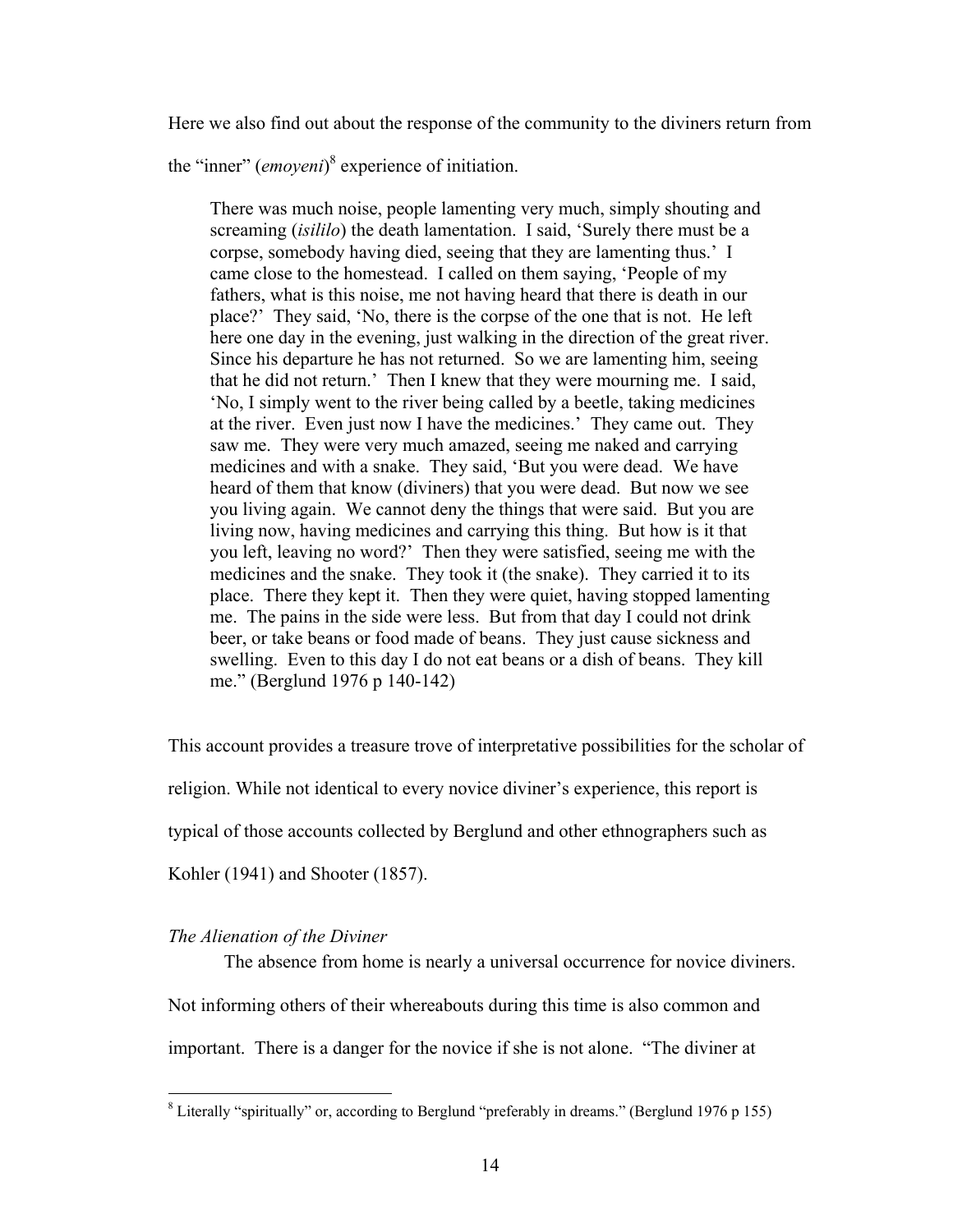eThelezini spoke on the matter of being away alone and one's whereabouts not being known. 'The person must be alone. If he is with somebody else he is known as a twin. So to avoid the danger of twins the person must be alone wherever he goes.'" (Berglund 1976 p 148) It is clear from the above account that the diviner experiences a deep sense of isolation, if not alienation, from the society of which she is a part. From a comparative perspective we are reminded of other religious experiences such as the vision quest of some Native American groups, Jesus' period in the Wilderness, Muhammad's experience in the caves, etc.

#### *The Training of the Diviner*

It is not sufficient for a diviner to be called and then for her immediately to commence her divination practices. Upon a person's return and realization that a call from the shades to divination is behind these experiences, training with an established diviner commences. The training centers on two points: 1) since *ukuvuma idlozi* normally renders the novice weak and sickly, the tutor must help the novice to restore her health and 2) facilitate the adaptation of the novice to a diviner's living conditions.

#### *Restoration of Health*

The ill health and weakness of novices during *ukuvuma* (*ukuvala ubuthakathaka*) is believed to be brought about by the shades. Before a novice can be ready for initiation her health must be restored to an acceptable level. Most diviners expect a novice to remain sickly to a certain extent but the sickness of *ukuvuma* is not acceptable for a diviner. Medical treatments and the confessional dance (*ingoma*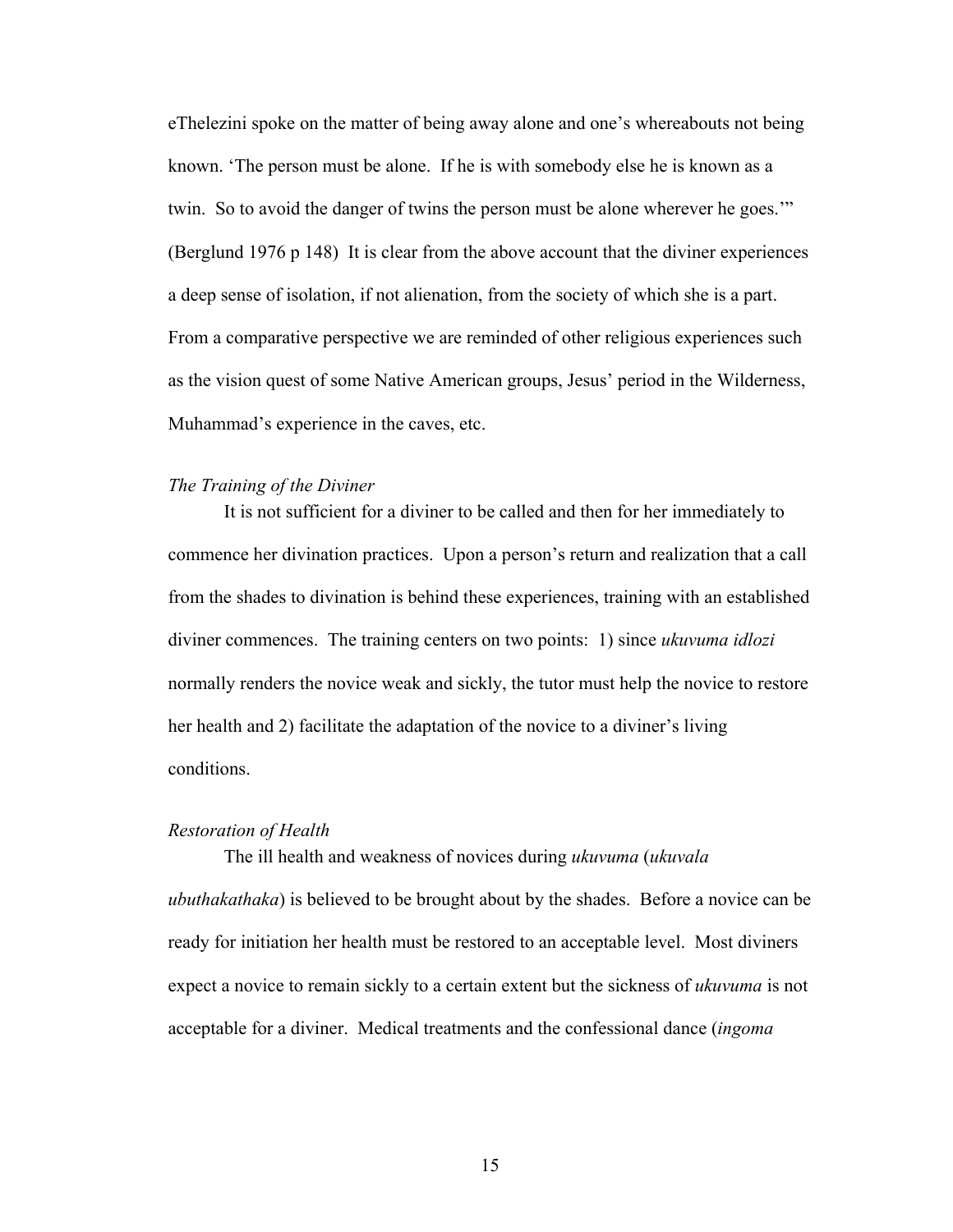*yokuvumisa*) are employed for this restoration of health and increase of strength and alertness.

Berglund attended an *ingoma yokuvumisa* and noted that only diviners perform such a dance since anyone else dancing would be seriously harmed, physically and mentally. Berglund described the dance minutely. The novice, her tutor, a number of other diviners and novices, as well as some family members and friends assembled in the tutor's hut. The tutor acted as a sort of host, indicating where those attending would sit (an ordering that seemed neither arbitrary nor trivial), and master of ceremonies, occasionally interacting with the novice as well as remarking on the events that were taking place.



Figure 2 - Zulu Hut Layout During *ingoma yokuvusima* 

Men were seated on the left of the hut, oldest near the door and youngest near the *umsamo*. Women were seated on the right of the hut in the same manner, oldest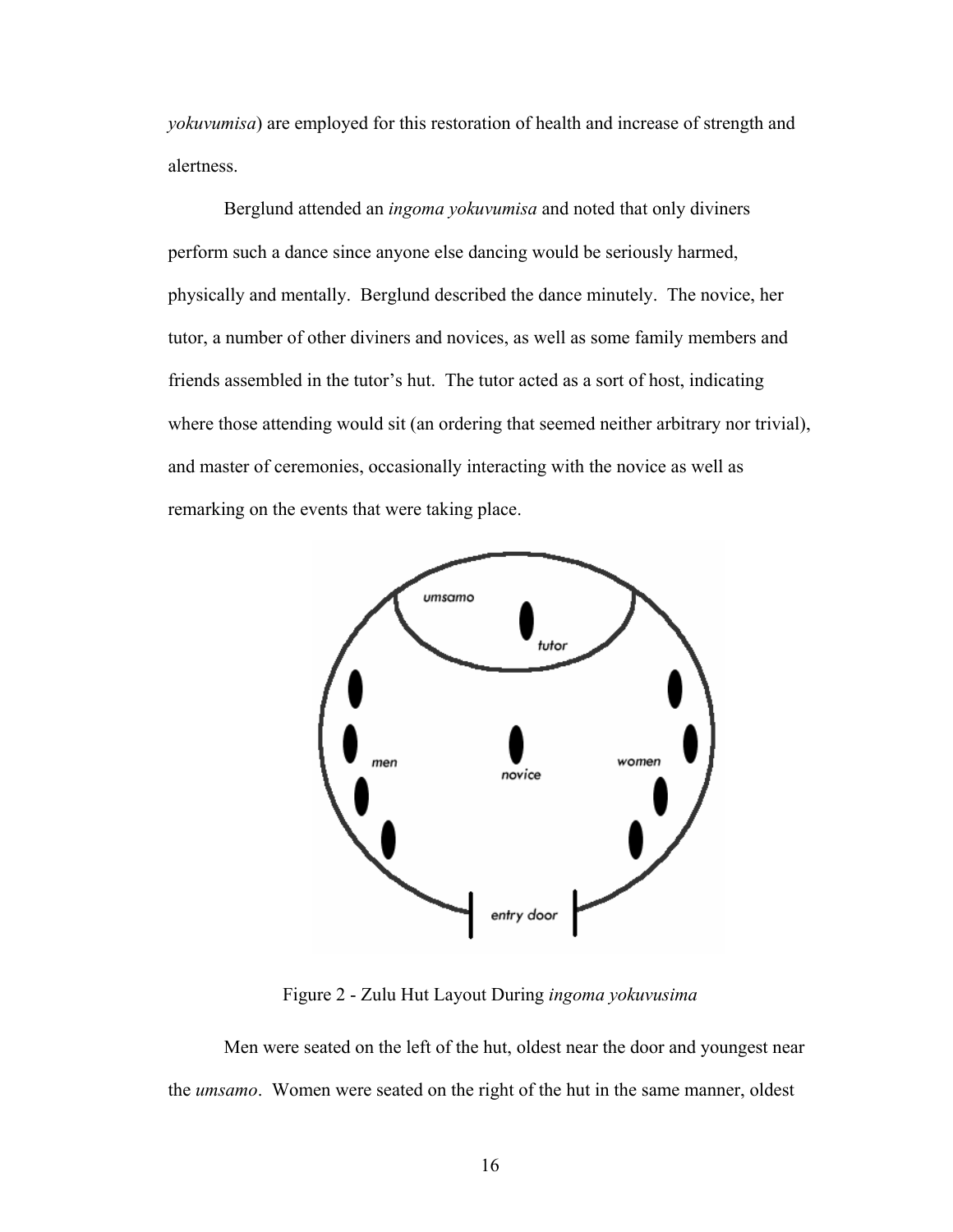to youngest. This arrangement was the reverse of ordinary sitting arrangements. In everyday life the men would be on the right of the hut and the eldest would be nearest the *umsamo*. Likewise for the woman, who would normally be on the left of the hut. The tutor placed herself in the *umsamo*. The position of the tutor is significant because it automatically indicates that this ritual situation involves interactions with the shades.

The novice entered the hut, knife in her left hand, and after asking the attendees to clap began to sing the song she was composing in preparation for her eventual initiation. Five of the attendees began beating ritually slaughtered animal skins; an act that caused the novice to become noticeably more excited and begin dancing at a very fast rate, pausing occasionally to smear herself with ashes from the hearth. This continued for some time with the skin-beating attendees periodically increasing the tempo of the beat and all the attendees shouting, clapping, and singing enthusiastically until the heat in the hut was nearly intolerable and all were drenched with sweat and at a high excitement level.

Suddenly the novice stopped and everyone else in the hut stopped and became silent as well. The novice then began relating her dreams aloud, addressing the tutor, including those dreams she had during her *ukuvuma* (i.e. that of the pool etc.). This went on for quite some time. The novice began the relating of the dreams enthusiastically but as her exhaustion mounted she became less so. During this time the attendees all left the hut, one at a time, until only Berglund, the tutor, and the novice remained. The tutor explained: "The relating of dreams brings back health. She must confess all the dreams. That is why we cause her to confess (*ukumvumisa*).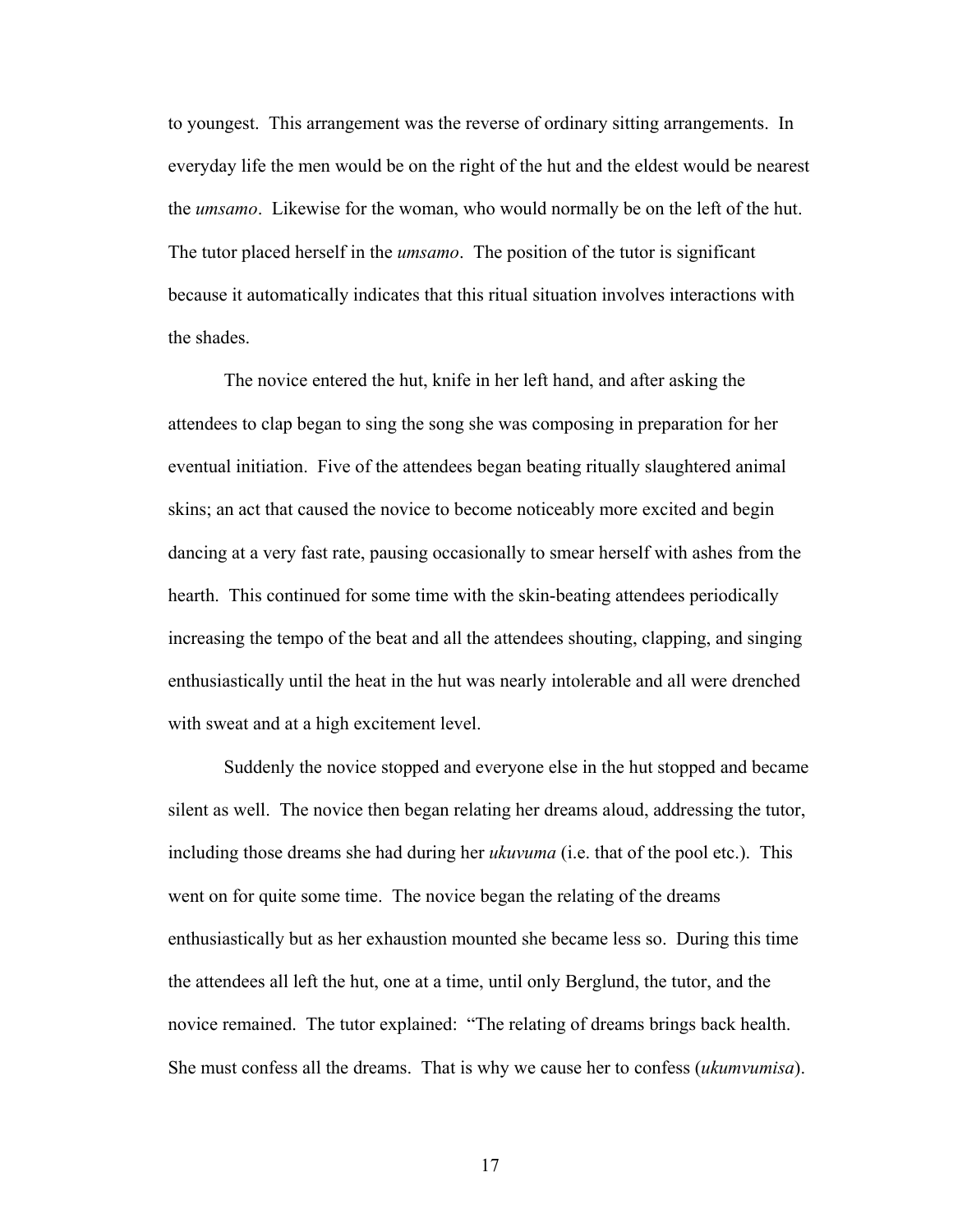It is to bring back health." (Berglund 1976 p 152) Berglund tells us that if any dreams are withheld during the *ingoma yukuvumisa* the novice's health would not be restored and the dance would be repeated at other times in the novice's training until all her dreams were confessed and she had been completely restored to health.

#### *Continual Sacrifice*

In addition to medicines and dances, ritual slaughtering is necessary throughout the novice's training. (As before the family responsible for supplying the animal is that family whose shades have done the calling.) The number of slaughters varies, but the use of the animal (usually a goat though substitutions are acceptable if a goat is unavailable) remains the same. Novices loop *iminqwamba* (goat skins) around their bodies. They poor gall over their heads, shoulders, backs, feet and knees and inflate and tie the gall bladder (sometimes multiple gall bladders) to their hair. The chyme (partly digested food in semi-liquid form as it passes from the stomach into the small intestine) is used for washing.

#### *Catching an Animal*

 $\overline{a}$ 

Novices are expected to catch a wild animal. Berglund's informants made it clear that this act was indispensable for diviners. "Informants claim they can hardly visualize a diviner without his/her having caught a wild animal." (Berglund 1976 p 156) Most catch snakes though some diviners reportedly caught lions, leopards, elephants, and crocodiles. Others caught porcupines, weasels, or *umthini*.<sup>[9](#page-27-0)</sup> Not all captures take place the way we would expect. Many are done "*emoyeni*" or spiritually in dreams. The catching of snakes, however, is often a 'real' occurrence.

<span id="page-27-0"></span><sup>&</sup>lt;sup>9</sup> An *umthini* is an animal described as "a fabulous animal closely attached to the rainbow and waterpools where diviners claim to enter the earth." (Berglund 1976 p 155)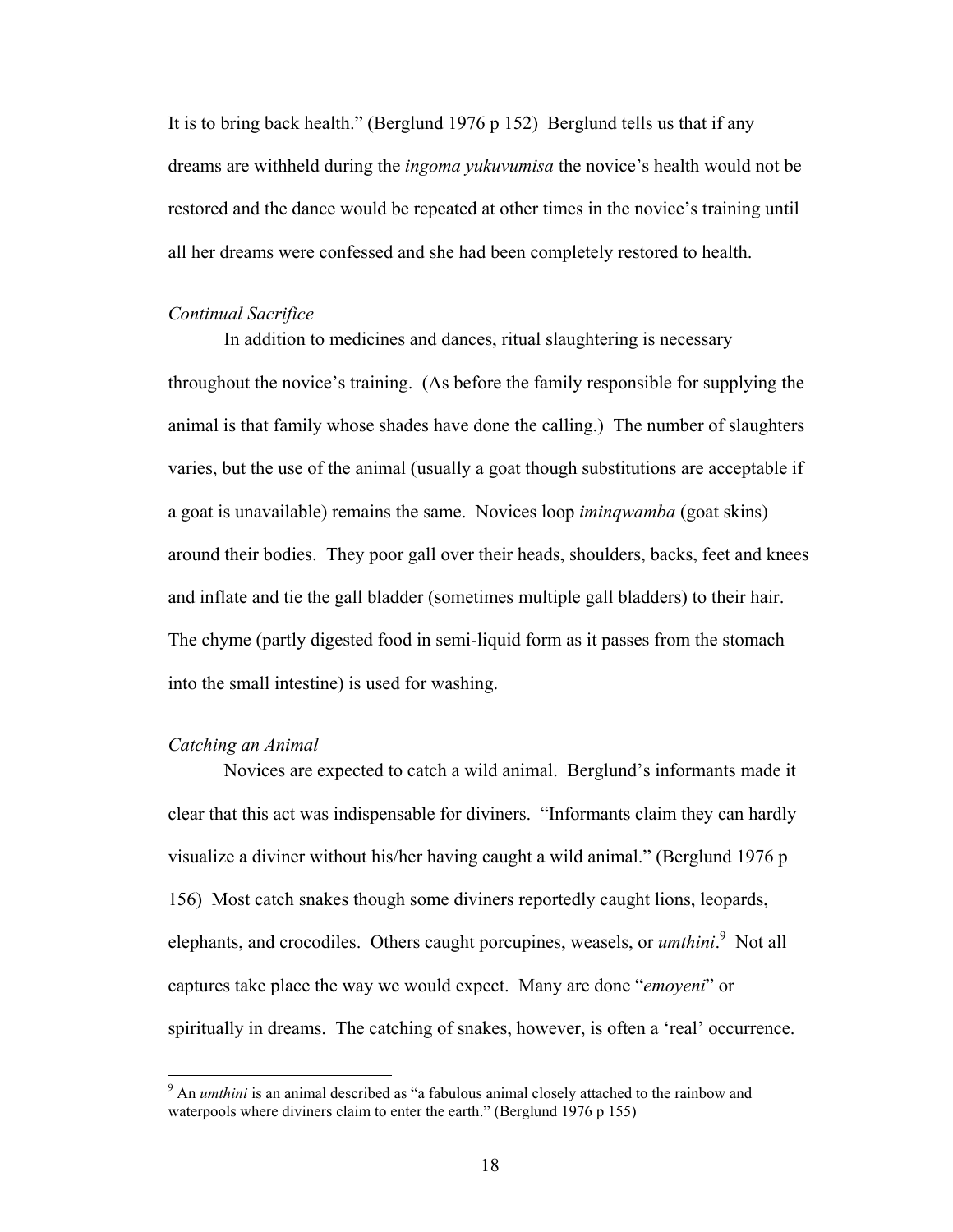Snake vertebrae are outward signs of the diviner's courage and strength to people whom the diviner might help.

#### *Avoiding Danger*

Throughout the training a novice is very careful about possible dangers to her person. There are many dangers to be avoided. Avoiding sunshine (especially on the shoulders and back), washing with cold and NOT hot water taken only from specific places, eating specific foods and avoiding others including foods prepared by others who are considered 'hot,' making a fire with particular matches and avoiding coals from the fires of others, and, above all, avoiding contact with *abantu abashisayo* (hot people) by never attending social gatherings, living in huts designated only for the tutor and specific visitors, and being extremely cautious about sexual activity. All of these behaviors are designed to prevent danger and sickness by imparting knowledge to the novice and introduce her to the constant brooding of the shades (*ukufukamela*) that causes the dangers.

Berglund points out that *ukufukamela* is different from *ukuba kona* (simply 'to be present'). In a Zulu community everyone knows that the shades are present. For them not to be present would be unthinkable. The shades are as much a part of the community as the diviner, the headman, or anyone else. Brooding is a more intimate situation often likened to fowls brooding over their young; sitting on them. The shades, when brooding, are sitting on the person. (Berglund 1976 p 128) This brooding is what brings about many sicknesses and creates potential dangers. Excessive brooding causes *uhlanya* (madness). For diviners the danger is higher than for others in the Zulu community. A diviner's abilities are linked to the shades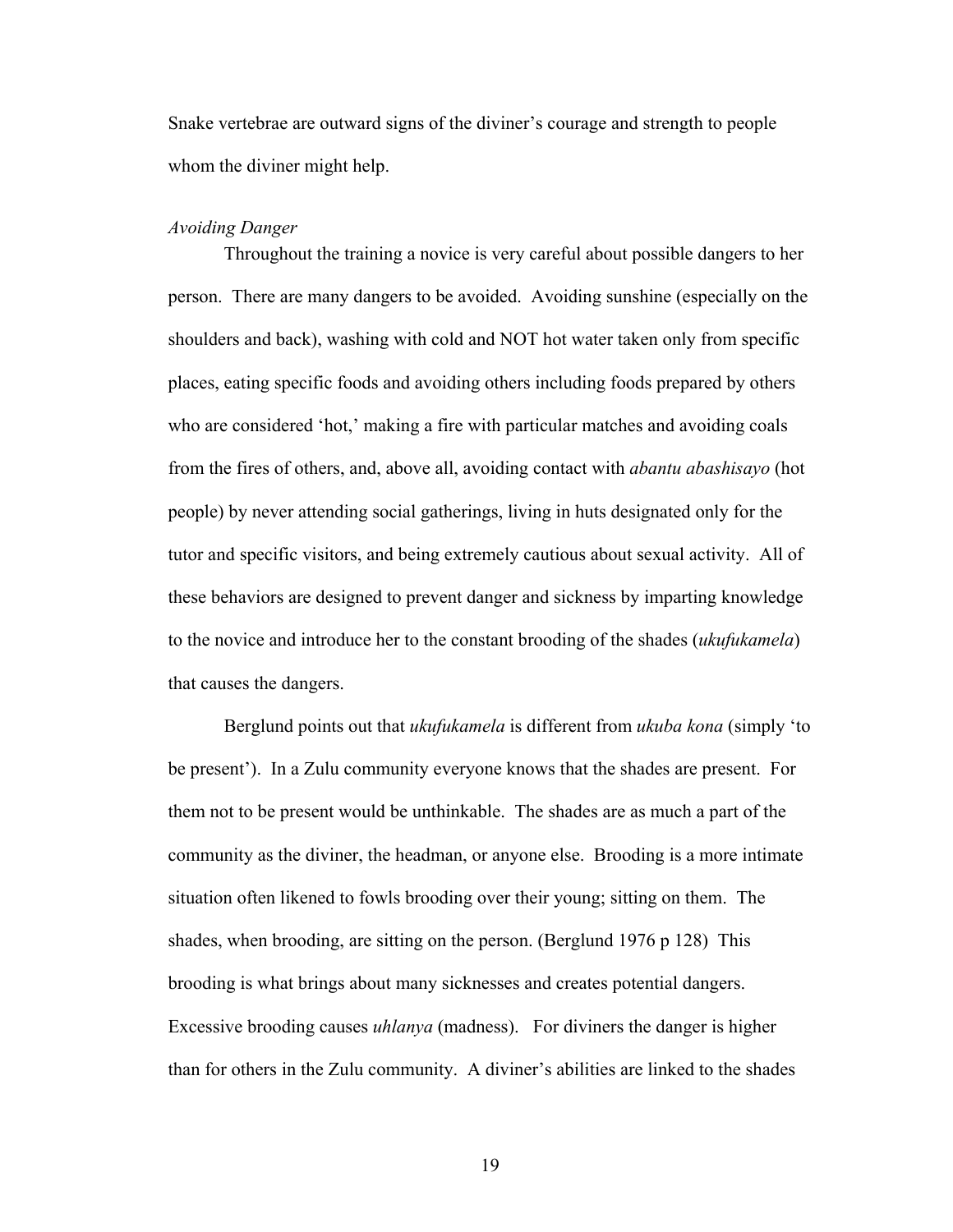and brooding is an almost constant part of life. This is necessary but results in danger of *uhlanya* and novices must learn to be conditioned for this part of their life as a diviner.

#### *Initiation of the Diviner*

When it is determined (usually by the tutor but in some cases by the novice) that the novice's training is sufficient and she is ready for initiation *ukuthwasiswa* (from *ukuthwasa*, coming out) begins. This determination is made in various ways (dreams, the health of the novice, etc.). Once made, a day for the initiation is chosen and the family is alerted since the initiation takes place at the novice's home and certain preparations are required. Beer is brewed, a hut is set apart, and the hut's *umsamo* cleaned and stocked with new sitting mats and the brewed beer. The novice is expected to stay the night before the initiation *emaphandleni* (in the fields), naked. This rarely happens, though, and the novice often spends the night at the tutor's home and goes out in the early morning hours. The novice then returns to her home to begin the initiation.

Berglund reports on one such ceremony. He says that the novice returned home covered with white clay, carrying a knife and a pot of water (which the novice called *amalotha* or male fluid). Upon arrival the novice entered the hut set aside by her family. Various personages (i.e. other diviners and novices) entered the hut as well. Eventually the tutor appeared and sat next to the hut waiting for the novice to appear. When the novice exited the hut the tutor shouted, "I have given birth!!!" several times and the family, visitors, and other onlookers clapped and shouted and danced about. Following this moment the novice wandered about the homestead as if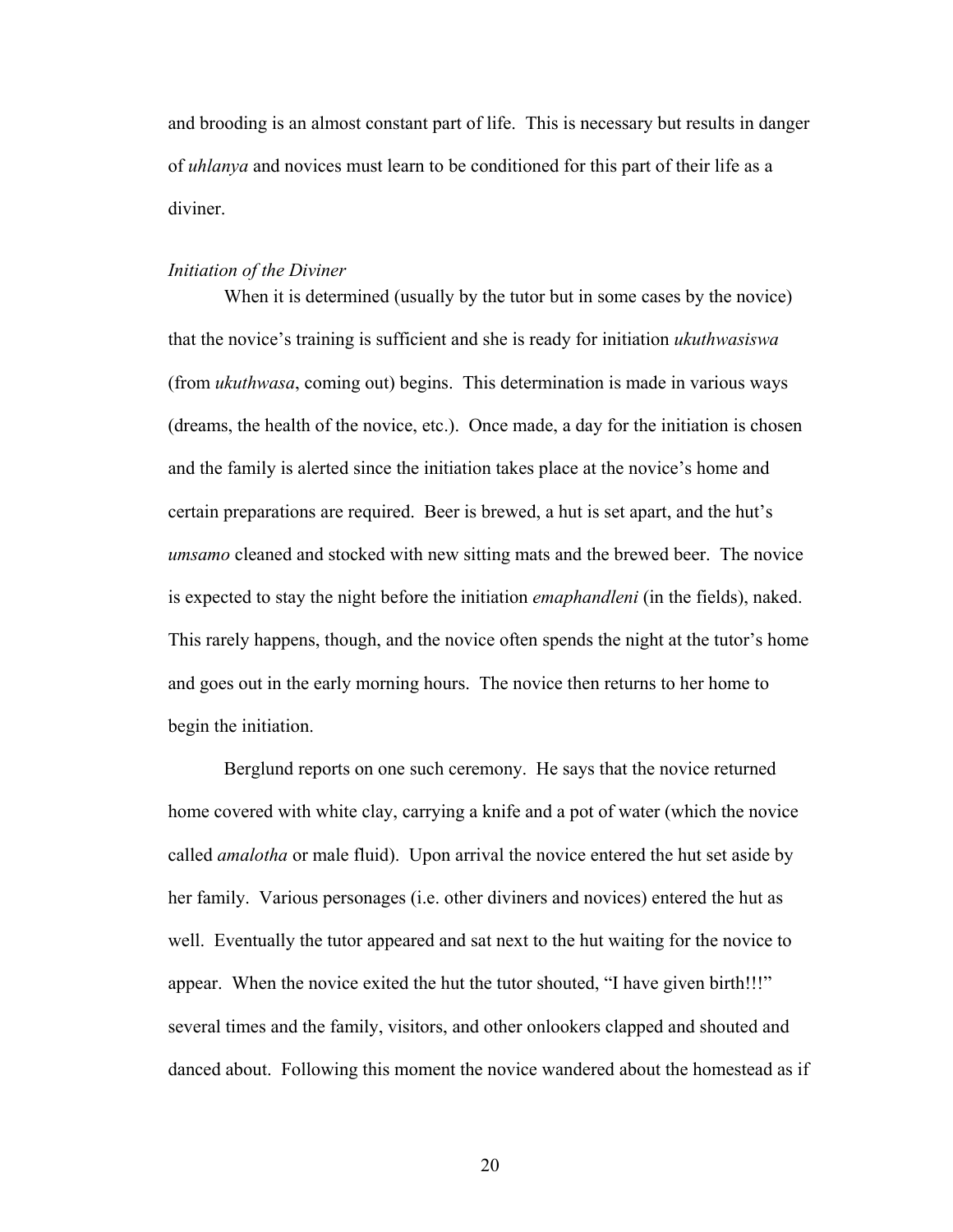in a daze. She also danced most enthusiastically, at first with the tutor, but then alone when the tutor failed to keep up with the novice. When exhausted and dripping with sweat the novice stopped dancing and she and her tutor retired to the hut.<sup>10</sup> After an hour they emerged with fresh clothes and the novice began dancing again before falling on the ground speaking of dreams she had.

After this the tutor led the novice back into the hut, taking with her the gall and gall bladder, liver, *iminqwamba*, and chyme of a goat (brought by two men while the novice was confessing her dreams). Reappearing some time later the novice, washed with chyme and anointed with gall, had the gall bladder attached to her hair and an *iminqwamba* looped around her body. She almost immediately became agitated, singing and dancing and quivering, with onlookers clapping, stomping, and singing with her all the time until the novice became exhausted and threw herself on a mat. Children brought her beer and meat from the goat (*insonyama*) that she ate and drank with everyone present. This part of the celebration went on until evening and then the visitors returned to their homes.

 It is this *ukuthwasiswa* and the *ukuvuma* of the novice that establishes her as a diviner in the community. Berglund notes "While a Zulu herbalist achieves a position of social standing through his ability and skill…the diviner looks back on two occasions as the historic moments of his life. Firstly, the occasion of *ukuvuma*, secondly, the occasion of the initiation." (Berglund 1976 p 172)

So returning to our original question 'what is a diviner?' we have seen that a diviner is a person who: is called by the shades, has responded appropriately, has

<span id="page-30-0"></span> $10$  Berglund notes that the tutor seemed irritated at this moment possibly due to the attention the novice was receiving.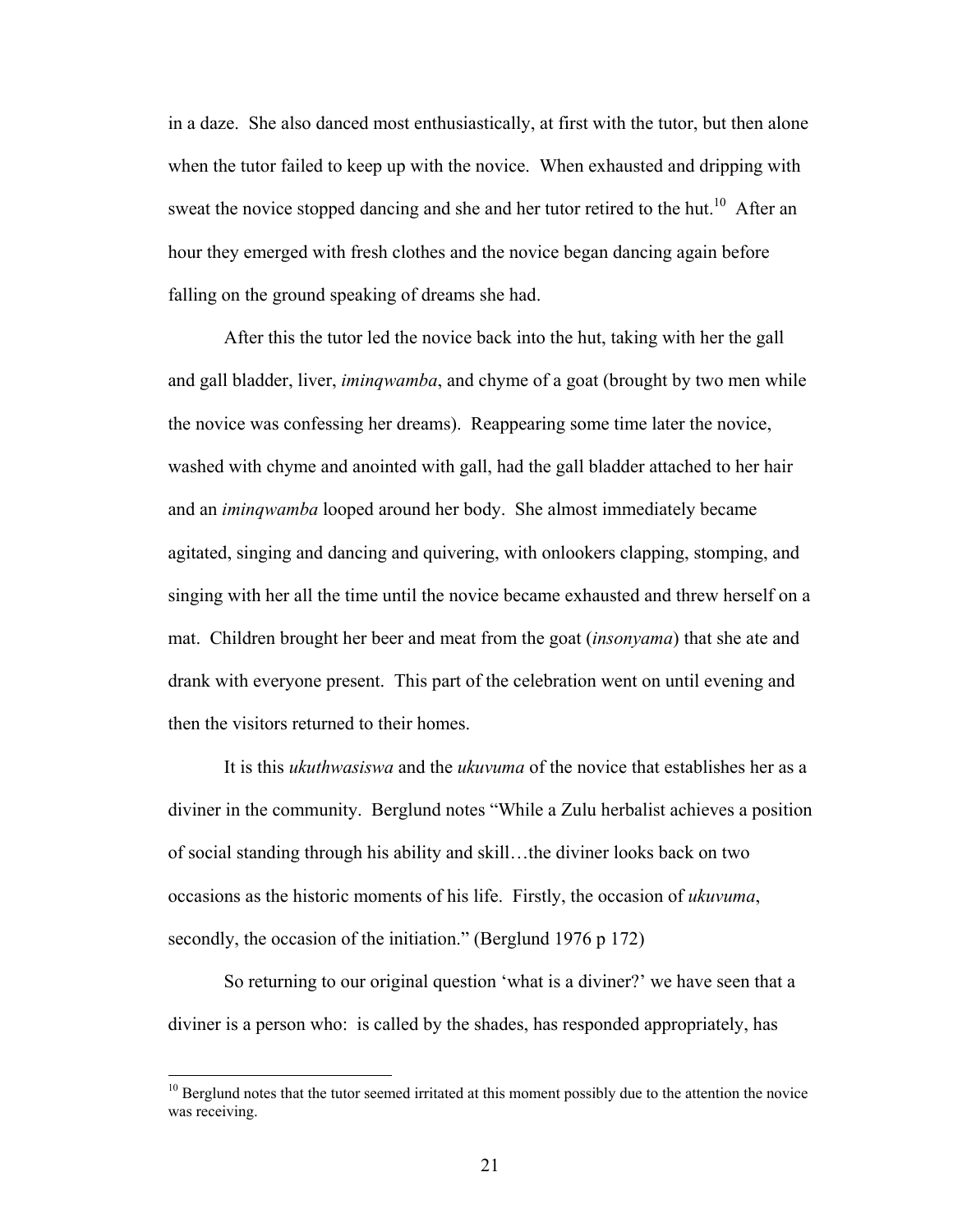been properly trained, and, finally, who has been initiated. A diviner is a person who is, first, called by the shades to be a diviner. Dreams, frequent and extraordinary sneezing, belching etc., pain in certain areas (*izibhopho*), and unusual night activity are some of the possible indications (diagnosed by an experienced diviner) that the shades are calling someone to be a diviner. Accepting this call (*ukuvuma*) includes a sometimes lengthy period of dreams, visions, pain, and time alone, away from people all of which results in exhaustion and sickness. It is this *ukuvuma* which first places a person in the community as a novice and which ultimately, for diviners, represents the most important moment in becoming a diviner. The novice then chooses a tutor for training. The training boils down to two parts: 1) restoration of health of the novice and 2) imparting knowledge to the novice. When the training is finished the final initiation (*ukuthwasiswa*) takes place. The tutor and novice together mark the 'coming out' of the novice as a full-fledged diviner with a place in the community as such.

Simply put the novice is initially notified of a future extraordinary event, the novice enters a liminal period (*ukuvuma* and training) during which she is changed  $(ukuguqula ubuntu)^{11}$ , and finally is formally accepted into the community with a changed status through initiation. The process of becoming a diviner is therefore a paradigmatic example of a rite of passage in Van Gennep's sense. (Van Gennep 1909)

Now that we have a description of a diviner and the process required to become/create one we must think further. This description is intelligible but there are still some aspects that are surprising to us as scholars. For example, what is the

<u>.</u>

<span id="page-31-0"></span> $11$  Literally "to change a man"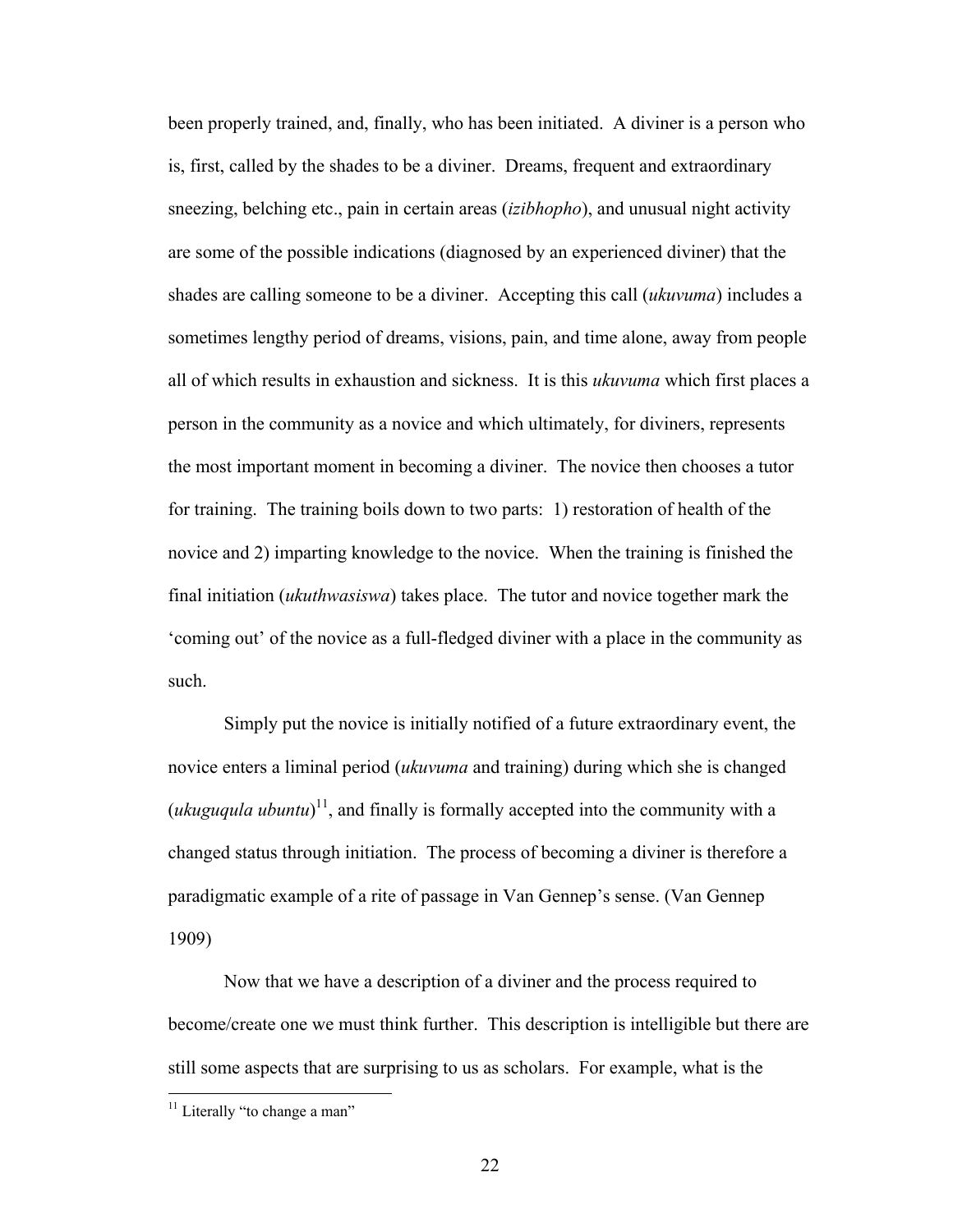significance of snakes to the amaZulu? In each of the stages of the process of becoming a diviner snakes play some role. During all the stages dreams of snakes are frequent. Indeed the dreams and visions during *ukuvuma* nearly universally involve snakes as in Berglund's example above. During subsequent training a novice is required to catch an animal. Often what is caught is a snake and, according to Berglund, rarely is it another animal. One of Berglund's informants notes that "'If there is another animal [caught], then the novice must catch a snake besides catching the other animal. The novice must catch a snake.'" (Berglund 1976 p 157) Even in the initiation (ukuthwasiswa) when dreams are confessed all the snake-dreams are then related and often the snake vertebrae from the snake caught during training is worn by the novice during the initiation and then afterward when she is a diviner.

Now let us consider some scenarios from another community, that of the Basotho in the Kingdom of Lesotho.

#### BASOTHO

#### *Accounts of Snakes*

While in southern Africa I spent a year in both Lesotho and various parts of South Africa. My period of study there served two purposes: to develop further my knowledge of the Zulu language, and to learn as much as I could about the similarities and differences between Zulu and Basotho religion both by observation and by the study of texts. I was particularly interested in books written by Basotho authors. What I found was that religious ideas and practices were everywhere to be found. For example, one day in Roma, Lesotho I opened the English/Sesotho newspaper, The Public Eye, which had printed a story on its front page with the heading one would expect from a tabloid: "Woman Gives Birth to Snake." According to the article, a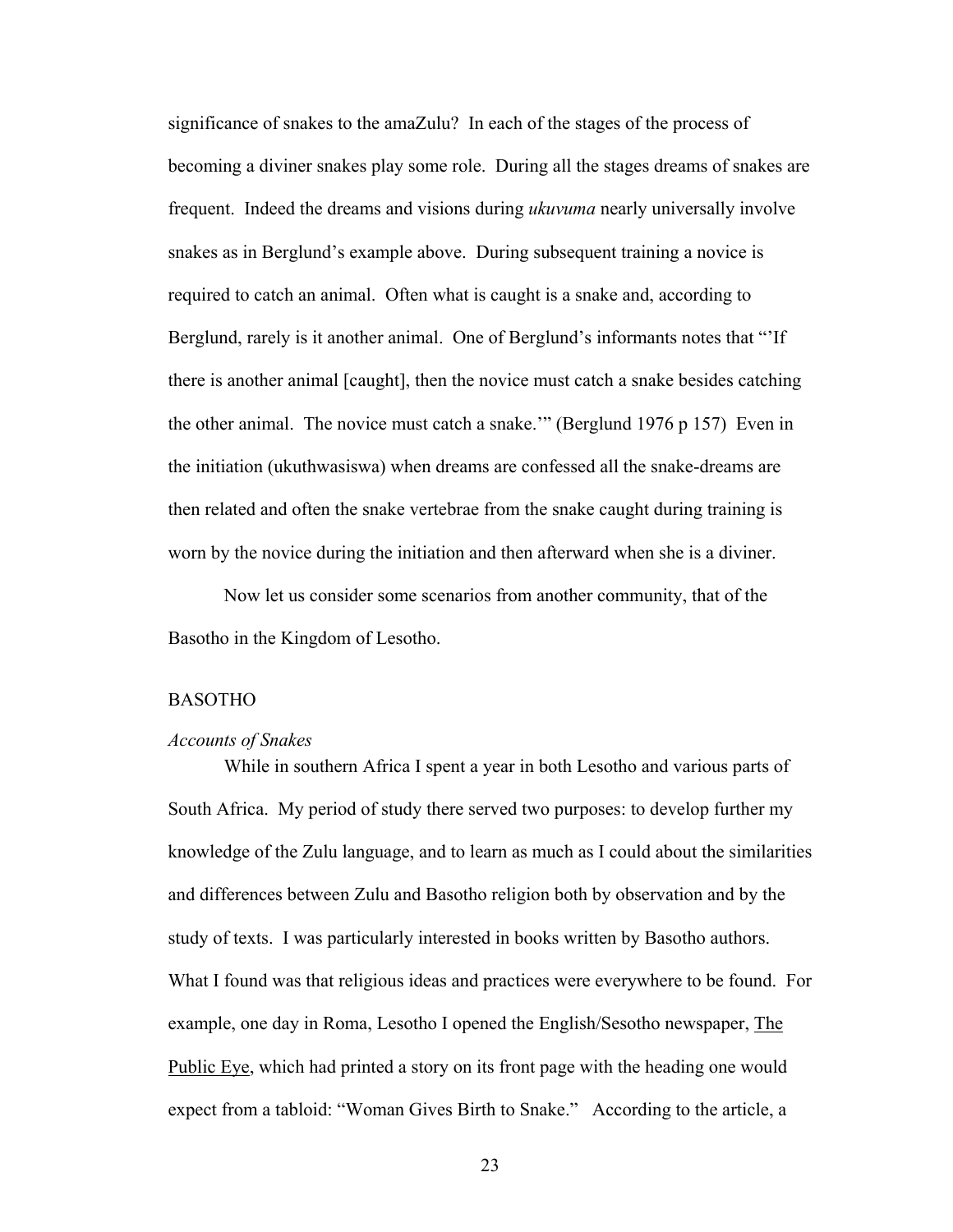woman began labor and was rushed to a Maseru hospital.<sup>12</sup> While there she apparently gave birth not only to a son but also to a snake. The woman was quoted in the story, as were some nurses and friends of the family. At the end of the article the attending physician was quoted as saying that there was no snake at all and the woman, anesthetized, must have mistaken one of the many tubes in the room for a snake. Of course, having already been alerted by my study of Zulu religion to the symbolic importance of snakes in that religious tradition, I could not help but be intrigued by this story. Was this also an example of religious symbolism in Basotho religion? I was to discover that this was not the only time that snakes would rear their symbolic head. In order to demonstrate this let me give an account of a Water Project in Lesotho.

#### *Lesotho Highlands Water Project*

 $\overline{a}$ 

The Lesotho Highlands Water Project (LHWP), agreed upon by the Republic of South Africa and the Kingdom of Lesotho in 1986, is one of the most ambitious dam projects in the history of the world to date. Four proposed stages, with the  $1<sup>st</sup>$ nearly completed, would result in five dams, several connecting tunnels and a power station in Muela. This construction is meant to provide Lesotho with some electric power as well as reservoirs of water which is to be sold to South Africa and used in Lesotho as well. Two damns, one at Katse and the other at Mohale, are either complete or nearing completion. The power station at Muela is complete as are 3 tunnels necessary for the diversion of water.<sup>13</sup> Geologists, human rights activists,

<span id="page-33-0"></span> $12$  Maseru is the capital city of Lesotho. The hospital in question was Queen Elizabeth II Hospital in the center of Maseru.<br><sup>13</sup> I have visited the main three sites: Muela, Katse, and Mohale. Indeed Mohale was only a two-hour

<span id="page-33-1"></span>drive from my house in Roma, the location of the National University of Lesotho.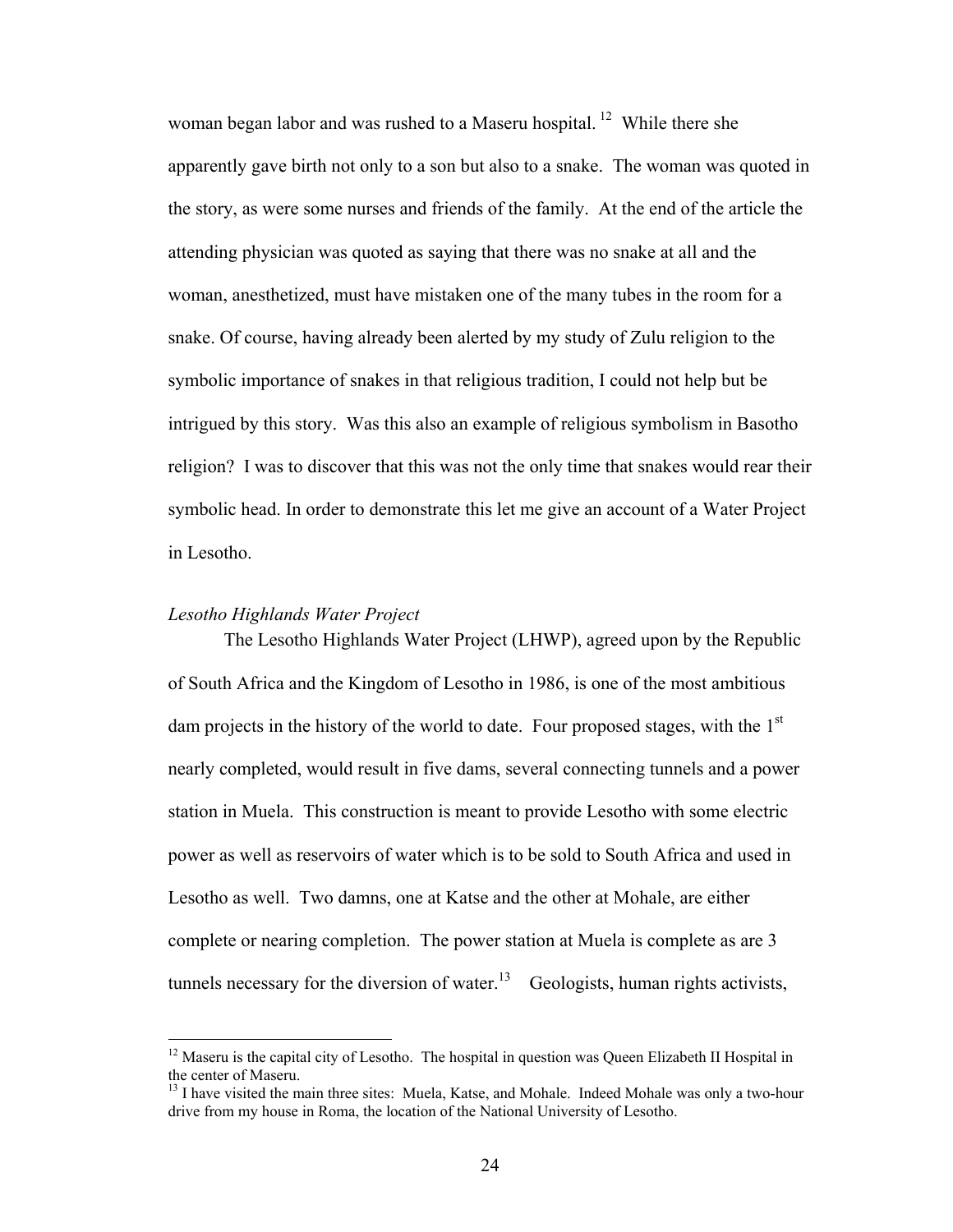social scientists, banks, investors, and governments hotly debate what the consequences of the project actually are. Numerous issues such as the treatment of workers, compensation of workers and displaced communities, geological and environmental effects, and corruption in the LHDA (Lesotho Highlands Development Authority), World Bank, and governments of Lesotho and South Africa have had an impact on the project.



Figure 3 - Map Showing Mohale and Katse Dam Areas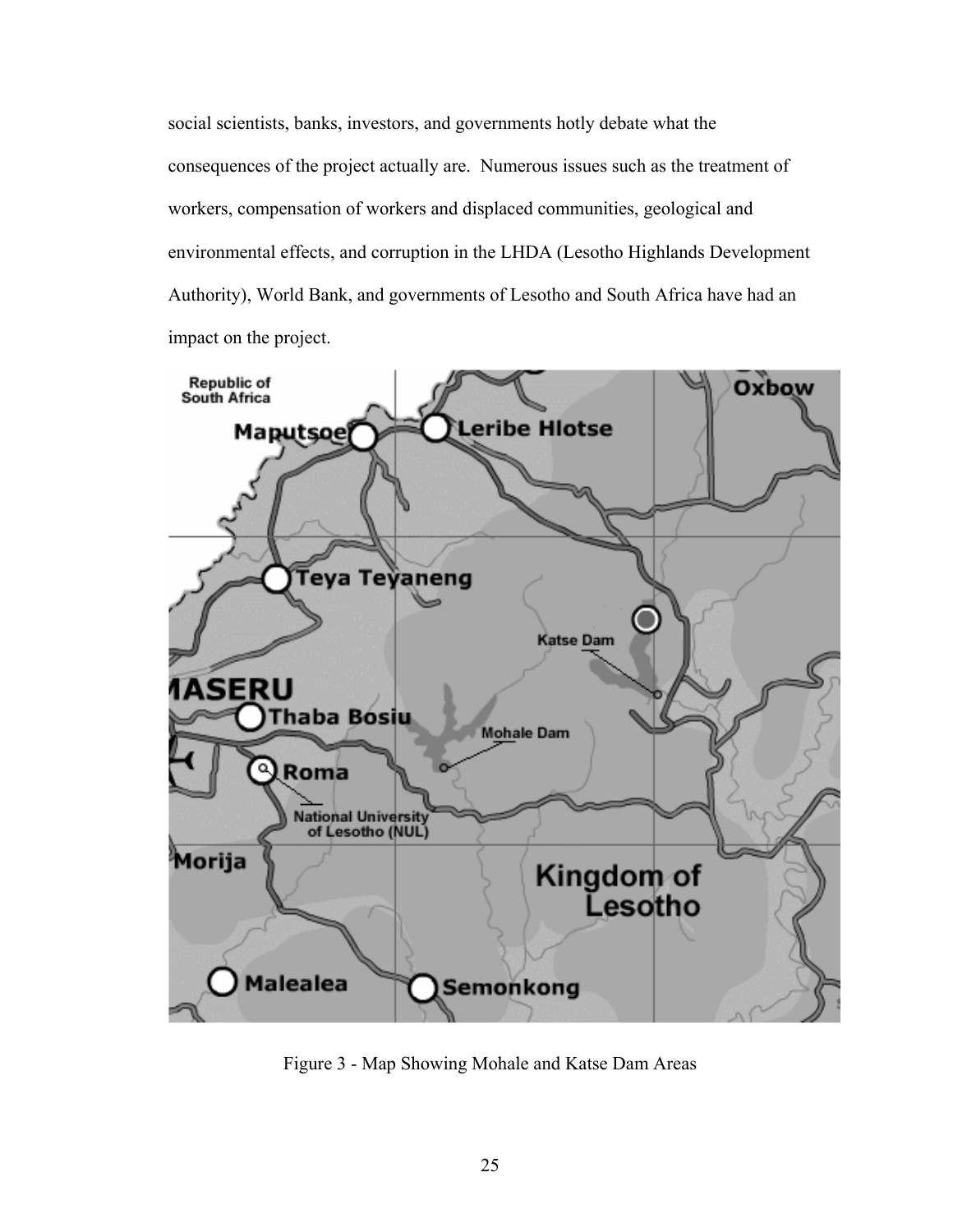#### *Causes of Tremors*

What concerns us here are some of the alleged geological effects of the dam project. Several fissures have been found and seen being created in the areas near to the dams in Mohale and Katse. Tremors are also common resulting in mudslides, more fissures, cracks, and destruction of property. According to those working on the project, academics studying it, and some NGO workers in Lesotho, these occurrences are due to the geological changes brought on by the construction of the massive dams and the resulting reservoirs.

When speaking with the people living in the Highlands different causes for these phenomena are cited. Several NGO workers and American academics surveying affected communities have reported that many Basothos attributed the tremors and creation of fissures to the movement of massive snakes through the ground in the mountains. Similarly, the cause of regular tornadoes and hurricanes in Lesotho during the 1950's was also attributed (by "ordinary traditional Basotho") to huge snakes moving from one place to another, their tails causing much destruction. (Manyeli 1995) When I asked various Basotho university students about this I received varying responses. Some scoffed at these accounts calling them 'superstitious' and 'primitive.' Others were inclined to agree but a bit hesitant to discount these so-called 'superstitious' accounts too hastily. Others vigorously defended the 'snake' theory.

Interestingly enough, several of those students who rejected the 'snake theory' DID give credence to the story about the woman giving birth to a snake in the Maseru Hospital as reported by the Public Eye newspaper.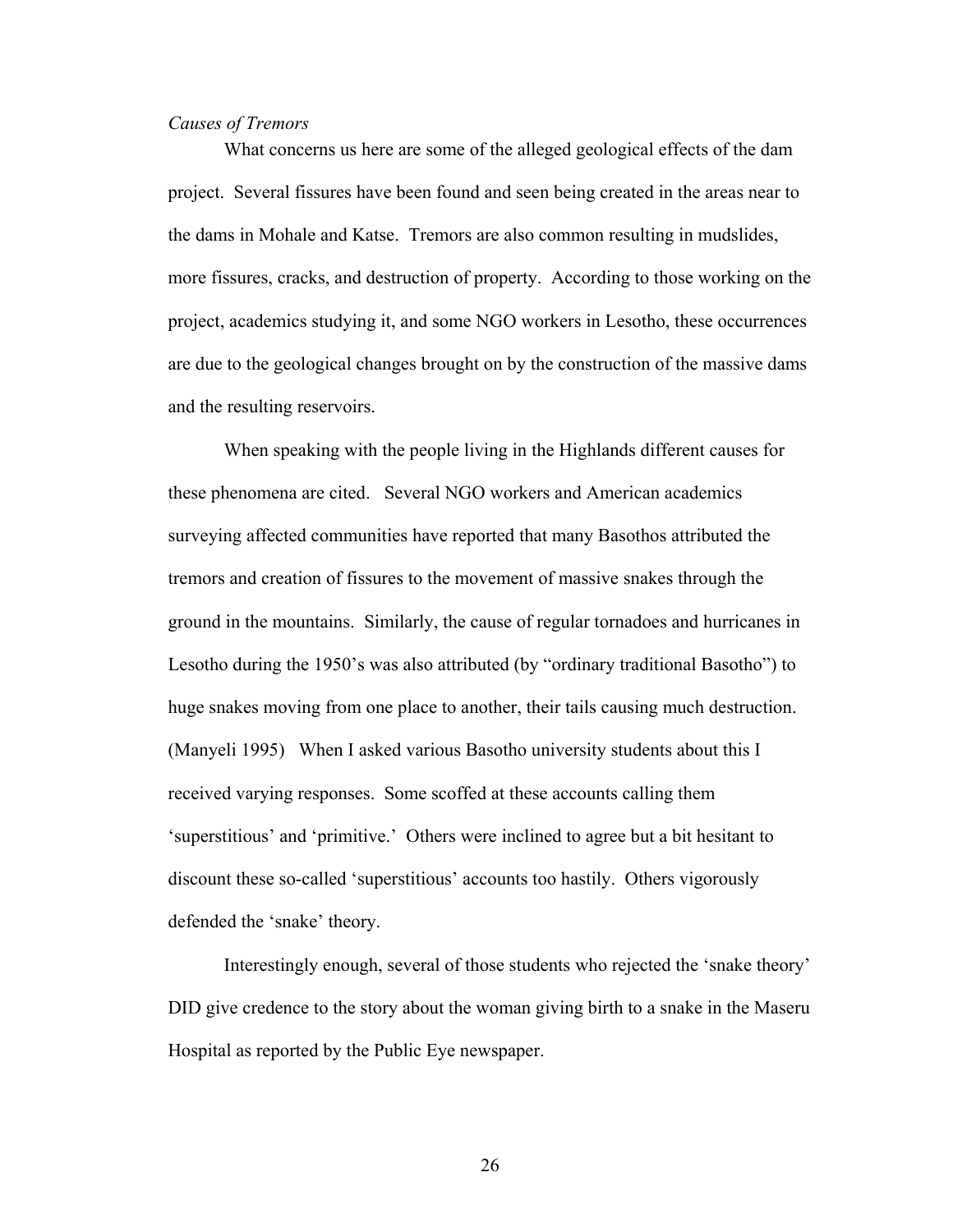### *Basotho Myths*

Not only do snakes appear in everyday conversation in present-day Lesotho but they also appear in recorded myths. Indeed Thomas Manyeli, in his rare work on Basotho religion (Phenomenological Perspective of Basotho Religion 1995), relates several myths to do with "Invisible People/Beings" including one in which Monyohe, a "snake-man," who, in order to move about, became a tornado. Snake-men are invisible beings that, under certain conditions (i.e. when they are hurt or provoked), are visible as snakes or tornadoes, hurricanes or whirlwinds. When these beings die and after medicinal ointments are applied they reappear as live human beings hence the name 'snake-man.'

*"Monyohe* is one of these mythical snake-men who occupied the lofty part of the marital hut. His mother, perchance found a suitable wife for him at the river bank. Monyohe's mother strictly forbade her daughter-inlaw to kindle the fire in that particular hut. This poor girl was also ordered to bring a large amount of bread, meat and a similar quantity of buttermilk to that hut. To her surprise, that incredible quantity of food was daily devoured within a very short time by some unknown and invisible being. In the evening, however, she was ordered to sleep alone in that hut. During the night, Monyohe would stroke her gently with his tail. In addition Monyohe would say: 'I am smoking. I am changing places.'

The regular blow and the words puzzled and frightened her. Apart from that, neighbours informed her that many girls did not stay long at Monyohe's place. Such observations, the mysterious events and the words spoken by the invisible person encouraged her to run away. Monyohe was so offended by her desertion that "he" pursued her. He was enveloped in a tornado. Once the villagers of the fugitive woman were alerted, they built a barrier made of blades and knives across the path of Monyohe, who was eventually sliced and cut to death. His mother by telepathy learned of his death and came hastily to his rescue. On arrival, she collected what was left of the snake and burned it. She then collected the ashes, covered them with a skin of a slaughtered black ox and then threw them into a lake. After several rounds around the lake, Monyohe came back to life as a human being." (Manyeli 1995 p 161-2)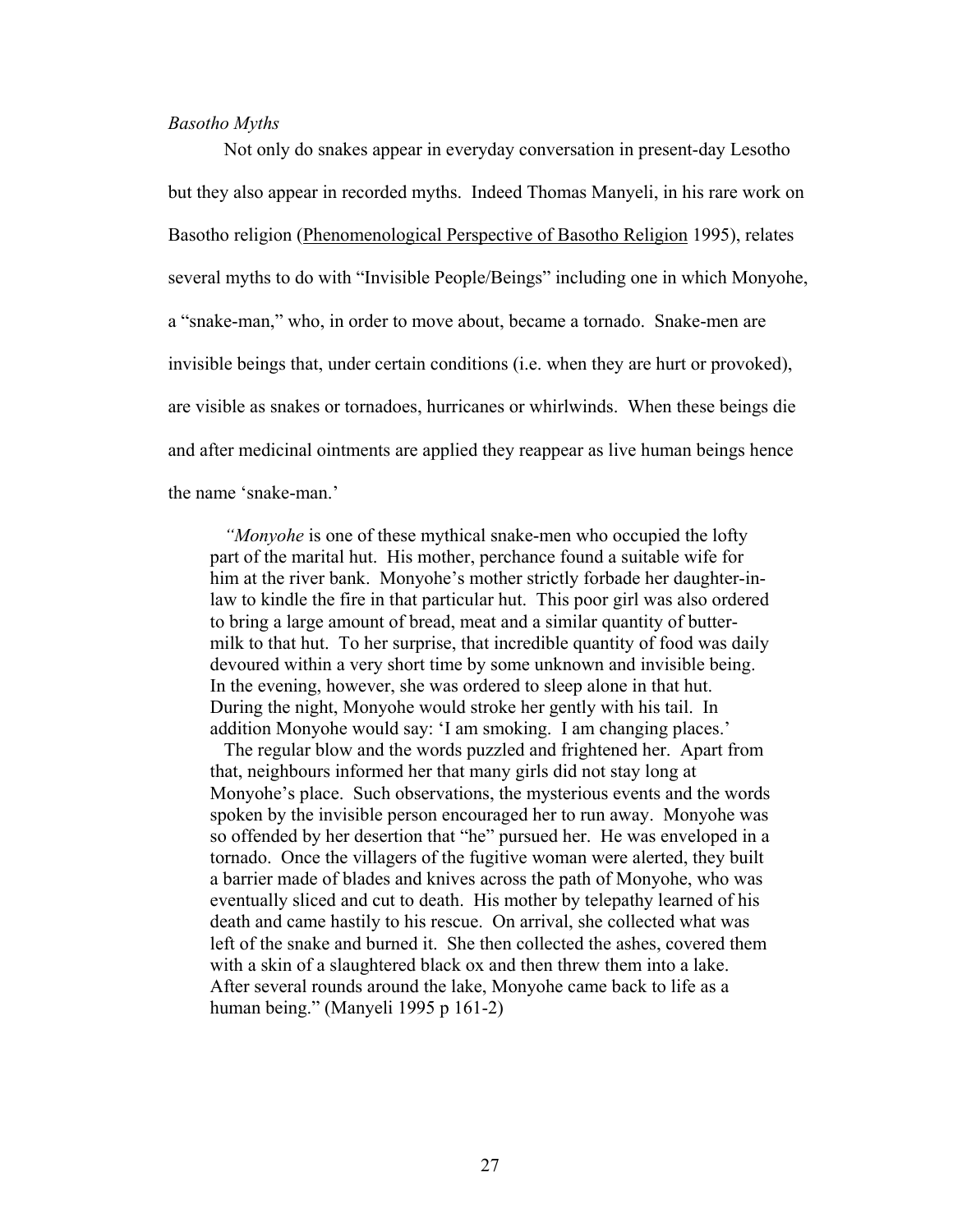So, whether we examine accounts of the call and initiation of an amaZulu diviner, read reports of strange Basotho births, listen to Basotho "explanations" of earth tremors, or study Basotho myths, we find ourselves in territory ripe for interpretation and explanation.

Questions needing answers are

- Why are ideas concerning special snakes central in amaZulu and Basotho religious system?
- Why do these ideas persist whereas other ideas do not?

Initially it might be helpful to see just what Berglund and Manyeli have to say about these snakes and how they fit in to general scholarship.

# INTERPRETATIONS OF AMAZULU AND BASOTHO DATA

### *Berglund*

Where Axel-Ivar Berglund fits in terms of his scholarly perspective is not entirely clear. He is, no doubt, intensely interested in the symbols employed by the amaZulu in general and, in the above case, amaZulu diviners in particular. However, many scholars with varying theoretical premises are interested in symbols. Indeed one would be hard pressed to find one who was not. Symbolists, according to Lawson and McCauley (1990), though they might differ in some ways, agree on at least two points. First, all humans tend to employ encoded [concepts] in order to express important values and ideas. The second point is that these encoded concepts should not be taken as literal representations of the world. They have hidden meanings which require decoding. The method of decoding symbols varies greatly.

When confronted with the data (or symbols) concerning amaZulu diviners, Berglund's perspective is that of a Symbolist. It is, of course, not surprising that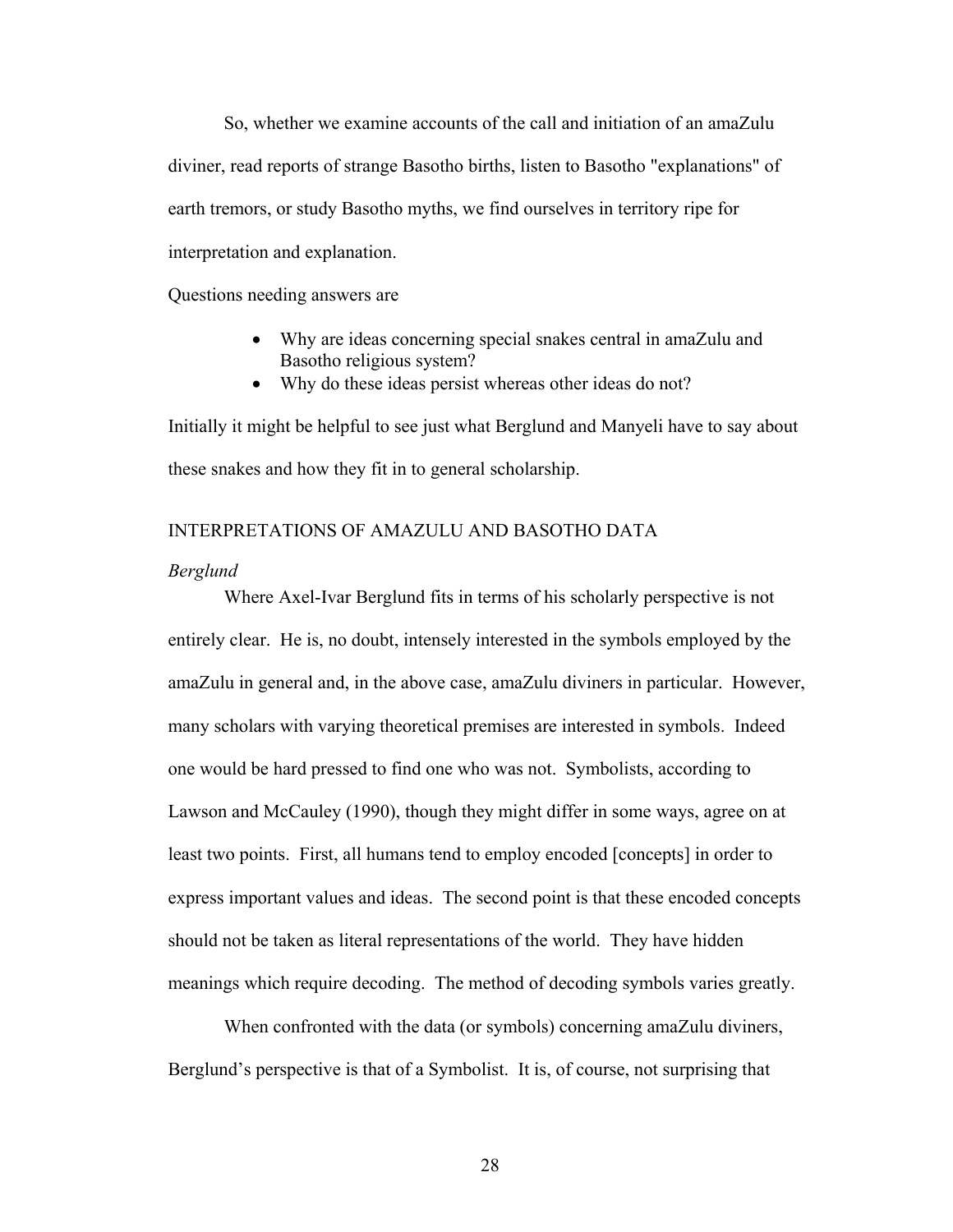Berglund uses as his informants those people he deems to be extraordinarily knowledgeable about these symbols.

"It is natural that the knowledge which the persons have pertaining to the symbols and their interpretations varies. This allows for the experts in any given context who have a fuller knowledge of the symbols of that context and their use, as well as the experiences and sensations they are expected to arouse." (Berglund 1976 p 29)

We have already determined that snakes are prominent in the process of becoming a diviner[.14](#page-38-0) To a Symbolist the question "Why snakes?" depends largely upon the decoding of the symbol 'snakes.' For Berglund, his informants hold the key to the hidden meaning behind the symbols. Over and over Berglund is told that snakes are 'associated' with fertility, the shades, danger, and strength among other things. What is important here is that Berglund accepts the associations that his informants attach to symbols such as snakes. He is careful to describe the context for symbolic meaning since "the role of the symbol in relation to the particular context requires attention" (Berglund 1976 p 29) but the meanings of symbols are provided by the informants themselves.<sup>15</sup>

# *Manyeli*

1

Before laying out the many Basotho myths he collected, Manyeli first lays out the fundamental premises under which he will interpret the data.

"Myths constitute the expression of human understanding during the early stages of human intellect. Such expressions and understanding is arrived at in the pre-scientific, pre-technological, uncritical and naïve stage of consciousness and intellectual development." (Manyeli 1995 p 147)

<span id="page-38-0"></span> $14$  The connection between snakes and ancestors in amaZulu mythology has been noted many times (i.e. Krige, 1936; Lawson, 1984; Kohler, 1941; etc.).<br><sup>15</sup> It is perhaps important to note that frequently in Berglund's reports he often presses his informants

<span id="page-38-1"></span>to elaborate about the symbolic associations of various symbols (i.e. snakes, vertebrae, etc.) even to the surprise of those informants.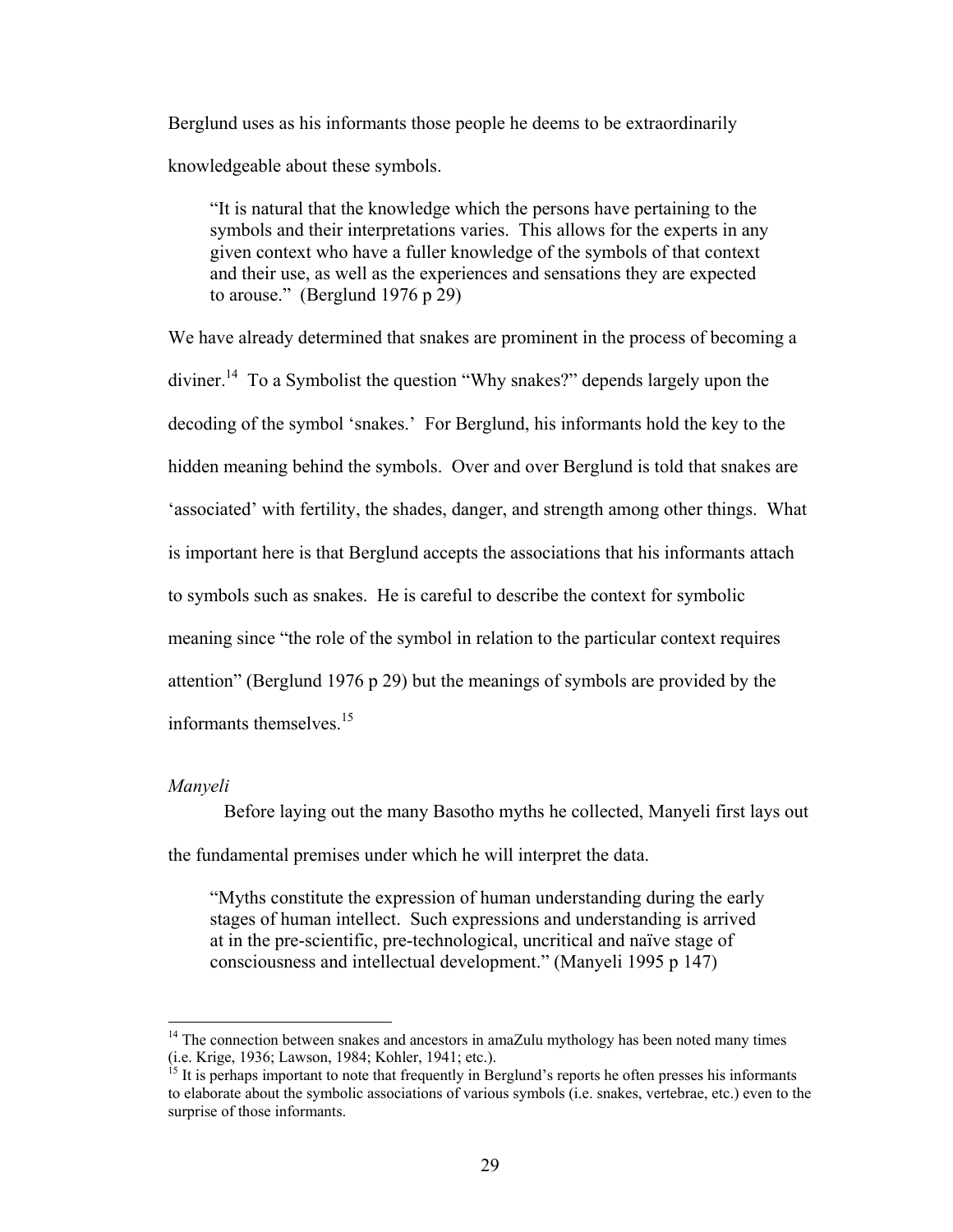Since myths are 'primitive' forms of explanation one need only determine: 1) what constitutes a myth and 2) what a myth, once identified, attempts to explain. The narrative qualifies as a myth because "They have a particular and unique form and style which distinguish them from pure fiction and history." (Manyeli 1995 p 149) The introduction and conclusion of myths are nearly always the same. There is no known author. In analyzing narratives one can see what a myth is as opposed to a "simple legend." (Manyeli 1995 p 152) In the case of the invisible snake-man, the story is an explanation of seismic and weather related events (among other things). Snakes are employed in such explanations not only in the myths Manyeli relates but also in everyday anecdotes: stories which do not necessarily conform to the specific structure of myths yet include many of the same important concepts preserved in myths.

Unlike Berglund, Manyeli and other Intellectualists (Lawson/McCauley 1990) take myths and other religious ideas to be literal explanations of the world, not encoded expressions. When hearing the Basotho narratives "One must be open enough to listen to what is narrated *as it is narrated, without leaving any room for interpretation*." (Manyeli 1995 p 148; my emphasis)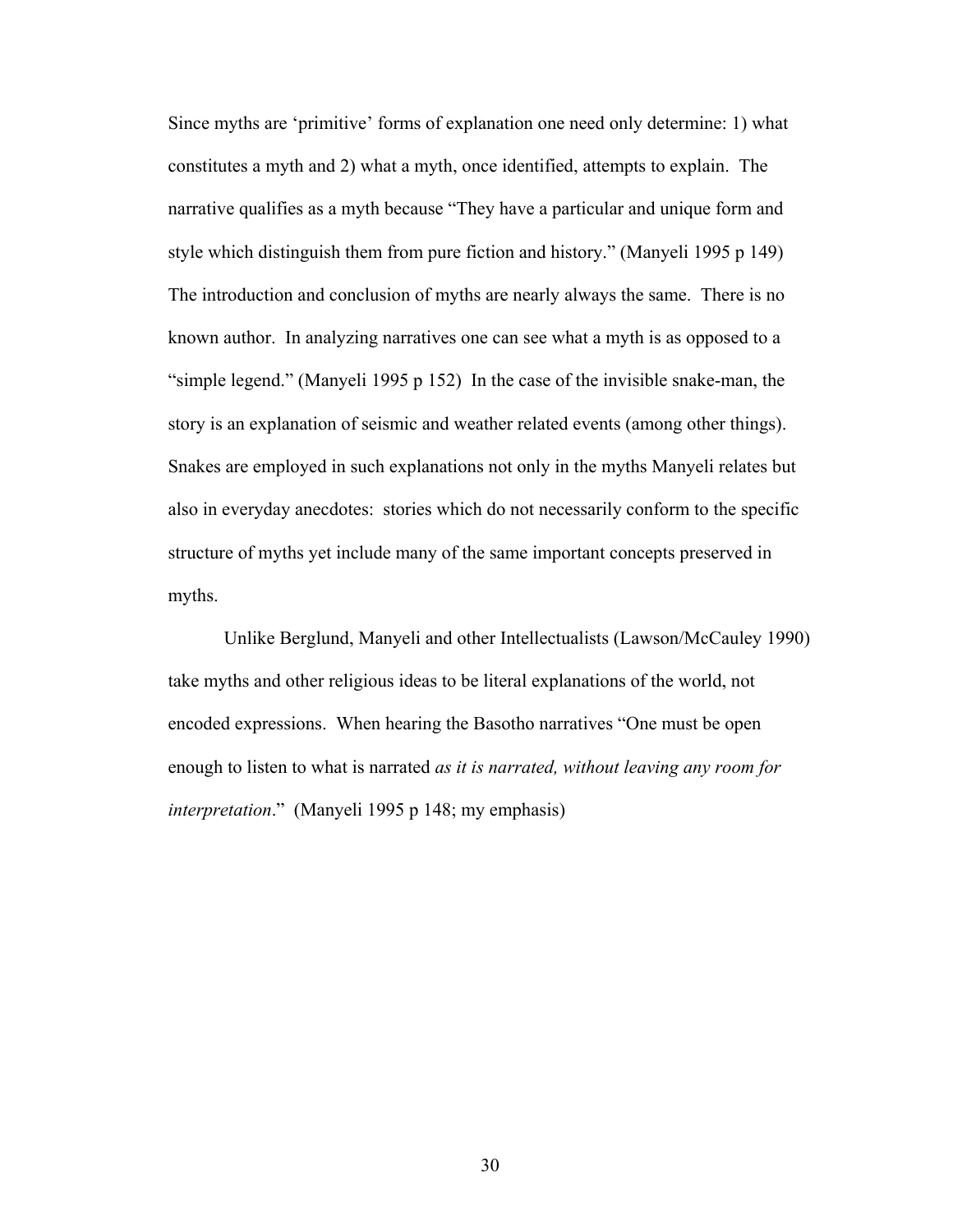# CHAPTER II

# INTERPRETING THE DATA: SCHOLARLY TENDENCIES

# COMMON SCENARIOS

#### *Introduction*

Snakes interpreted as a sort of psychoanalytic phallic symbol might be the most titillating choice for scholars.<sup>16</sup> Indeed Berglund and his amaZulu informants mention snakes as associated with fertility; their spittle as semen, their young suckling on human breasts. Manyeli notes the reproductive imperative of the snake-men found in Basotho myths. However, despite this temptation, scholars interpret ethnographic data in a variety of ways. Pascal Boyer in his book Religion Explained: The Evolutionary Origins of Religious Thought (2001) describes the most prevalent approaches to analyzing this kind of data all of which are what Boyer calls "spontaneous explanations" (Boyer 2001 p 32) primarily concerned with the historical origin of religion.

# *Intellectual Scenario*

 $\overline{a}$ 

The earliest scholars introduced to religion students today – Tylor, Frazer, and Spencer to name a few – were the pioneers of the academic study of religion as well as the first Intellectualists (Cunningham 1999). These scholars determined religion to be one way people explain various events and phenomena. Boyer points out that this approach requires the premise that people are generally intellectually curious. This

<span id="page-40-0"></span> $16$  D. Sperber notes: "Even the ethnographer who is most hostile to psychoanalysis is tempted to baptize as 'phallic' symbols which his informants describe in a completely different way." (Sperber, 1975)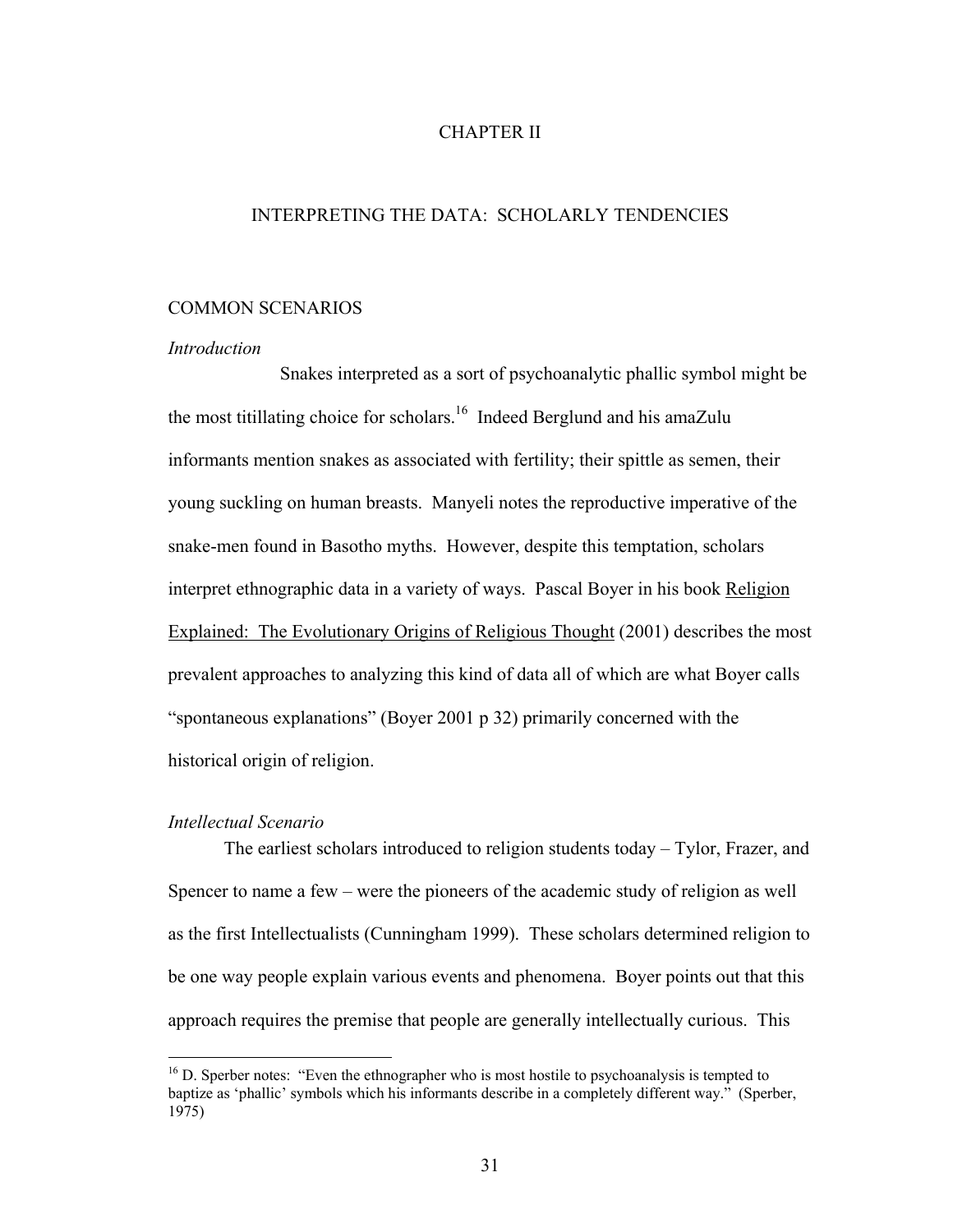natural need to explain the world was the intellectual spring from which religion arose. From this perspective, religious ideas are employed to explain natural disasters, astronomical events, dreams, death, creation, evil, and suffering etc. Robin Horton, a neo-Intellectualist, asserts that religious ideas are equivalent to scientific theories in that both function to explain the world and only the idioms within each theoretical structure differ. For example, in order to explain the persistence of African traditional religion Horton suggests that two separate spheres have functioned to explain changing aspects of the world: a microcosm and a macrocosm. The microcosm being the well developed ideas regarding spirits (i.e. ancestors) that are within the community and the macrocosm being the previously underdeveloped notion of a supreme deity (i.e. *deus absconditus* or *deus otiosus*). Horton suggests that as a community's worldview expands the macrocosm eclipses the microcosm in importance to the community's explanations of the world.

# *Emotional Scenario*

<u>.</u>

Religion as an emotional palliative is another common approach scholars take. A prominent example of this approach is Karl Marx. Marx thought religion to be an illusion which nevertheless provided people comfort from their distress. Oppression by the ruling class led to those oppressed to embrace religion as an opiate providing relief in the form of looking forward to a better life after leaving this less than satisfactory one.<sup>17</sup> Whether it functions to alleviate emotional distress caused by an uncomfortable world or to allay anxiety resulting from a fear of one's ultimate mortality, religion assists the human psyche by providing comfort.

<span id="page-41-0"></span> $17$  The opiate, as well as the oppression, provided by the ruling class.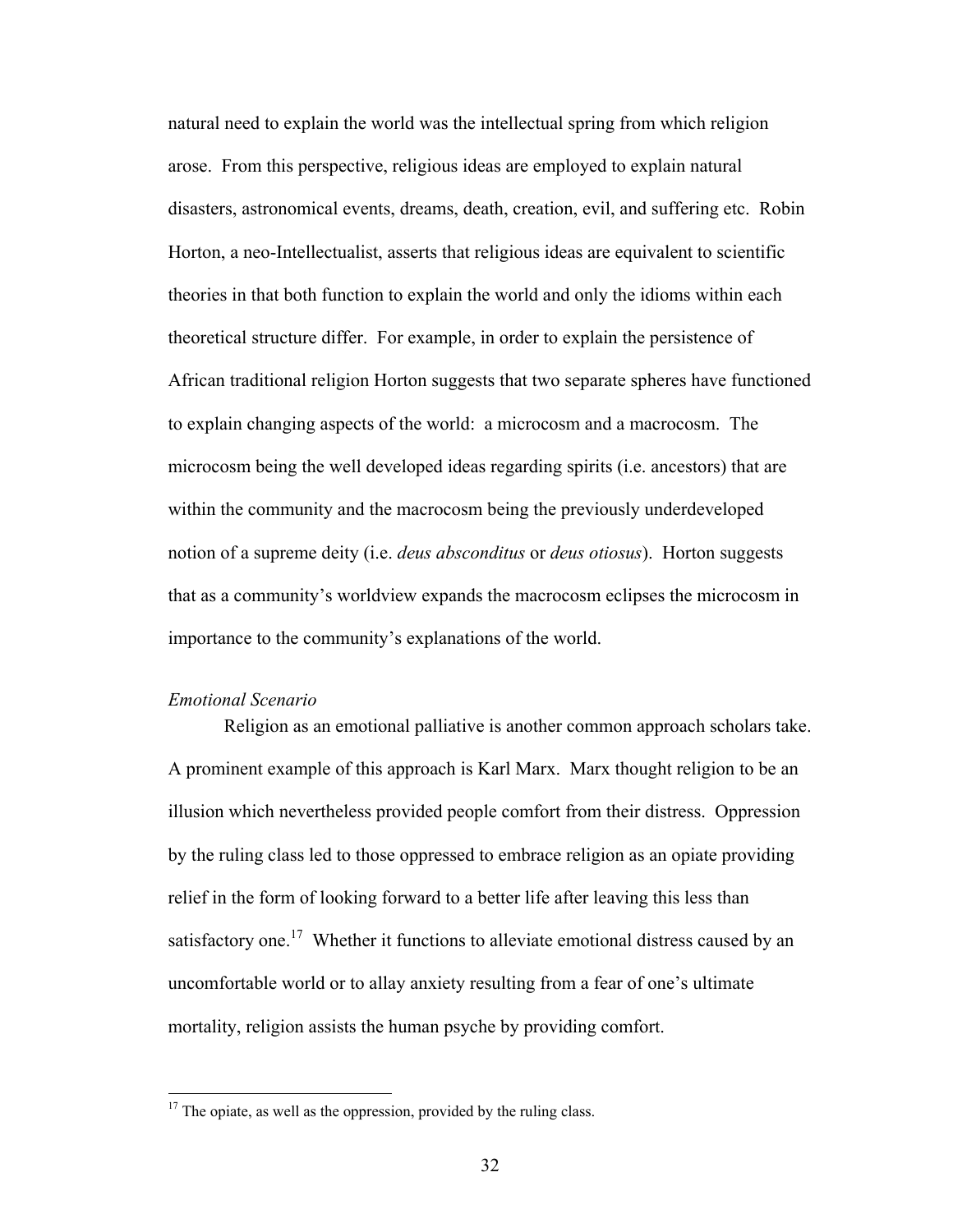# *Social Scenario*

Religion as a social organizing force is perhaps one of the most common approaches taken by scholars today. Emile Durkheim is the greatest example of scholars who take up this functional explanation. (Lawson/McCauley 1990 p 48-49) Boyer seems to believe this is not surprising since "scenarios that focus on *social* needs all start from a commonsense (true) observation. Religion is not just something that is added to social life, it very often organizes social life." (Boyer 2001 p 23) Religious ideas often help shape the way people interact with each other. Because of this basic notion, religion is deemed by many scholars to stabilize society, support particular social schemes, and uphold moral rules. These perspectives are examples of functional explanations. Religion functions in an important way and that important function is therefore an explanation for religion. In this sense, the explanation for the existence/creation of religion is that it functions as a social stabilizer without which society would crumble.

### *Illusory Scenario*

Mental deficiency or primitive intellect is also employed as an explanation for religion. Perhaps due to the powerful influence of Darwin's evolutionary ideas of the time, the Early Intellectualists mentioned above attempted to apply these recent evolutionary ideas, however misunderstood, to the development of human minds. Religion was, to them, the creation of primitive minds as a response to a need to explain the world and, even in later stages of development, caused to persist by *unenlightened* minds that failed to see its illusory nature. Freud went further and described religion as a *neurosis* due to natural psychological defect. (Freud 1946) More recently scholars have argued that people are inclined to believe 'superstitious,'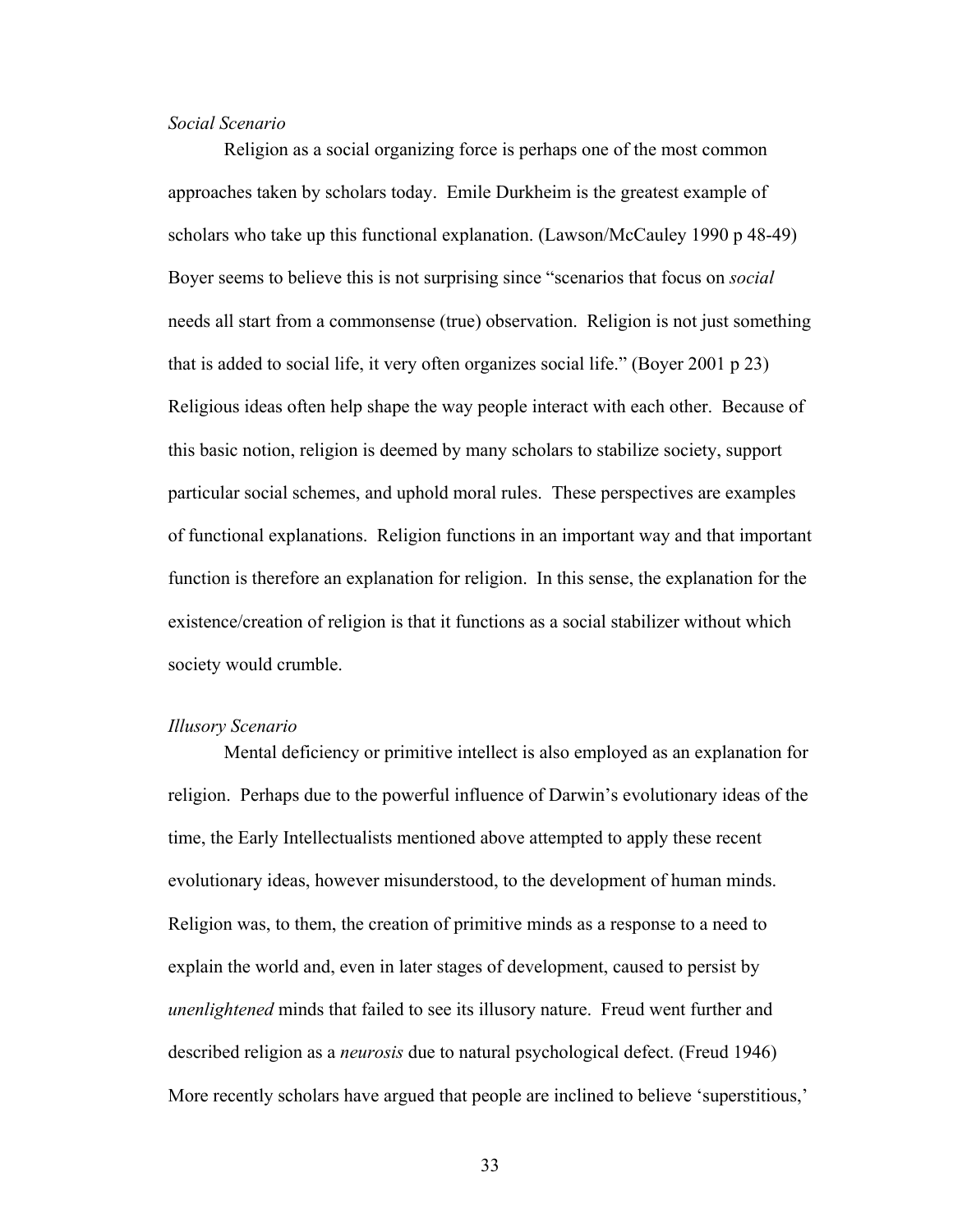religious ideas more easily than more so-called rational ideas as a result of deficient thinking. (Wiebe 1991) Boyer gives examples of UFO's, alchemy, and urban legends as concepts that "…are both cheap and sensational; they are easy to understand and rather exciting to entertain." (Boyer 2001 p 28)

Religious ideas are also thought by scholars to be unique in that they are often irrefutable. Concepts having to do with supernatural beings are impossible to falsify and therefore people do not have the negative epistemological motivation, as it were, sufficient to give them up. And even if that motivation were provided, it is likely that religious ideas would still be believed since the effort required to throw them off and accept less established ideas is more trouble than it is worth. Boyer states: "If everyone around you says that there are invisible dead people around, and everyone acts accordingly, it would take a much greater effort to try and verify such claims than it takes to accept them, if only provisionally." (Boyer 2001 p 29)

#### **CONCERNS**

At first glance the above scenarios make a lot of sense. Don't creation myths attempt to explain events in the world? (Tornados and earthquakes in Lesotho) Don't some religious ideas provide emotional reassurance? (shades/ancestors or *amadlozi*) Don't religious rituals seem to help maintain social order? (diviner initiation or *ukuthwasiswa*) And aren't some religious ideas so bizarre that only a seemingly crazy person could *possibly* believe them? (Woman giving birth to a snake) Unfortunately, though they do make sense, there are objections to them all.

"If religion is reassuring, why does it create much of the anxiety it cures? If it explains the world, why does it do it with such baroque complication? Why does it have these common, recurrent themes rather than a great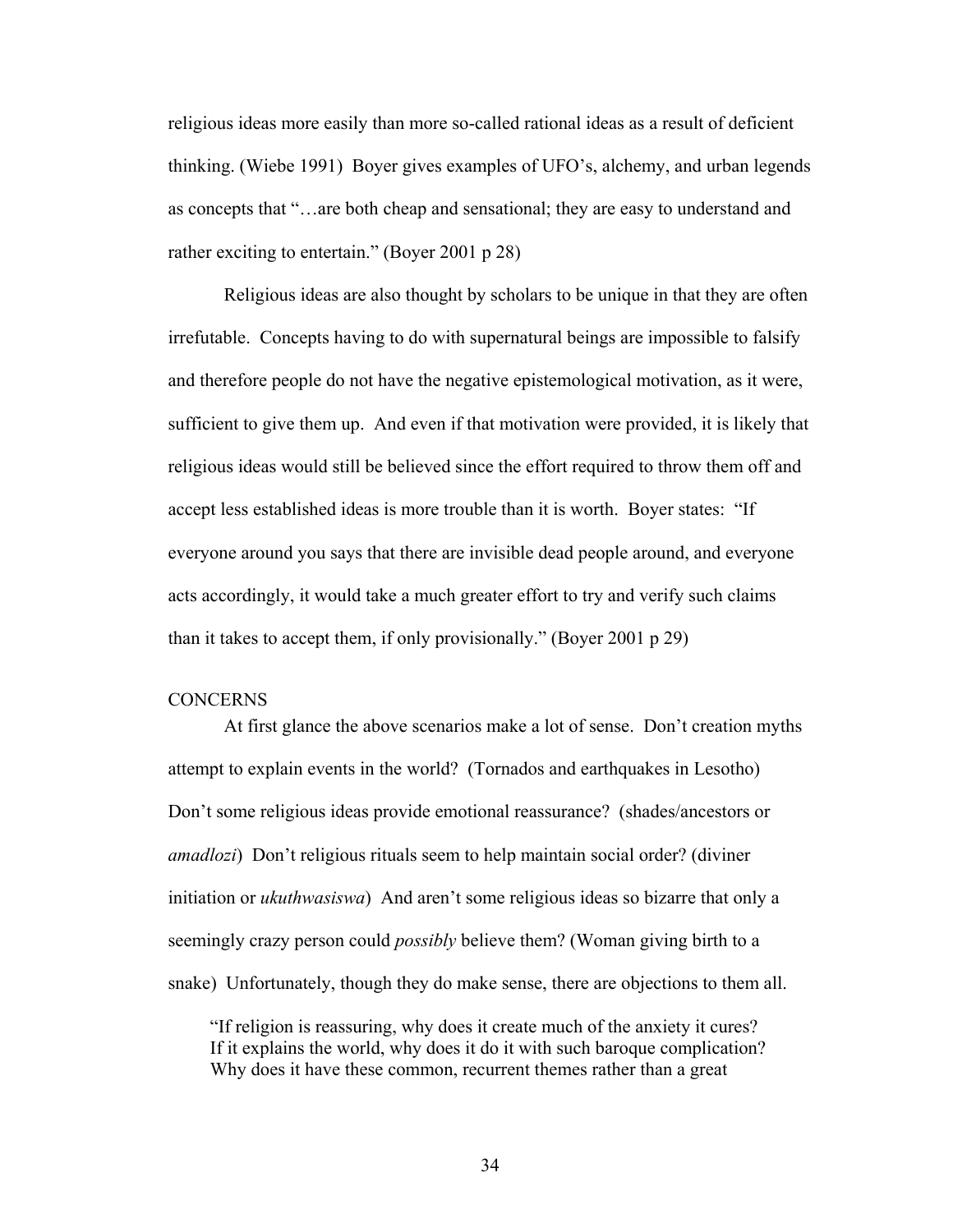variety of irrefutable ideas? Why is it so closely connected to morality, whereas it cannot really create morality?" (Boyer 2001 p 31-32)

It is not as if Boyer wants to say that religion has nothing to do with explanation, emotion, social interaction, or bizarre concepts. Instead his criticism focuses on two points:

- The explanations generated in the scenarios above are what Boyer calls "spontaneous explanations;" (Boyer 2001 p 32) explanations gotten by *fantasizing* about how human minds work. They fail to present evidence in their favor and refute evidence to the contrary. Explanations without proper evidence are poor explanations.
- Explanations derived from a supposed historical origin of religion are dubious. It is unlikely that there was a sort of religious "Urtext["18](#page-44-0) as it were. The notion of ONE religion developing into MANY is less likely than VERY MANY religious ideas developing into to MANY FEWER.

The criticisms presented by Boyer are incongruent with the reasonable, almost

intuitive, scenarios outlined. In order to make sense of Boyer's objections to the

above scenarios that we find so comfortable and easily acceptable, we must delve into

fundamental issues concerning the nature of explanations and interpretations of them.

 $\overline{a}$ 

<span id="page-44-0"></span><sup>&</sup>lt;sup>18</sup> Tracing the historical development of Christian/Jewish liturgies led some scholars to posit that an "Urtext" existed and was disseminated to various communities where it was subjected to inevitable transformation. The "Urtext" was meant to explain the commonalities within liturgical traditions. Paul Bradshaw and others have convincingly refuted this idea. (Bradshaw 1992)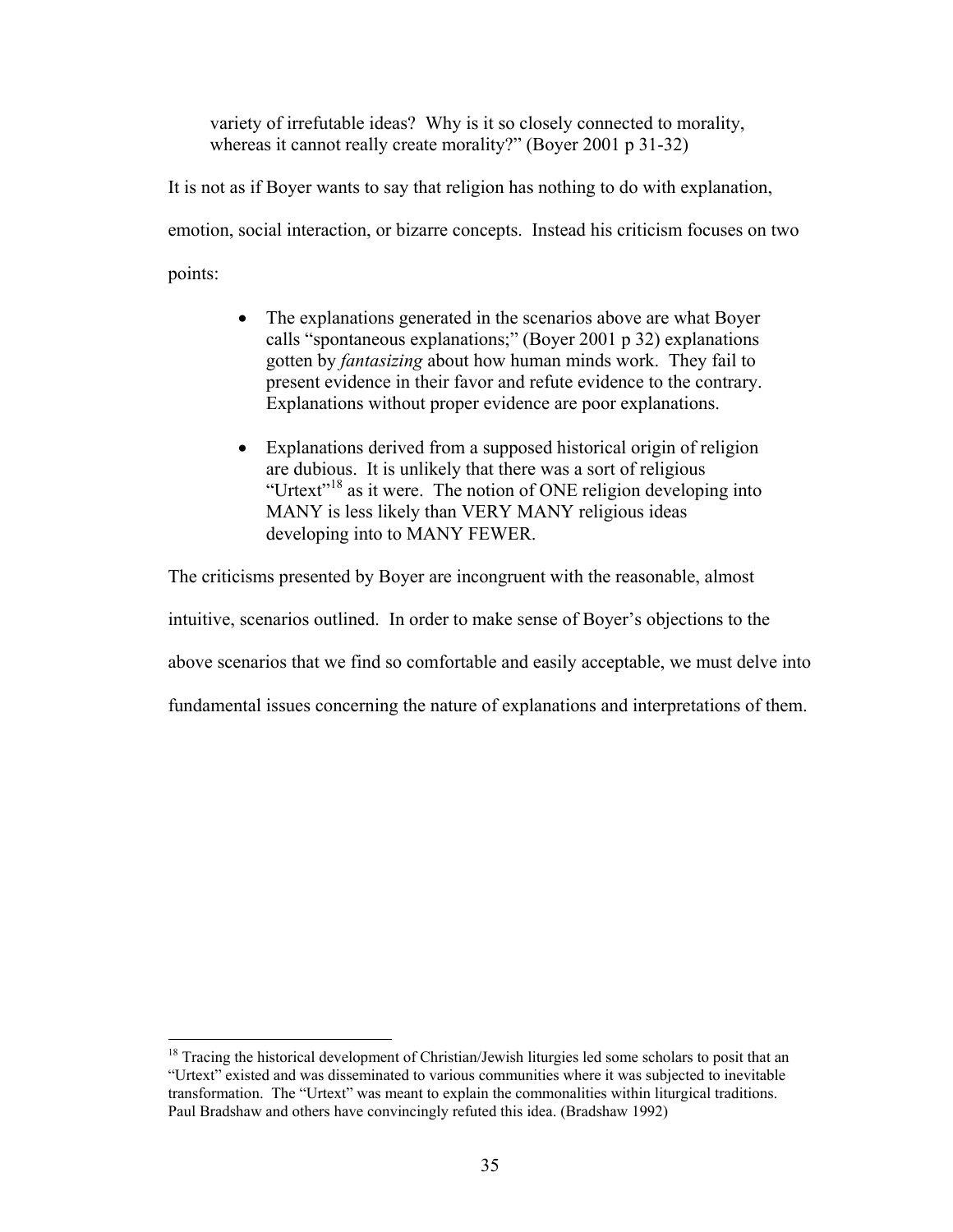# CHAPTER III

# EXPLAINING THE DATA: EXPLANATION AND INTERPRETATION

# WHAT IS IT?

#### *Introduction*

E. Thomas Lawson and Robert M. McCauley, like Boyer, see difficulties within the prevailing approaches and suggest that it is due to metatheoretical issues having to do with explanation<sup>19</sup> and interpretation. They point out that, for the most part, the nature of explanation and interpretation is not contested by scholars. "[M]ost do agree that interpretation involves questions of meaning and that explanation concerns causal relations (in some sense)." (Lawson/McCauley 1990 p 13)

Under what circumstances explanation and interpretation are appropriate (even *possible*) and how those endeavors interrelate are the issues dividing scholars. In Rethinking Religion (1990) Lawson and McCauley give a summary of two general metatheoretical approaches to inquiry.<sup>20</sup> It is within these groups that scholars of religion tend to fall, though they may not realize it.

#### *Exclusivism*

 $\overline{a}$ 

This group is made up of two sub-groups. (1) Explanatory Exclusivists believe that scientific explanation is necessary for fruitful inquiry and that interpretive

<span id="page-45-0"></span><sup>&</sup>lt;sup>19</sup> The explanation that is considered here is *scientific* explanation; not everyday common sense explanation. The distinction is an important one and will be explicated later in this paper.  $^{20}$  The issues dealt with here can not be surprising to philosophers of science nor those scholars

<span id="page-45-1"></span>particularly interested in these kinds of metatheoretical issues. However, in religious studies in general, especially in the instruction of graduate students, they rarely come up.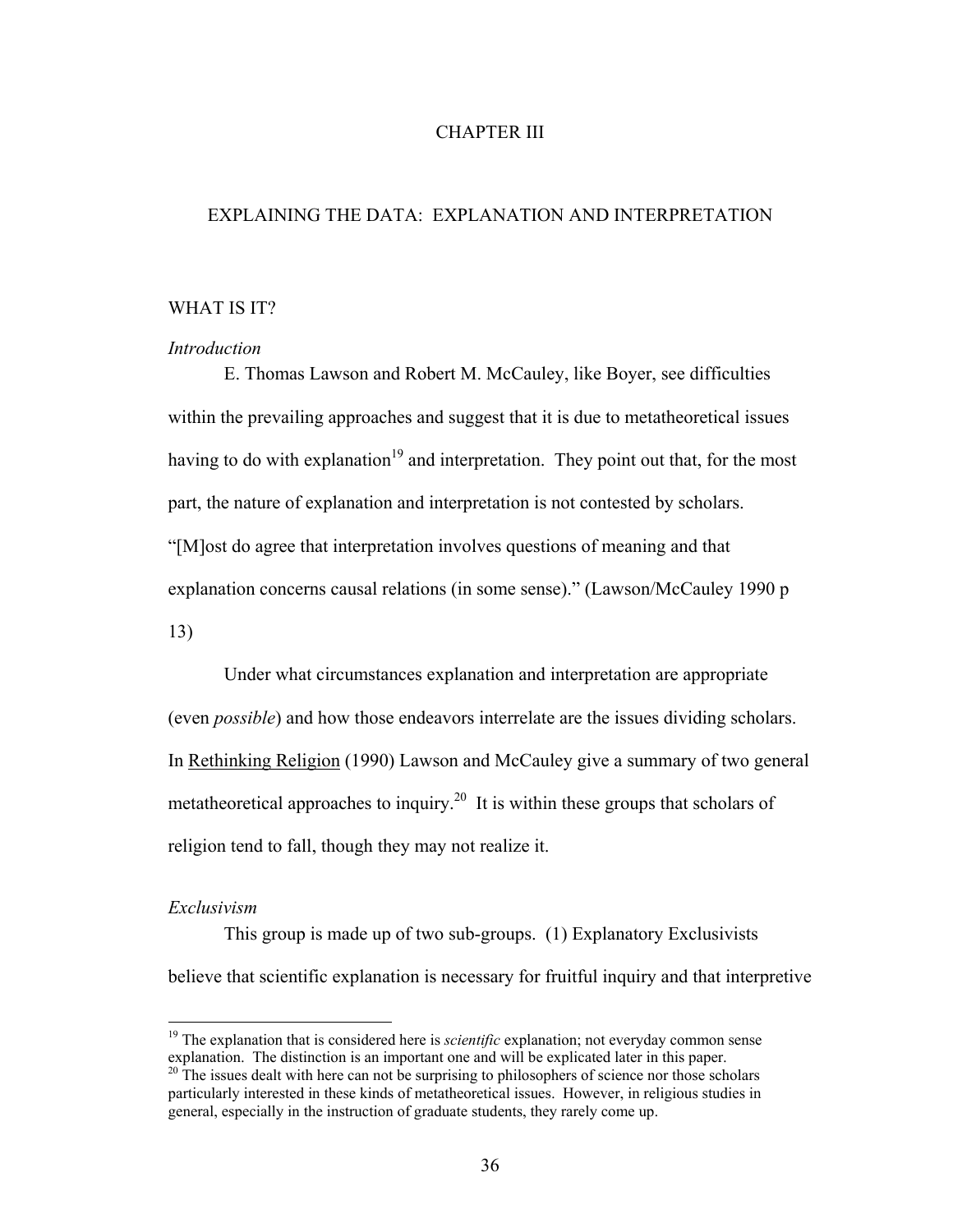activity is irrelevant or impossible. (2) Hermeneutic Exclusivists, quite to the contrary of their exclusivist brothers, consider law-driven explanation (in fact ALL explanation) simply not possible in the human sciences. Understanding can emerge only from a focus on meaning via interpretation.

#### *Inclusivism*

 $\overline{a}$ 

This view subordinates explanation to interpretation. Whereas Explanatory Exclusivists believe that social phenomena *can* and *should* be studied using the methods of natural science, Inclusivists believe that while social phenomena perhaps *should* be studied using the methods of natural science it is far from clear that they *can* be. "It is not that interpretation excludes explanation; explanation is allowable but, at present, unreachable." (Lawson/McCauley 1990)

The issues separating the Explanatory Exclusivists from the Hermeneutical Exclusivists and Inclusivists turn on, for the most part, the acceptance or rejection of a particular model of explanation. This model, the Deductive-Nomological (D-N) model of explanation, is cited on both sides as either an advantage or a detriment. The D-N model requires that explanations include causal laws and is dependent on the Hypothetico-Deductive (H-D) model of theory evaluation.

The methodological impasse in the human sciences in general and religious studies in particular arises from this fixation on models of scientific explanation that are nearly half a century old.<sup>21</sup> Contemporary philosophy of science provides vastly

<span id="page-46-0"></span> $21$  Spickard goes so far as to say that generalizing "implies a dual wish: to generalize beyond particular cases and to uncover law-like regularities in human behavior" (2002) and by doing so displays just the misguided preoccupation with the D-N model of explanation noted here. Another example of this preoccupation is a portion from the Harper Collins Dictionary of Religion's (1995) description of the D-N model of explanation: "The continued existence of behaviorism and sociobiology and emergence of what has become known as cognitive science provide ample proof that the principles of positivism remain active."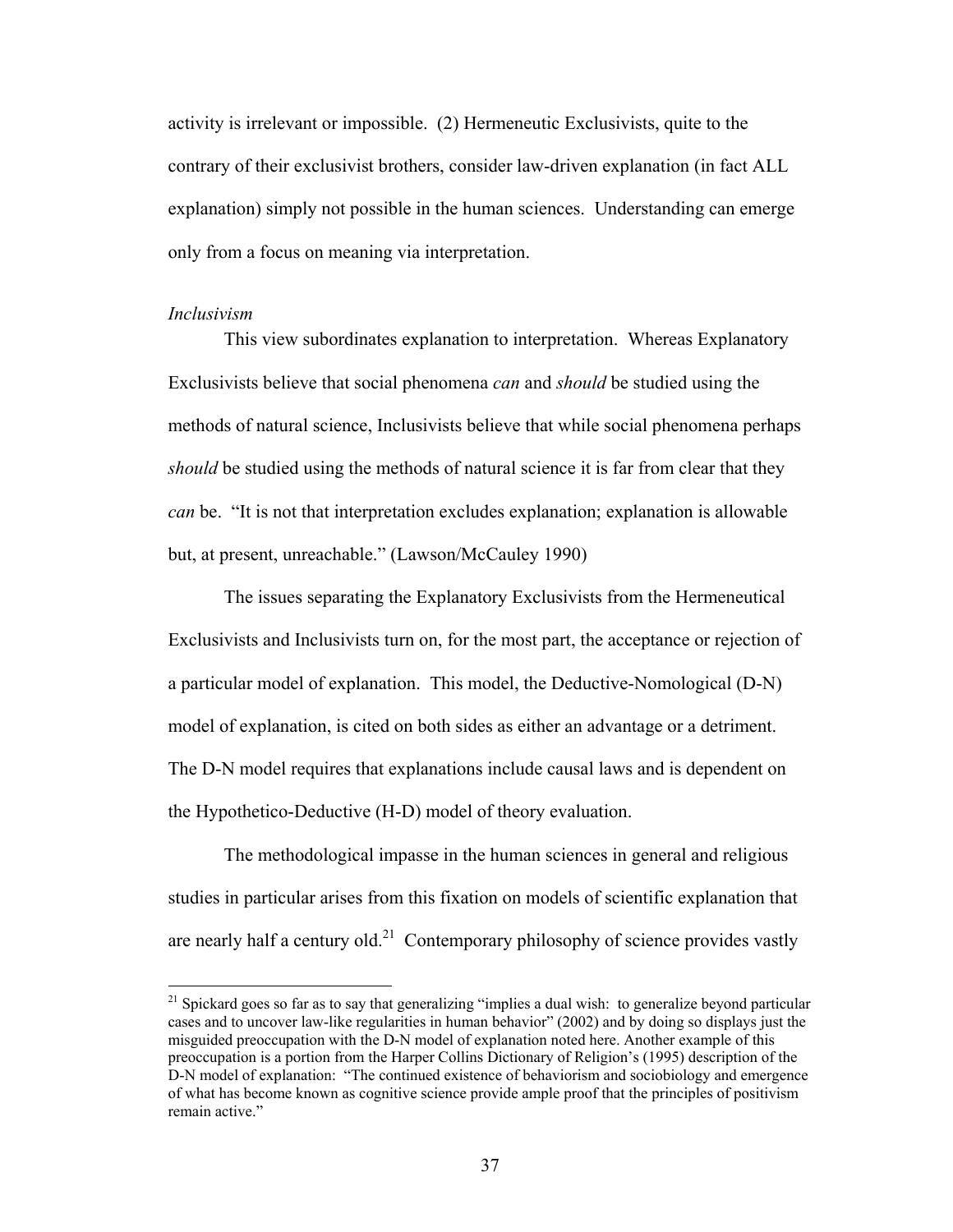more sophisticated models that supply the student of religious studies with the resources to move beyond an exclusive concern with hermeneutics without incurring some of the objectionable features of the H-D and D-N models.

#### *Contrastive Explanation*

<u>.</u>

Exclusivists accept the D-N model. The advantage for Exclusivists' acceptance of this model is the epistemological clarity of stringent evaluative criteria. However, those who cling to the D-N model of explanation and consider it an effective tool encounter problems, some due to its dependence on the H-D model. Both the D-N and H-D models are idealistic and exclude much of the inductive inferential practices currently and frequently used by scientists in the natural and human sciences, David Hume's enduring problem of induction notwithstanding. Explanation is not simply facts subsumed under universal causal laws.<sup>22</sup> For example, often our explanations are contrastive. We explain something, not in an isolated sense, but in terms of its contraries or "foils."

### **Why Did The iNsangoma Hang The Python Vertebrae Around Her Neck?**

In this case our choice of foils is wide: Why an iNsangoma and not someone else? (The explanation would plausibly stress the internal dynamics of amaZulu kraals, particularly the significance of the distinction between the iNsangoma and the other amaZulu actors and the particular situation involved.) Why a Python rather than a Puff Adder or another kind of snake? (One possible explanation relevant to this foil

<span id="page-47-0"></span><sup>&</sup>lt;sup>22</sup> Point to hermeneuts but not match. John Watkins clearly states that current philosophy of science recognizes what science really is, namely "establishing certain rules and requirements which are necessary to prohibit some wrong-headed moves but insufficient to guarantee success." However, he also makes the point that while deducing laws is nigh on impossible "a single comprehensive explanation of a whole range of phenomena is preferable to isolated explanations of each of those phenomena, whatever your field of inquiry." A point Boyer et al. have also made. (Boyer 2001; Lawson/McCauley 1990; Thagard 1985) Advantage Philosphy of Science.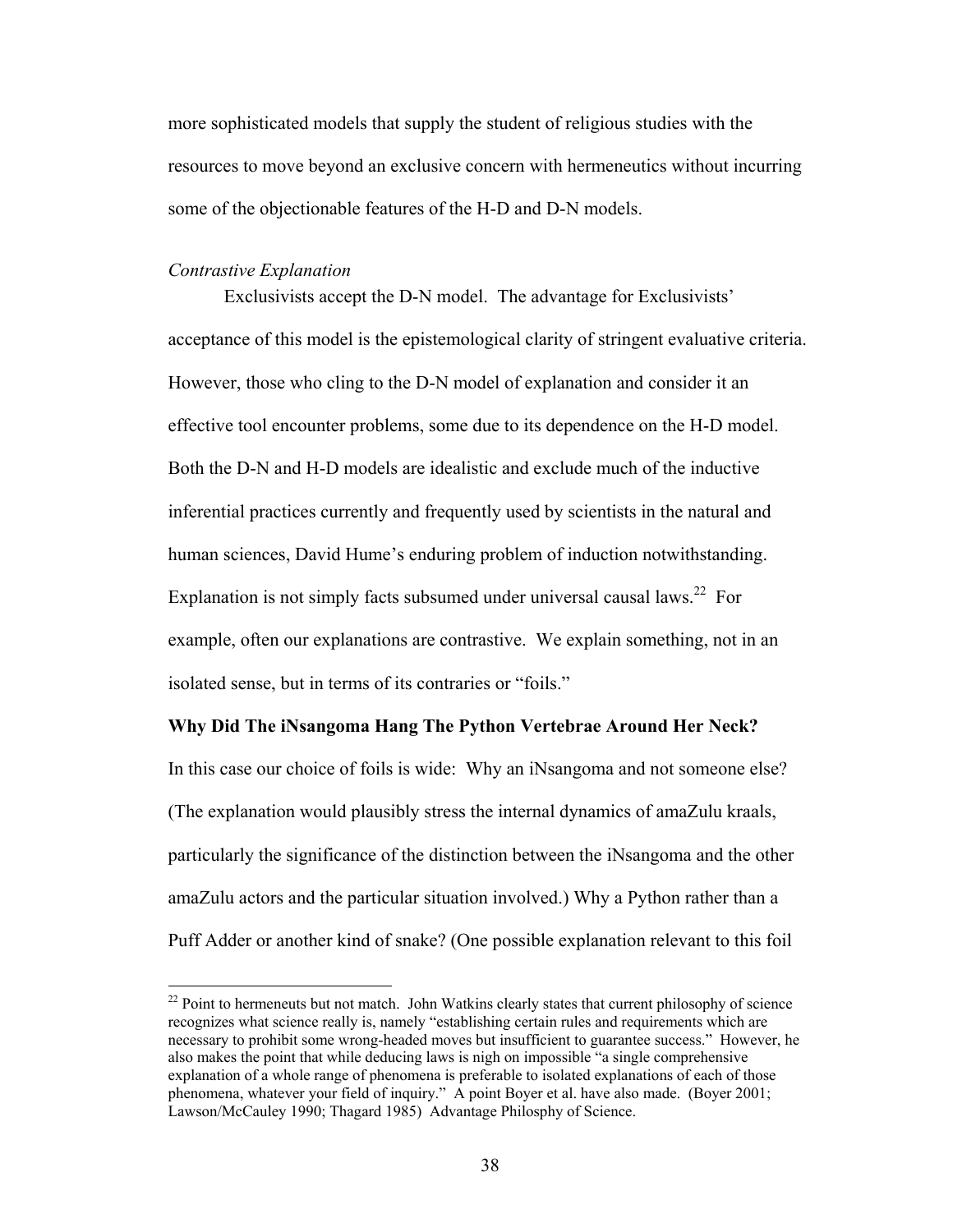could be that he has successfully handled this kind of snake before and knows what to expect.) Why a snake and not another kind of animal? (Here we possibly need an explanation in terms of the commitment to a connection between Pythons and the ancestors.) While (as noted above) explanation does have a causal element, other factors are involved; specifically the interplay between fact and foil. The D-N model of explanation is not sensitive to contrastive issues since it requires covering laws which are absolute.

Inclusivists reject the D-N model. In their view, the subject matter of the human sciences (human actions) creates problems for such causal models of explanation. Alex Rosenberg formulates a type of causal law that could be required in applying the D-N model to the human sciences:

 $L(x)$  (if *x* desires *d*, and *x* believes that all things considered doing action *a* is the most efficient means of attaining desire *d*, then *x* does *a*)

A person's intent, then, becomes of central importance in determining causality in the study of human behavior. Whether intentionality can be tested for and if so be formulated into a causal law is beyond the scope of this paper. However, for our purposes it is enough to say that Inclusivists claim that it cannot; therefore, the D-N model can not be applied to social facts. While this argument might make the D-N model less attractive it is hardly a case against natural scientific models in general since universal laws are extraordinary, if not impossible, in actual science as philosopher of science John Watkins notes: "You cannot...deduce a universal law from a finite number of observations whether you are a physicist, a biologist, or an anthropologist." (Watkins 1957) This does not mean, however, that human scientists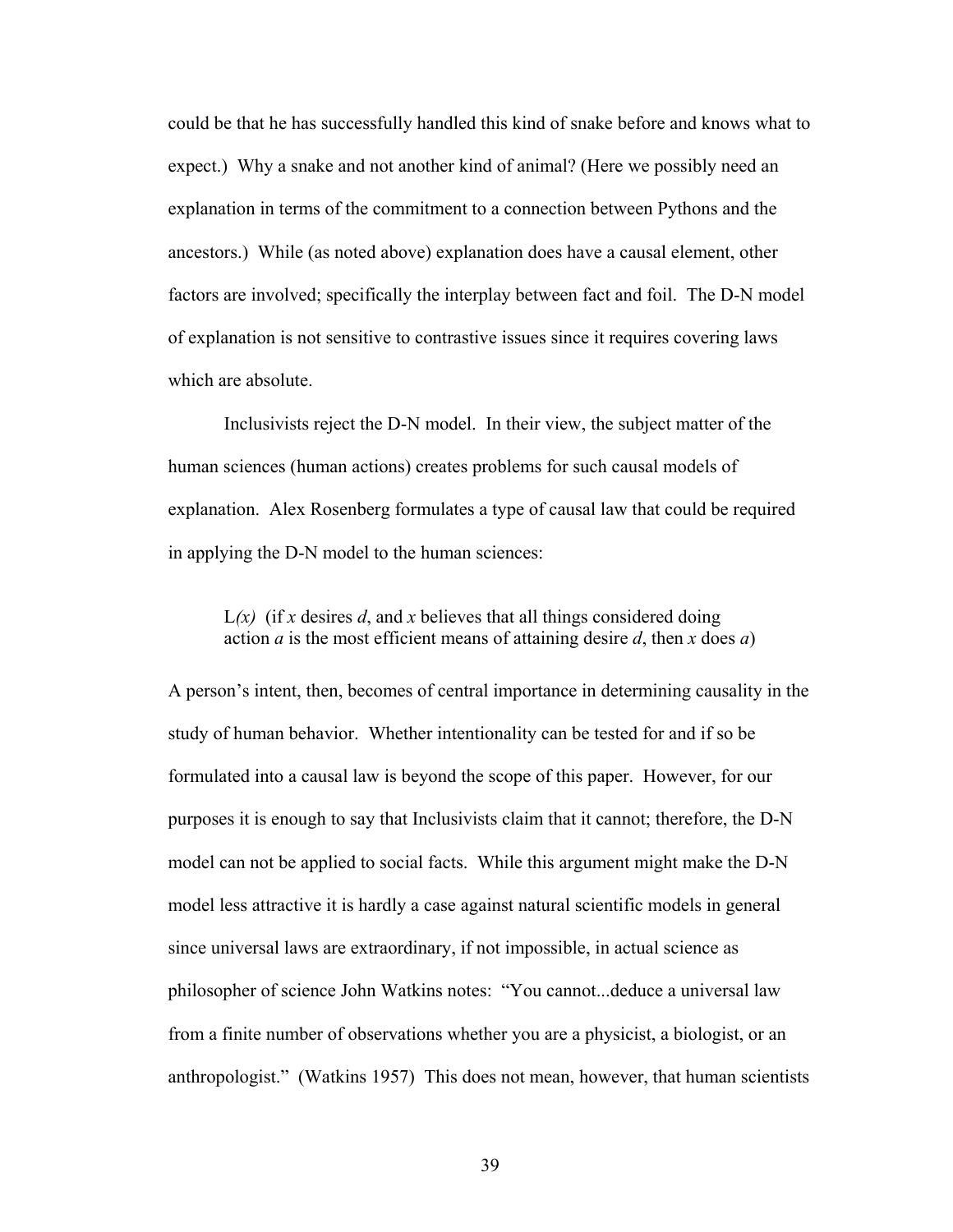are excused from pursuing the goal of rational explanations. The *goal* of explanation is not faulty. The *model* by which one attains this goal is faulty. Many social scientists believe that in order to understand human behavior one must uncover reasons, *and the rules that govern them*, which are linked to actions. This crucial belief is driven by a rule-based idea of social scientific inquiry: "Rules are learned by asking those who already understand them [local informants] the right questions, not by making experimental observations of behavior." (Rosenberg 2000) Thus the semiotic, emic, use of local informants, going native, on the ground, particularizing, and exclusively hermeneutical methods in much of the human sciences as well as the prevailing post-modern notion of cultural relativism are the only ways to make societies and those individuals in them intelligible. (Tooby and Cosmides 1992)

# *Interactionism*

The crux of Lawson and McCauley's Interactionist position is that explanation and interpretation, instead of being pitted against one another, should be seen as what they are: two separate but complementary tasks. Explanation does involve some notion of cause and effect, but Lawson and McCauley stress that whatever account of causality one prefers, *seeking explanation is necessary to generate new theories for new theories are new explanations*. (Lawson/McCauley 1990 p 29) Interpretation, on the other hand, is concerned with meaning. It works using extant theories (explanations) and *organizes those theories by discovering meaning rather than generating new explanations*. In other words, interpretation is inference based on extant theoretical assumptions. Interpretation requires explanatory assumptions and new theories are facilitated by interpretations based on prior theories. It follows then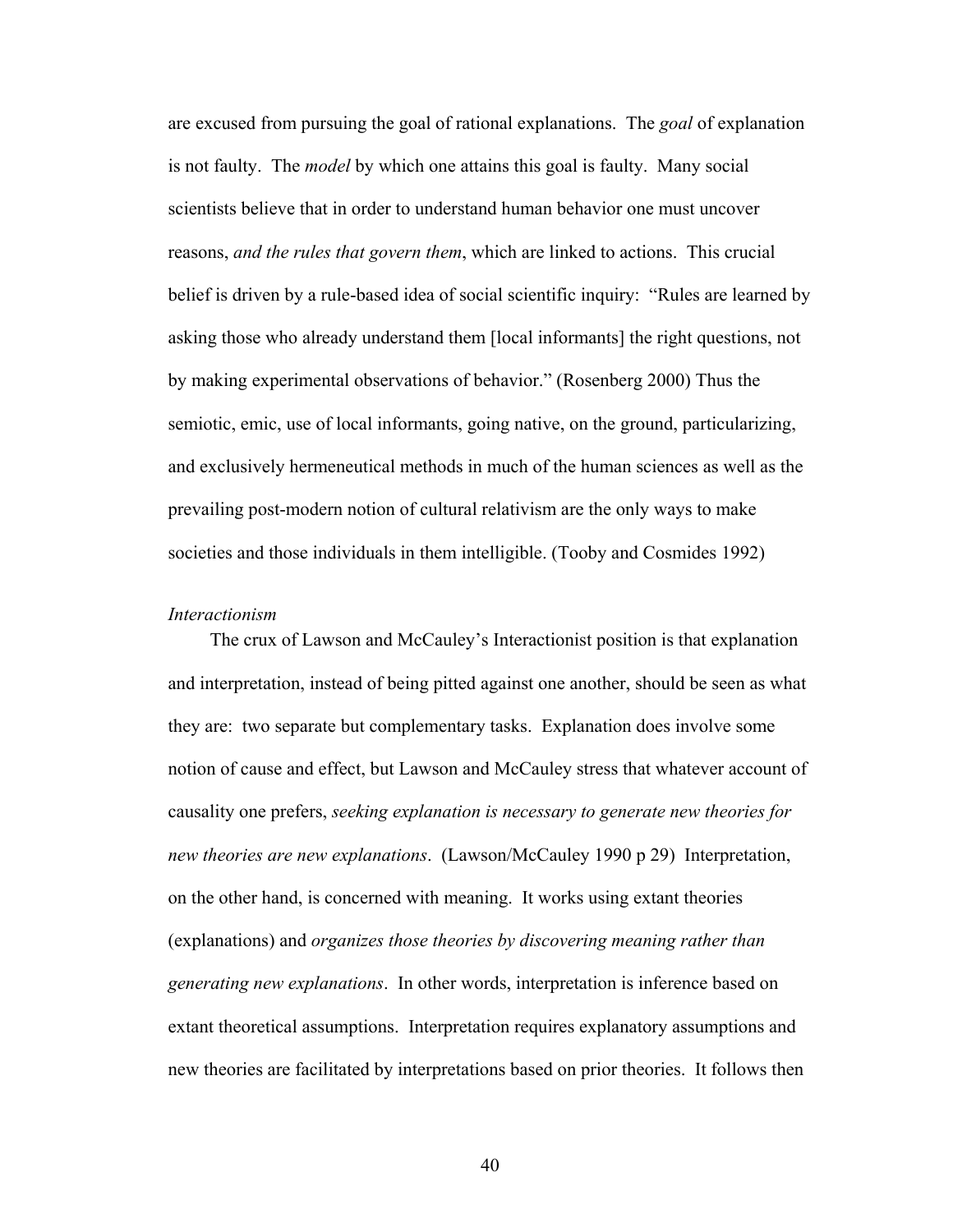that *good* interpretation requires *good* assumptions and *good* new theories are facilitated by *good* interpretations. So, ironically, while social scientists would have us believe that they are exclusively interpreting the data before them, they are necessarily employing explanatory assumptions of which, often times, they are unaware.<sup>23</sup> Therefore Exclusivists of both sorts and Inclusivists are all excluding one of these two tasks that are necessary to each other. By clinging to narrow, idealistic models of explanation and theory evaluation and scoffing at interpretive endeavors Explanatory Exclusivists exclude much of what passes for progress in everyday science as well as an important complementary tool to explanation. By denying the place explanation has in interpretation or subordinating explanation to interpretation Hermeneutical Exclusivists and Inclusivists fail to allow for an increase in new knowledge through new causal theories.

### NEED FOR SCIENTIFIC SOPHISTICATION

#### *Reading Between the Lines*

1

Lawson and McCauley ultimately agree with Explanatory Exclusivists in that scholarly explanation is important but agree with the Hermeneutical Exclusivists/Inclusivists that deductive/nomological requirements restrict realistic explanatory work and thereby theory generation. However, the rule based model to which many social scientists *have* committed is not explanation at all but weak interpretation masquerading as such. And though interpretation *is* important to furthering discovery, that discovery must be based on scientific theories already in place, as noted above.

<span id="page-50-0"></span><sup>&</sup>lt;sup>23</sup> For example, Berglund *assumes* that, because of the association of the call to be a diviner with particular ancestors, the person called or her family will act in certain ways (i.e. reject the call or accept the call). This is clearly an assumption of cause and effect. (Berglund 1976 139-140)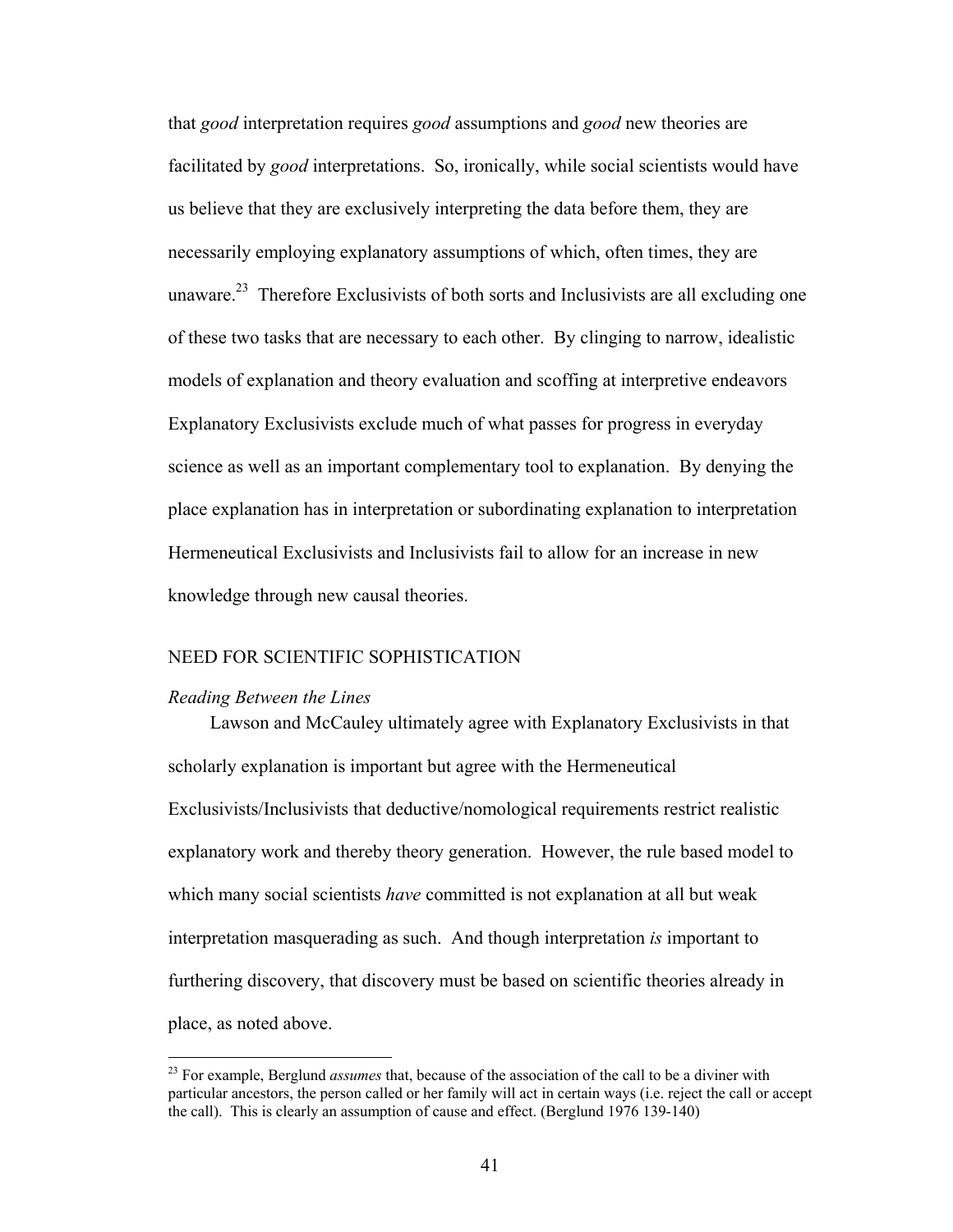Unfortunately there has long been an absence of true and explicit theoretical tradition in the human sciences.

> "What is typically missing, though, is a concern for identifying systematic relationships among the explanatory principles. Consequently, these principles inevitably seem largely superficial, if not ad hoc. The crucial point is that even if they are true, the interest of such principles is limited because they lack depth." (Lawson/McCauley 1990 p 26)

As a result, the theoretical assumptions upon which human scientists do (indeed *must*) base their interpretations are suspect. The early Intellectualists' (Tylor, Frazer, etc.) attempt to generate explanations was a promising beginning for the human sciences since, even though their naïve cultural distinctions undermined their efforts, they did produce real theories. Subsequent waves of Symbolists (Turner, etc.) and Structuralists (Levi-Strauss, etc.)<sup>24</sup> have failed to productively build upon the Intellectualists program and provide us with new explanations either because their theoretical model proved faulty (Sperber 1975) or because they offered vague methodologies in lieu of explanations.<sup>25</sup> Finally, while Post-Modernism has been a wonderful critique of Modernism (including logical positivism) proponents of Post-Modernism have yet to move past that critique and on to alternative explanatory models.

What we are left with is a methodological insistence on interpretations that depend upon the common, unsystematic conceptual schemes that *do* exist (our own intuitions, informants' intuitions, folk psychology) in the human sciences and that, because of the intuitive explanatory assumptions on which they are based, result in no

<span id="page-51-0"></span><sup>&</sup>lt;sup>24</sup> For a description of Symbolists and Structuralists see Lawson/McCauley 1990.

<span id="page-51-1"></span><sup>&</sup>lt;sup>25</sup> Claude Levi-Strauss is the best example. While he contributed much in the sense that he believed that cognitive factors underlie the meanings of ideas and myths, his interpretation of myths ultimately depended on his own intuitive premises. (Levi-Strauss 1967).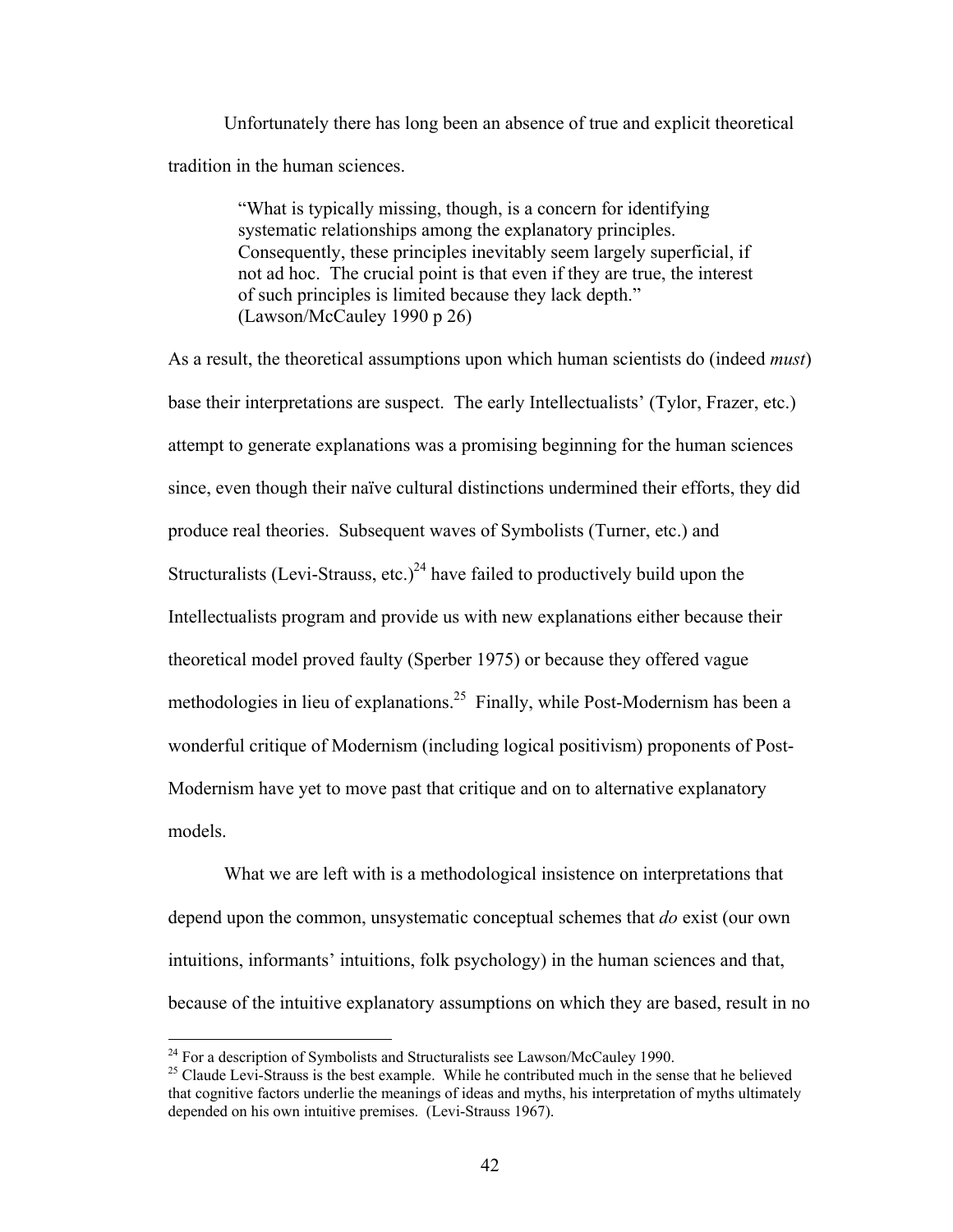new knowledge, faulty conclusions, and no epistemic framework within which to evaluate those interpretations and the assumptions on which they are based.<sup>[26](#page-52-0)</sup>

The theoretical assumptions of the explanatory power of local informant reports are a particularly limiting factor in so-called explanatory endeavors. "What emic preoccupations obscure is that even informants' theoretical observations about the systems of behavior in which they participate are part of the data to be explained." (Lawson and McCauley 1990 p  $184$ )<sup>27</sup>

Considering current methods in the human sciences such as the inviolable treatment of informant data as well as acceptance of cultural relativism as a guiding principle, the cognitive science of religion must be objectionable to many scholars. Since the Post-Modern critique of Modernistic scholarship, an insistence upon the indiscriminate epistemological equality<sup>28</sup> of data gotten from those peoples previously labeled as primitive, non-scientific, or inferior intellectually has made inroads into scholarship in religion and particularly the work concerned with these socalled 'primitive' peoples. The study of African traditional religion, with which we are most concerned here, is an area in which scholars are very much invested in a defense against those who suggest that subjects studied may not be consciously aware of those factors which influence their behavior.

<span id="page-52-0"></span><sup>&</sup>lt;sup>26</sup> The assumptions upon which interpretive inferences are based are, in current and normative social science, largely tacit, common sense, intuitive, on line, non-scientific, and 'politically correct' as is shown below. For example, arguments for the phenomenological epistemological equality of informant reports based on an abhorrence for scholarly elitism. However, settling for the satisfaction of not being complicit in a 'colonial project' is, while admirable, insufficient for increasing knowledge.<br><sup>27</sup> Furthermore, the rules of action which are "discovered" cannot be independently tested and thus fail to satisfy the requirements of scientific explanation.<br><sup>28</sup> In other words, explanations generated by so called 'primitive' informants is deemed equal in terms

<span id="page-52-2"></span><span id="page-52-1"></span>of truth potential as explanations generated by "Others" (i.e. Westerners). Unfortunately the only epistemic requisite of informant data is that it IS informant data. For that reason alone informant explanations become regarded as epistemologically equivalent (in fact superior) to scientific explanations of the same data.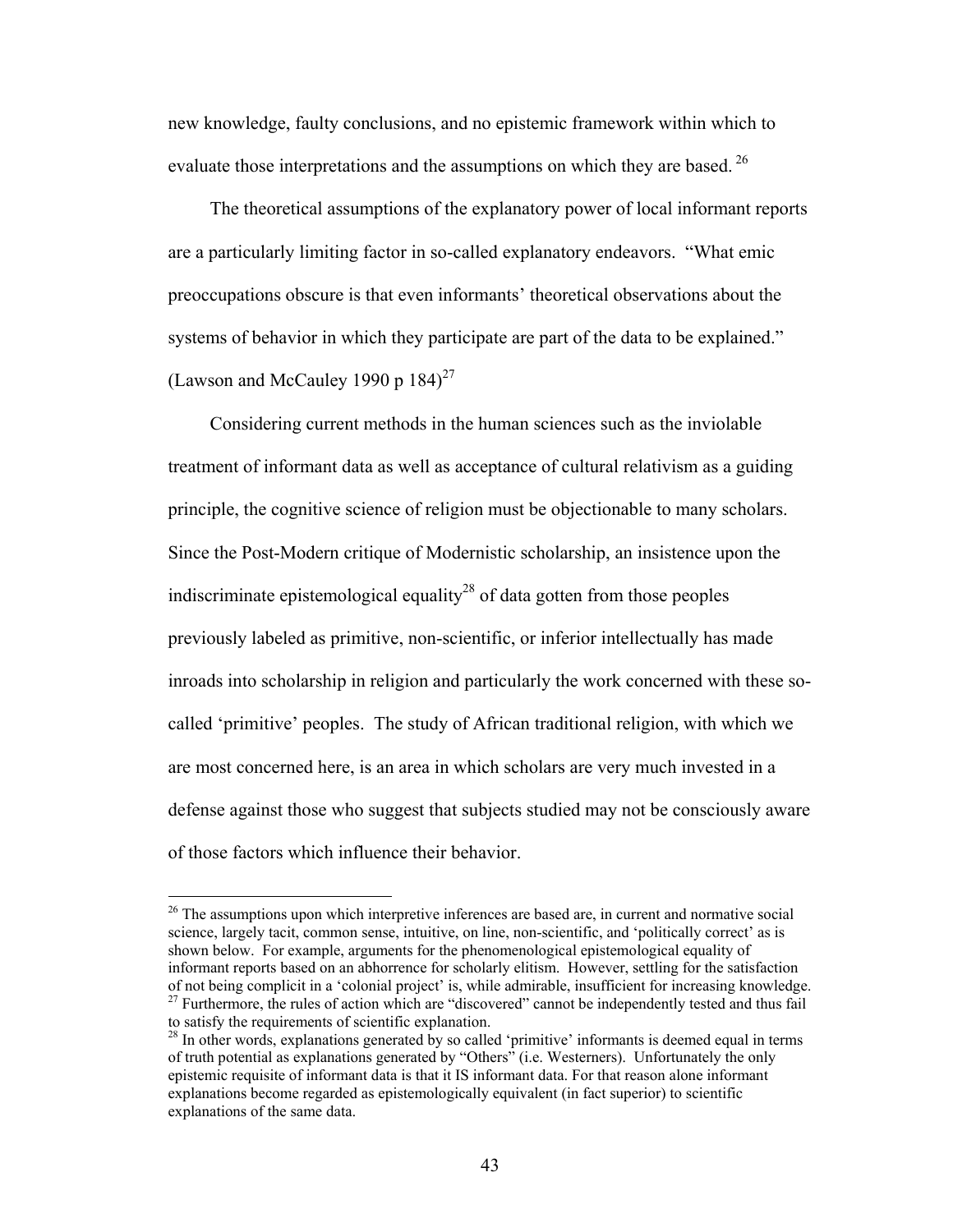"The separation into categories of conscious/unconscious, among all borrowed scientific vocables, has probably caused more evil, more malicious slandering of peoples and traditions, during our lifetime, than any other methodological approach." (Bolle 1979)

This is harsh criticism indeed. To be fair, scientific theorizing in the past *has* sometimes been based upon a dichotomy of modern and primitive minds<sup>29</sup> that arguably facilitated elitism not only intellectually but politically as well. However, by advocating a scientific approach I am hardly suggesting its infallibility. The question before us now is whether the notion necessitating explanation of the information from informants is simply a reconstituted version of a "colonial project<sup>30</sup> or whether there is more to the story.

# *Scientific Explanation vs. Intuitive Explanation*

<u>.</u>

To advocate the use of a cognitive approach to explain informant reporting when studying African Religious traditions is not to say that those adherents of African traditional religion have an inferior intellect incapable of scientific reasoning. To do so would be to say that only non-African scholars could scientifically study African religion which is patently not the case. McCauley asserts (R. McCauley 19??), though, that there is a clear difference between scientific and ordinary or everyday thinking and it is the ordinary processes in minds which primarily drive the generation, transmission, and persistence of religion in general. (Boyer 1994, 2001; Lawson/McCauley 1990; McCauley/Lawson 2002) Therefore, it is the study of the ordinary processes that constrain religious ideas and practices which promises to increase our understanding about religion the world over. As stated before, it is not

<span id="page-53-0"></span> $^{29}$  This is the case in the Early Intellectualist program. See Lawson/McCauley 1990 p 36 for a succinct description of this Intellectualist program.

<span id="page-53-1"></span> $30$  Spickard (2002) argues that generalizing (as opposed to particularizing) about human behavior in general is simply an example of a colonial project.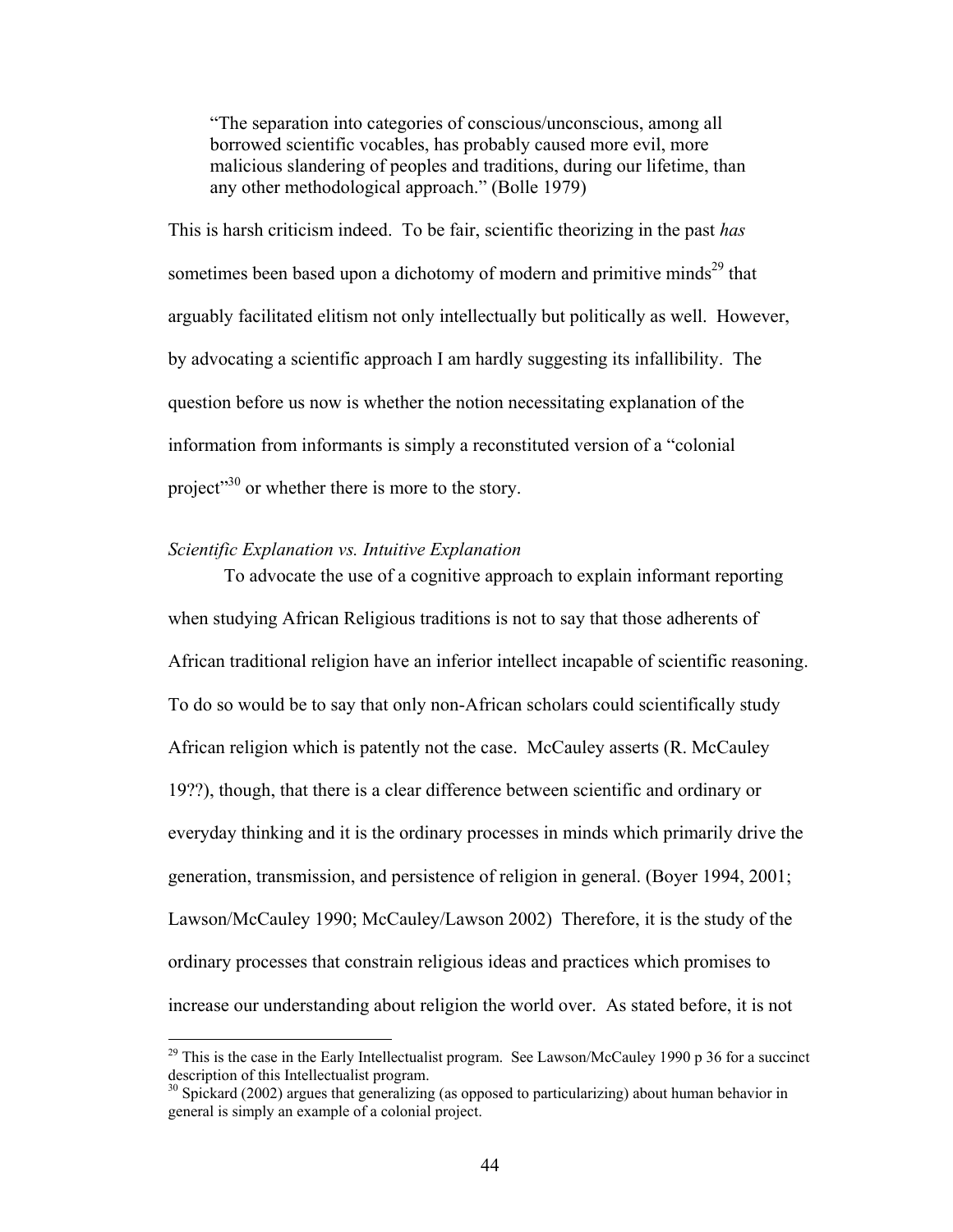natural for everyday, online inferential thought to generate explanations which adhere to criteria as would make them stand up to rigorous, scientific evaluation.<sup>31</sup> The claim that intuitive explanation is the only form of explanation employed by so-called primitive Africans (in lieu of scientific explanation) and that it is epistemologically equal to scientific explanation is akin to the erstwhile Intellectualist program and a misguided attempt at political correctness that, perhaps unintentionally,<sup>32</sup> undermines good scholarship.

#### *Why Not Intuitive Explanation*

 $\overline{a}$ 

One of the ideas we have learned from cognitive science is that intuitive inference is natural because our built in cognitive tendencies promote it. We intuitively infer things based on our built in cognitive mechanisms, for example we infer from a very young age, based on our 'folk physics,' that since our finger is solid and the table is solid we cannot put our finger through the table. Nor do we attempt (most of the time) to walk through walls. Scientific inference is unnatural because intuitive inferential processes we use in everyday life get in the way of learned ones. Despite our best efforts to attend to learned, scientific explanatory models we tend to default to our intuitive processes. Ironically, scientific inference is strikingly similar to intuitive inference. They are both abductive inference dependent upon accepted background, an idea originally proposed by Charles Sanders Pierce. (Pierce 1935)

<span id="page-54-0"></span><sup>&</sup>lt;sup>31</sup> Evaluation based on any number of explanatory models including Inference to the Best Explanation which will be discussed below.<br><sup>32</sup> Perhaps intuitive explanation is used unknowingly but it is in fact used deliberately as well, as is

<span id="page-54-1"></span>evidenced by Evan M. Zuesse when discussing how religion ought to be approached: "It is intuitively clear to us that religion cannot be captured in this way [referring to Levi-Strauss' cognitive/structural approach]. We might ask ourselves why. The simple answer is that religion is not about data, as such, at all. It is about the ways in which these data are understood. It is, in short, and right at its origins, about meanings, existential meanings, that apply to this quite real person that I am, in my actual situation." (Zuesse 1991 p 172)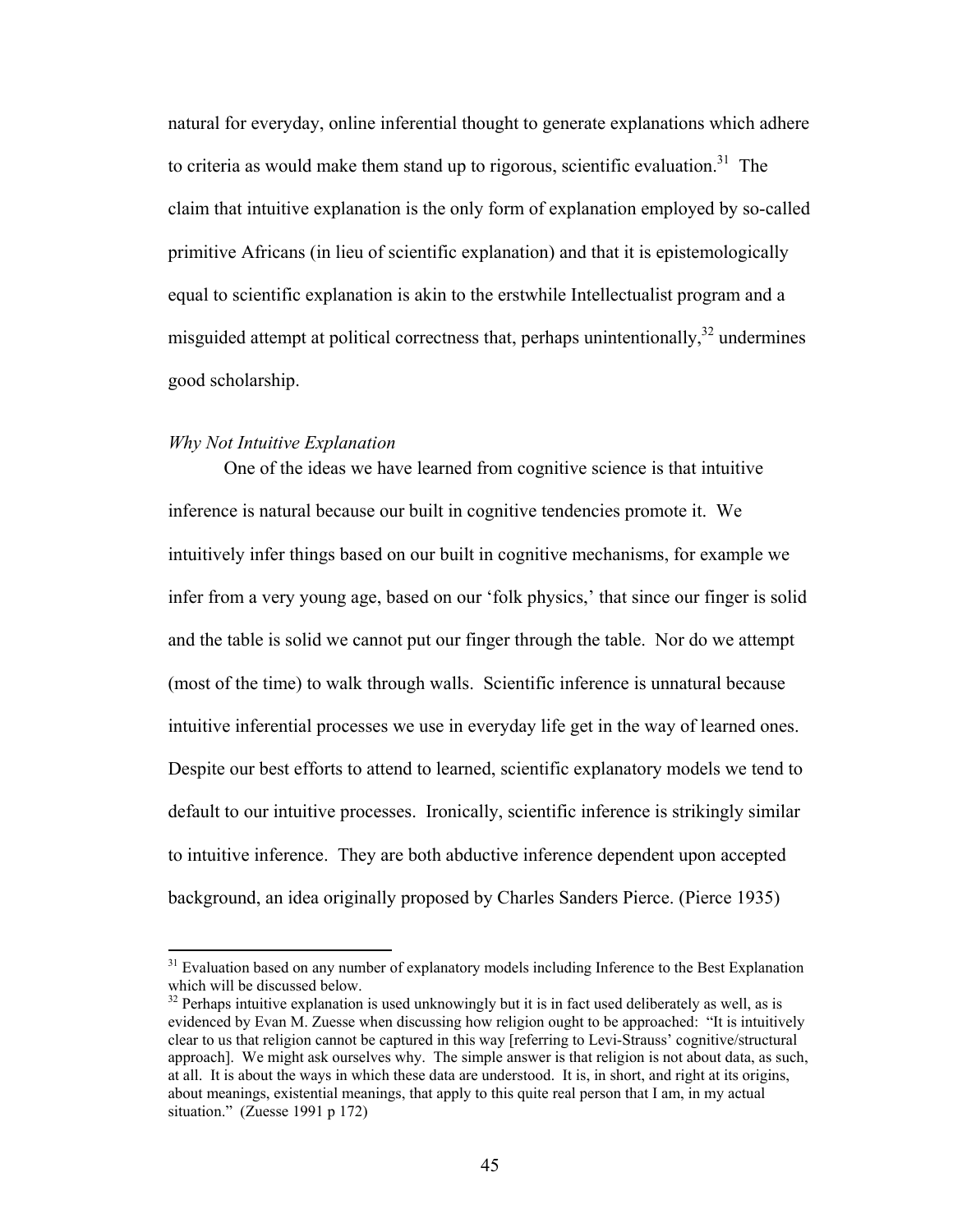"Abductive reasoning accepts a conclusion on the grounds that it explains the available evidence. The term was introduced by Charles Peirce to describe an inference pattern sometimes called 'hypothesis'…He used the example of arriving at a Turkish seaport and observing a man on horseback surrounded by horsemen holding a canopy over his head. He inferred that this was the governor of the province since he could think of no other figure who would be so greatly honoured. In his later work, Peirce used the word more widely: the logic of abduction examines all of the norms which guide us in formulating new hypotheses and deciding which of them to take seriously. It addresses a wide range of issues concerning he 'logic of discovery' and the economics of research." (Oxford Companion to Philosophy 1995)

The key difference is that intuitive inferences are based on our intuitive theories of the world - folk psychology, folk biology, folk physics, etc. – theories that make it possible for us to attribute agency, intentionality, solidity, inanimateness, etc. to 'things' in the world. In other words, theories that make it possible for us to make sense of the world in everyday life. (Boyer 2001) Scientific inference, on the other hand, is based on background theories that have been accepted as at least approximately true through evaluation by counterintuitive criteria such as those specified in explanatory models like Inference to the Best Explanation. Our 'folk theories,' while generally effective for everyday use, are not necessarily even approximately or comfortably true. Cognitive scientists have argued that, because of cognitive mechanisms, we regularly intuitively infer incorrectly when confronted with surprising facts. We infer a burglar instead of a lamp out of place due to a default 'agency detection' mechanism; we infer a sunrise instead of earth rotation due to our default folk physics. *Intuitive* explanation, while potentially pragmatically successful, should not be the tool of choice when attempting to accurately explain the world. (Boyer 2001; Lawson/McCauley 1990) Systematic evaluation, testability, and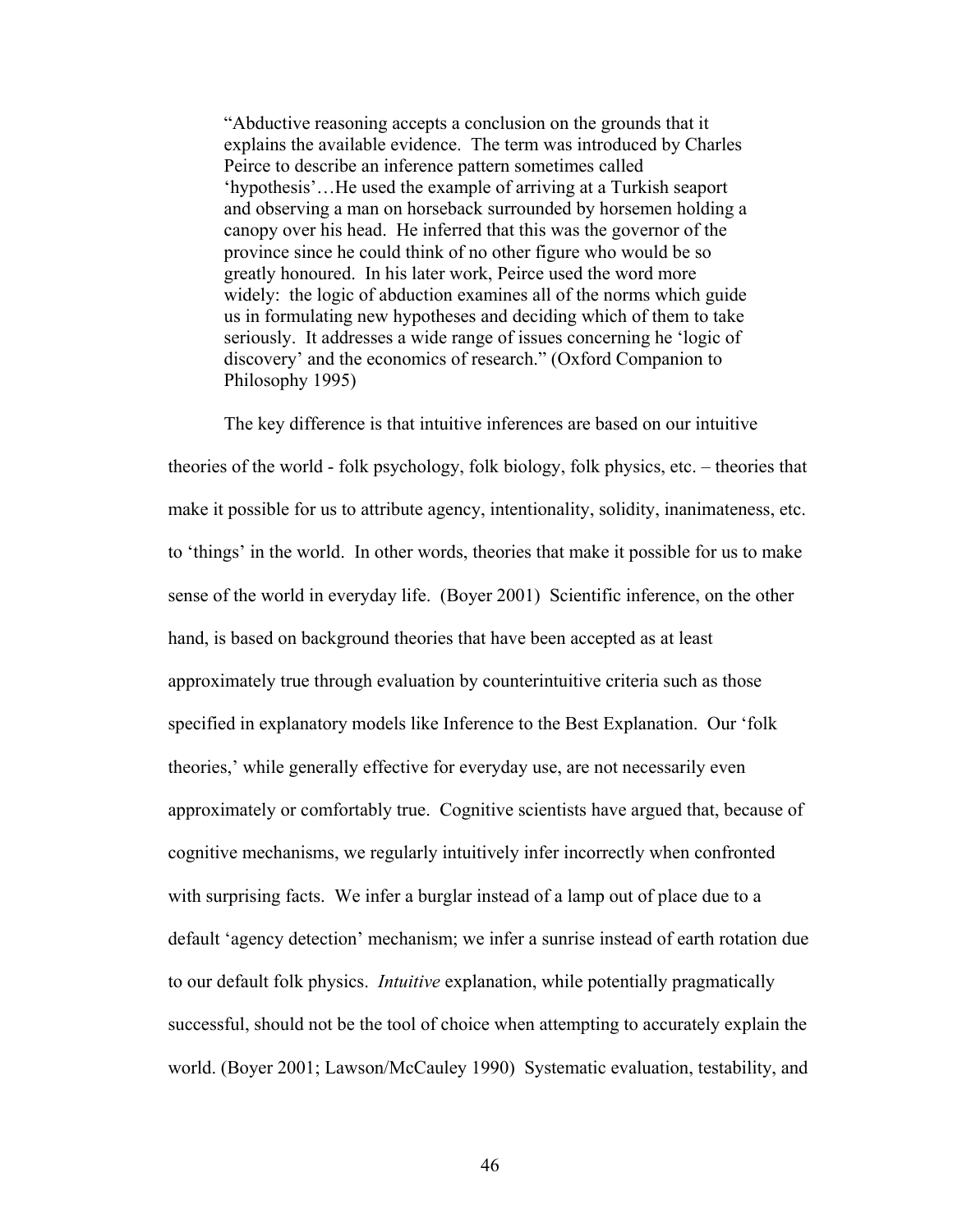the corrective culture these foster helps offset the explanatory mistakes that are a result of our intuitive tendencies.

There are many reasons for the rejection of scientific explanation being applied to religion most notably the exclusion of explanation altogether for a solely interpretive method on grounds that social and religious facts cannot be explained, at least in the scientific sense, due to the failures of deductive/nomological models of explanation. However, since interpretation necessarily has an explanatory aspect *some* explanatory model must be adopted, even unknowingly, as is the case of Hermeneutical Exclusivists and Inclusivists employing intuitive 'folk' theories. As mentioned earlier, there are alternatives to nomological models of explanation.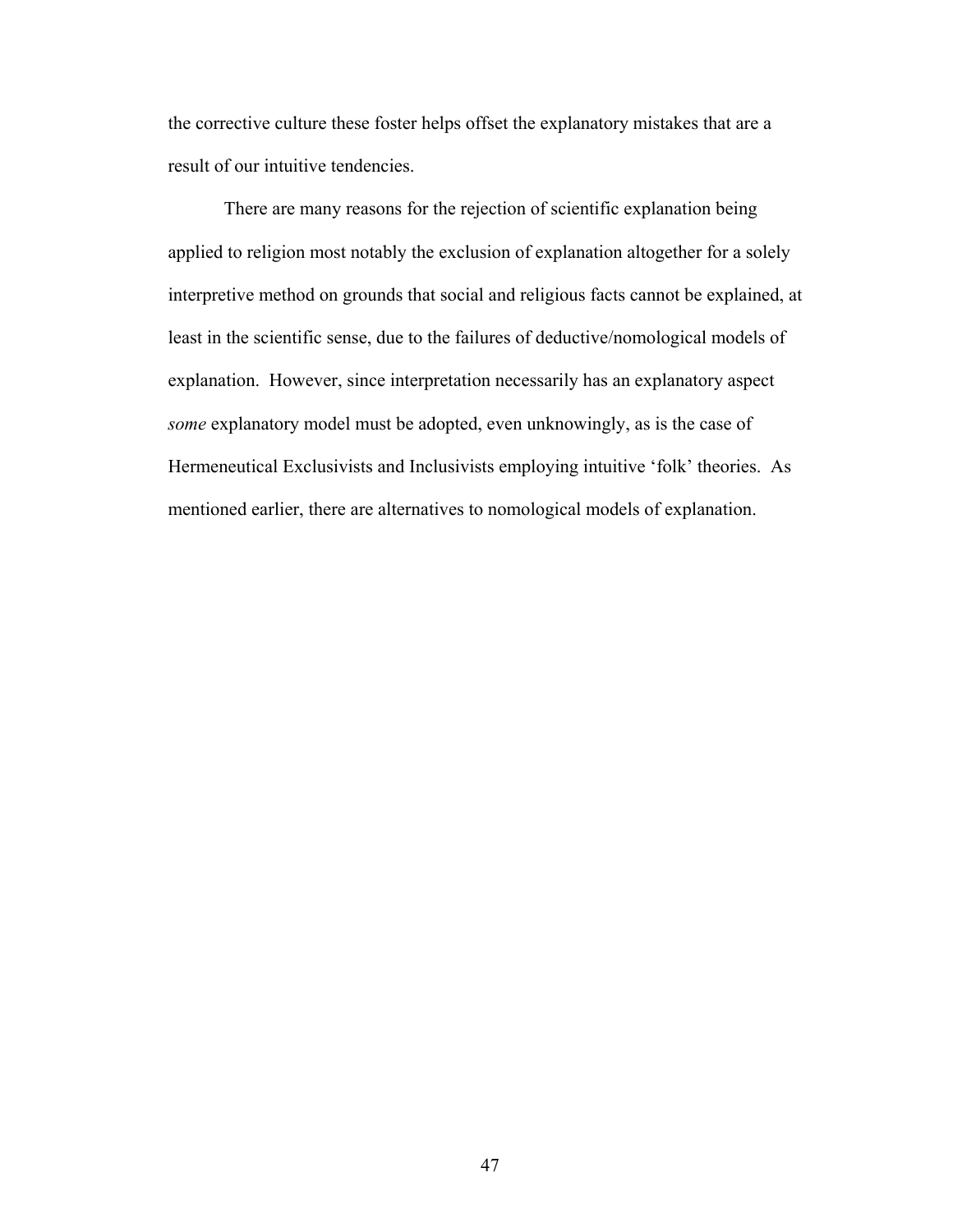# CHAPTER IV

# EVALUATING THE DATA: INFERENCE TO THE BEST EXPLANATION

# WHAT IS IT?

*Generating Theories* 

Generating an explanation is typically done in order to reduce or remove the surprise encountered after observing a surprising fact. Charles Pierce (1935) illustrates our typical abductive inferential process:

*The surprising fact [C] is observed.* 

*If hypothesis [A] were true, [C] would be a matter of course.* 

*Hence, there is reason to suspect that [A] is true.* 

So if we apply this schema to an example we get something like this:

*We "surprisingly" observe a pen fall from our hands to a table [C].*

*If we generate the hypothesis [A] that two invisible demons are jumping on the pen and forcing it to drop, [C] would be a matter of course.* 

*Hence, there is reason to suspect that [A] is true.* 

This cannot, of course, be a complete account of explanatory reasoning since [A] is only one in an infinite set of possible hypotheses  $[P]^{33}$  where [C] would be a matter of course. In probabilistic terms we see that any of the hypotheses in set [P] would transform the low probability of [C] to a higher probability, thus removing (or at least reducing) our surprise. The event [C] is now not surprising/low probability but a matter of course/higher probability.

 $\overline{a}$ 

<span id="page-57-0"></span><sup>33 2</sup> demons, 3 demons, 4 demons, 5 demons,…., *∞* demons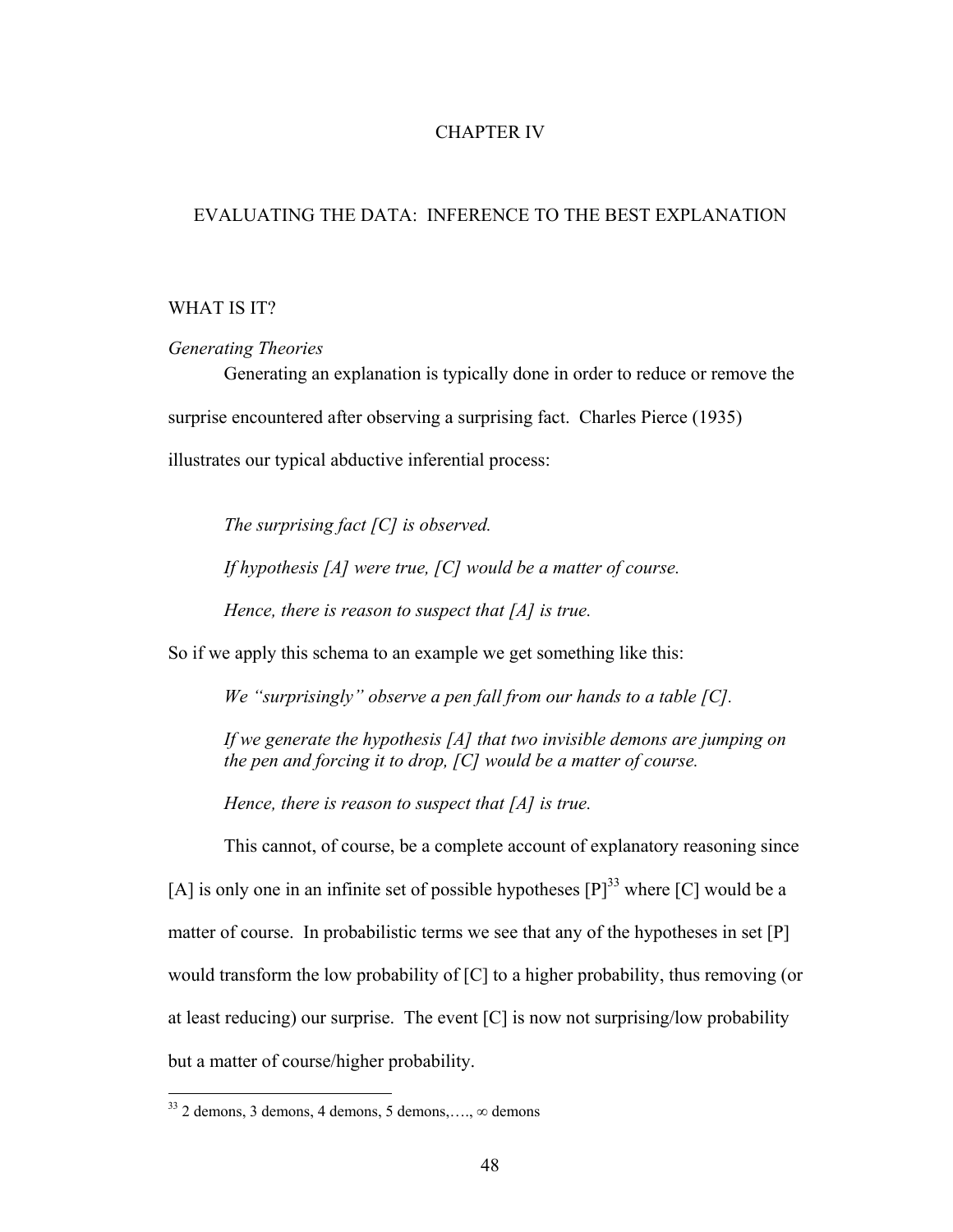Some may be concerned about using probability to illustrate a mode of reasoning because it seems to indicate a precision that may not be apparent. However, even though we may not be able to assign exact probabilistic numbers to events and/or explanations we can surely be confident of inequalities without having an exact computation at our disposal. For example, if I lose game after game at a poker table as the dealer turns up one fantastic hand after another, I may reasonably conclude that I have been the victim of a card shark, even if I have no idea how to calculate the improbabilities of this or that hand at poker. The main thing I need to know is that these results are much more likely to occur if he is cheating than if he is not.

### *Kekule's Snake and Glaser's Beer*

 $\overline{a}$ 

Not only is there more than one model of explanation, there are various approaches to theory generation. At the end of the day it does not matter what approach one takes to generate explanations,  $34$  though background theories do play a role in competent theory generation as we will discuss later.<sup>35</sup> What matters, at this point, is whether generated theories are evaluated well. Kekule employed what can be described as the dream approach. His successful modeling of the benzene molecule was based on a dream of a fiery snake chasing its tale. Glaser employed a favorite approach of many scholars. He went to the bar. While staring into his glass

<span id="page-58-0"></span><sup>&</sup>lt;sup>34</sup> Of course anyone can think of explanations, however, it is clear that those who are well versed in relevant background theories as well as the criteria used in evaluating explanations will be more likely to produce good explanations than those who are not.<br><sup>35</sup> "At least one feature of theory evaluation, however, is almost universally acknowledged, not least

<span id="page-58-1"></span>among those eager to cast doubt on the possibility of rational belief in science. This is the essential role played by background theories: theories already accepted, if only tentatively, at the time when a new theory is tested." (Lipton 1996) As we will see later, this point both counters particular criticisms of IBE but also points to a fundamental problem in the social sciences in terms of what explanatory premises interpretation presumes.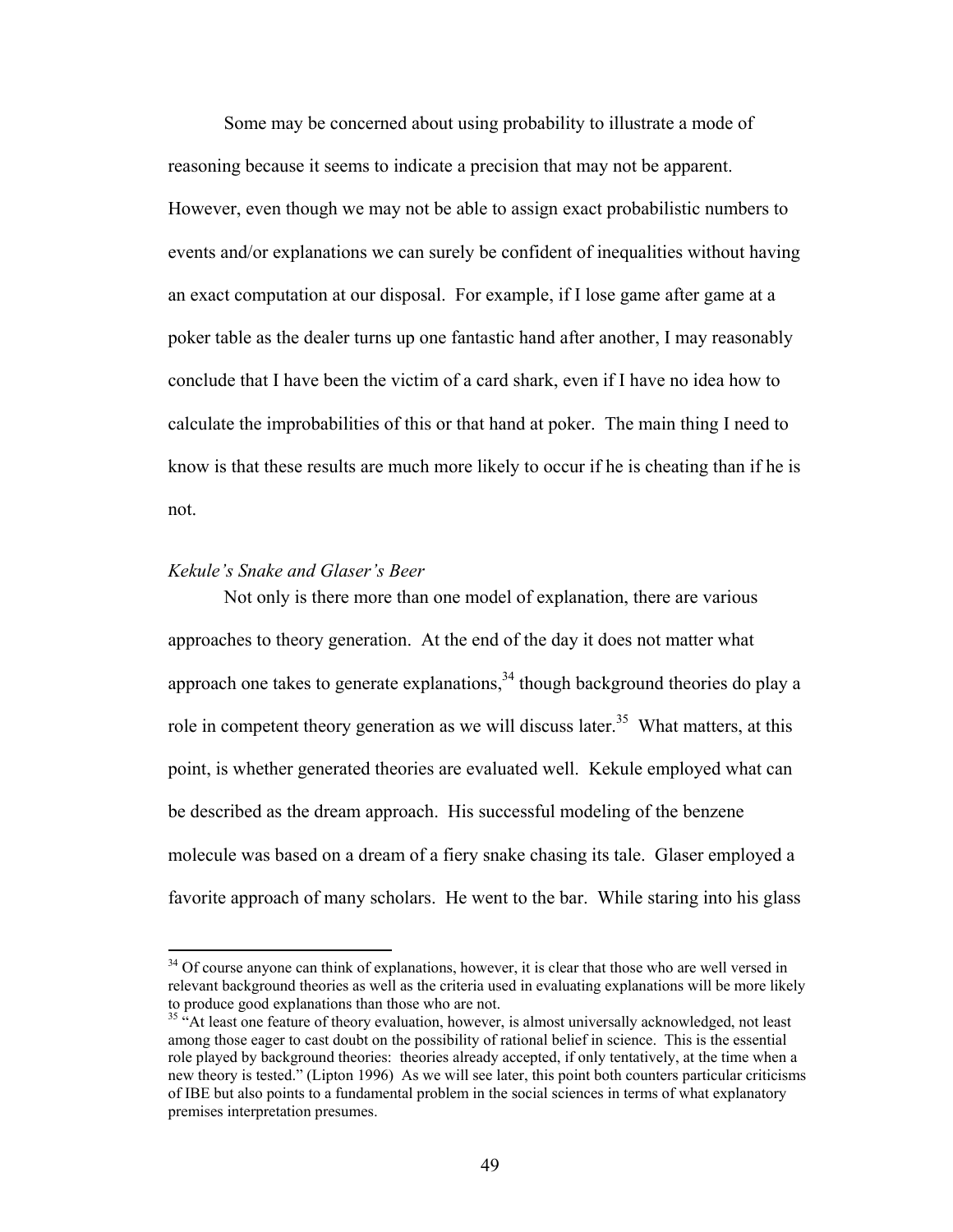of beer and noting the bubbles he was inspired to posit the principles behind what we now know as the Bubble Chamber where electrons are "shot" through liquid hydrogen and photographs are taken every thousandth of a second of the "bubbles" which mark the path of the electron. Surely there was no particular virtue to the approach to the invisible demon explanation. However, with demons as well as ritual structures, it is how and how well explanations are *evaluated* rather than how well those explanations are generated that matters at the end of the day.<sup>[36](#page-59-0)</sup>

#### *Demons or no Demons?*

 $\overline{a}$ 

Earlier we have pointed out objections to the D-N model of explanation and the H-D model of theory evaluation upon which the D-N model depends. Pierce's schema demonstrates that there are an infinite number of hypotheses within the set [P] of hypotheses that *may* cover surprising facts in question. As a result *some* explanatory model is necessary in order to wade through set [P]. Fortunately, current philosophy of science posits many alternatives to the D-N model. One such model, Inference to the Best Explanation (IBE), provides us with clear criteria for evaluation. Paul Thagard offers three criteria for IBE:

• *Consilience* - the capacity to explain diverse, independent classes of facts; Thagard: "To say that a theory is consilient is to say more than that it 'fits the facts': it is to say first that the theory explains the facts, and second that the facts it explains are taken from more than one domain." He points out, though, that a theory which explains ALL facts is the most consilient of theories and therefore this virtue could be taken too far so that a theory might

<span id="page-59-0"></span><sup>&</sup>lt;sup>36</sup> This point is important, however one must note, as will be seen later, that effective generation of theories owes much to reliable methods of evaluation. (Lipton 1996)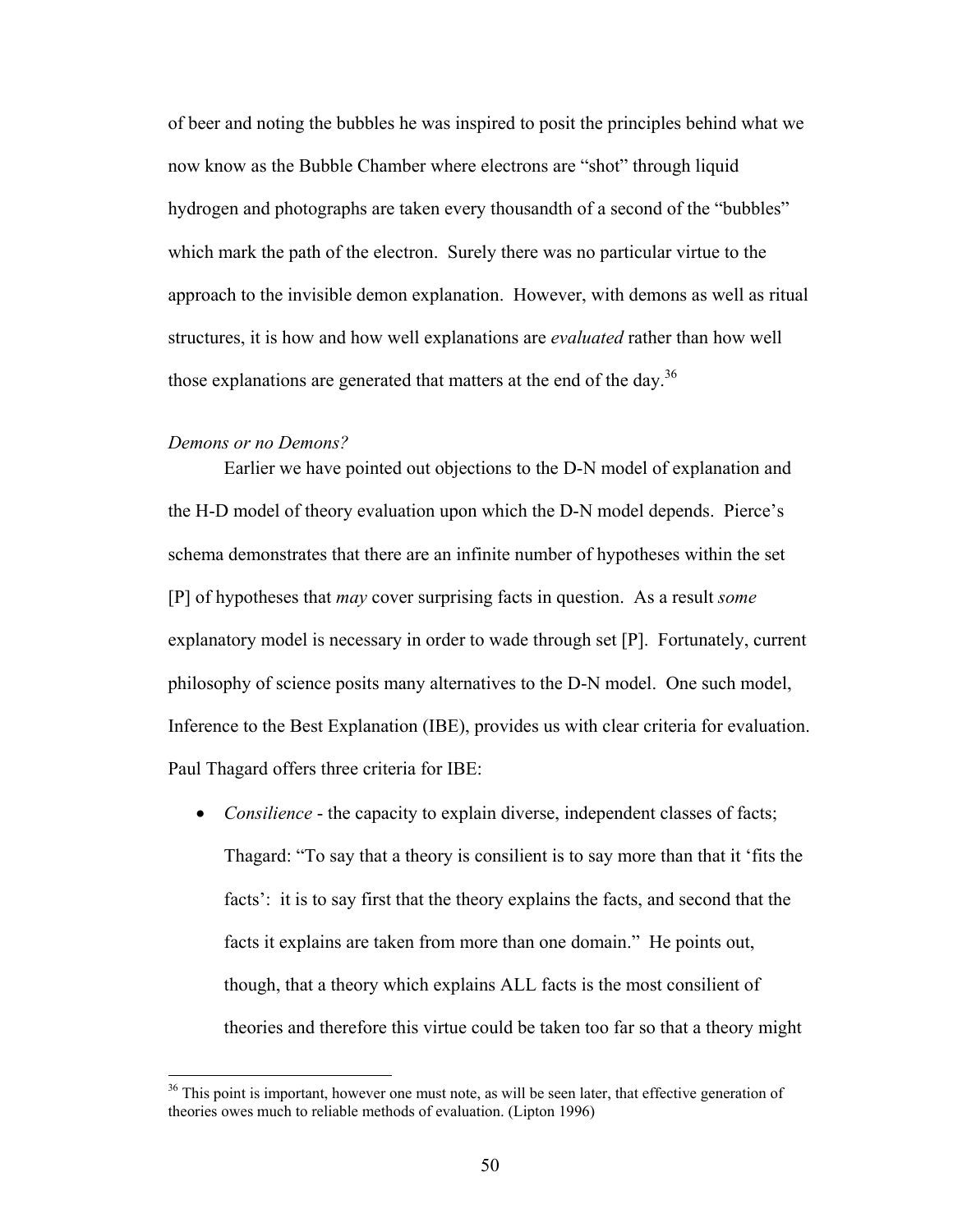explain too much.<sup>37</sup> It is here that the following two criteria will offset any abuses of the consilience claim.

- *Simplicity* the capacity to explain facts at hand without invoking a host of 'convenient' auxiliary hypotheses; this standard guards against the addition of ad hoc auxiliary hypotheses that might, if used, illegitimately increase consilience. It is important to note that while this criterion seems straightforward, it is not. Occam's Razor suggests that, for example, if in Michigan one hears the pounding of hooves one should think 'horses' and not 'zebras' or 'springbok.' Though this seems to be proposing a 'common sense' view of explanation we have already seen above that the simplest true explanation is not necessarily (indeed *rarely*) common sensical. At the same time 'simple' does not necessarily mean brief either. Simply because one scholar's theory posits two important factors to another scholar's four does not mean that the former's theory is more simplistic therefore should be ranked higher in terms of the simplicity criterion.<sup>[38](#page-60-1)</sup>
- *Analogy* the invocation of causes of a type known to have explanatory value in similar contexts. Thagard says "The use of familiar models is not essential to explanation, but it helps." (Thagard 1985 p 91)

 $\overline{a}$ 

<span id="page-60-1"></span> $\frac{38}{38}$  H. Whitehouse proposes a theory of religious transmission wherein he identifies, at base, two criteria that constrain the transmission of religious ideas. (Whitehouse 2000) McCauley/Lawson offer a dialogical alternative which posits other constraining criteria *in addition to* Whitehouse's. (McCauley/Lawson 2002) It is insufficient for the purposes of evaluating these theories to simply favor the theory with the fewest constraining factors.

<span id="page-60-0"></span> $37$  One possible example of this is E. O. Wilson's view in his book entitled, perhaps appropriately, Consilience. (Wilson, 2000)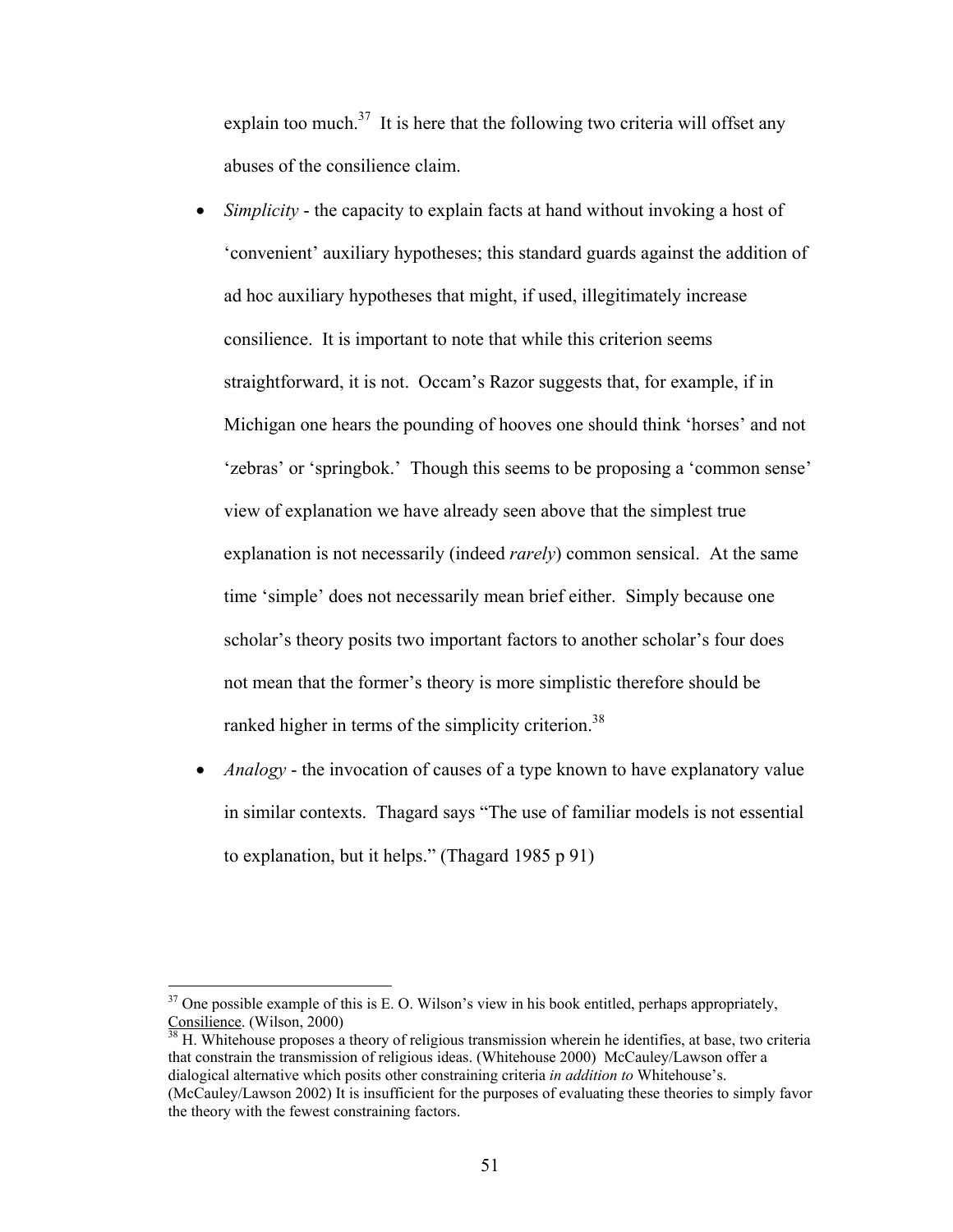### ADVANTAGES

When considering Inference to the Best Explanation some advantages are worth noting:

### *Contrastive*

We cannot always know, using ANY evaluation method, that a hypothesis is correct or even highly probable. With IBE we can contrast multiple possible hypotheses and decide, based on what we know, which is most likely. The H-D model employs an isolated evaluation. A hypothesis and its related data are evaluated but the hypothesis is not evaluated in relation to alternative hypotheses.

# *Contextual*

If our background knowledge changes we can alter the order of hypothesis preference. The H-D model provides no way of distinguishing between empirically equivalent hypotheses; even those rigged with ad hoc auxiliary hypothesis in order to result in the same predictive consequences. Since the H-D model lacks the resources to evaluate hypotheses in these terms IBE provides just those resources in the evaluative criteria shown above.

#### *Specific*

Hypothesis A may be preferable to Hypothesis B as an explanation for *this* fact relative to *this* foil. Indeed B may be preferable to A for *that* fact relative to *that* foil. Using IBE as a model for evaluation provides us with the tools to handle *specific* questions about the efficacy of A or B on a much more fine-grained scale than the H-D model. This point is not as limiting as it appears. Hypothesis A may be preferable to Hypothesis B for a range of information, perhaps the whole range of the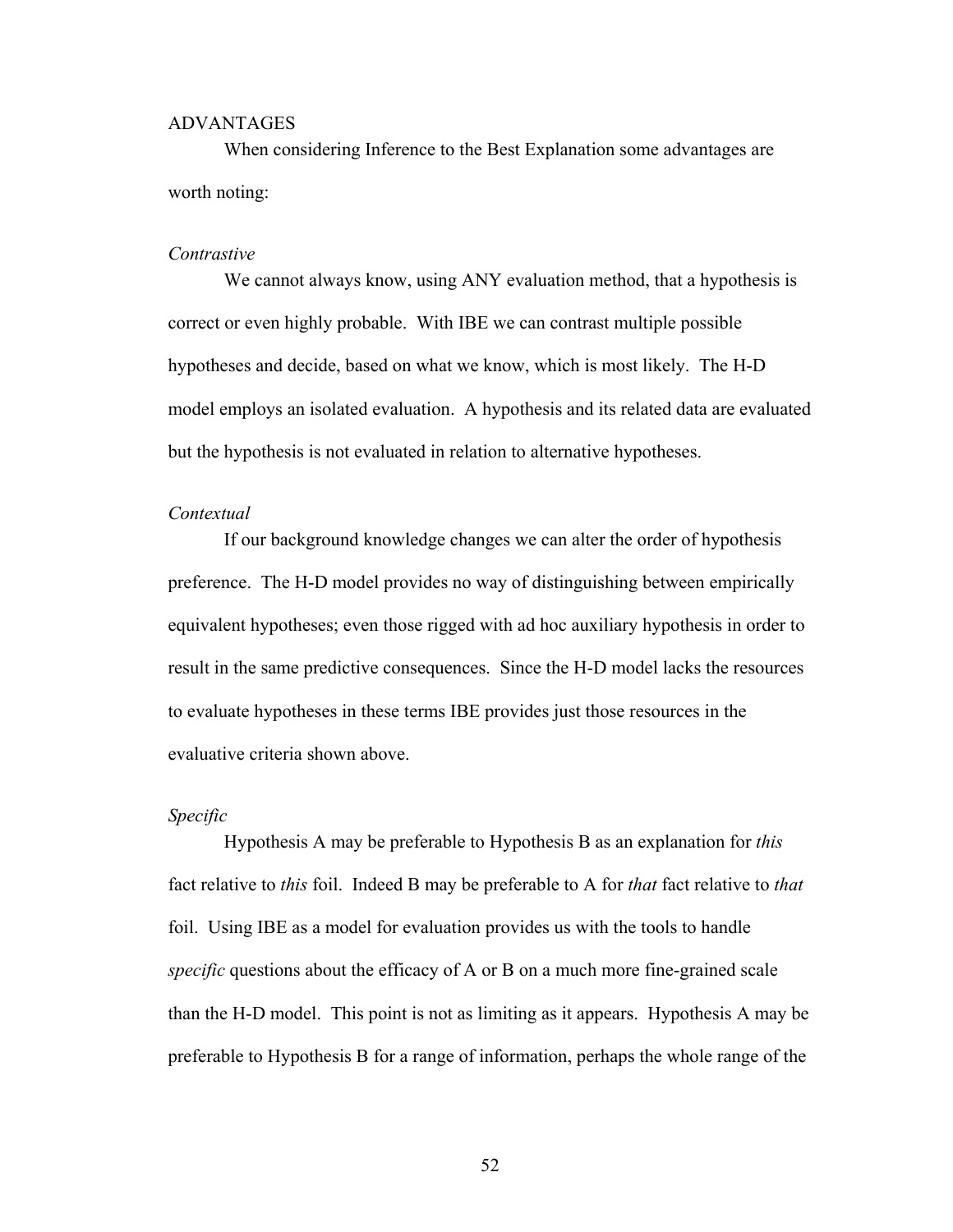relevant information we currently possess, but we can in principle separate out specific pros and cons within the IBE model.

### **CRITICISMS**

#### *Introduction*

Inference to the Best Explanation is a powerful evaluative tool as seen above; however, there are issues which may fundamentally undermine its usefulness. In fact one of IBE's greatest strengths, being contrastive, may be that which renders it weak at the end of the day. The argument of *underconsideration* can be leveled against IBE (van Fraassen 1989). Peter Lipton (1996) considers the two premises of that argument and responds to them.

### *The Ranking Premise*

According to this premise, the evaluation of theories using IBE results in only a "comparative warrant." In other words, given a set of four possible theories, using IBE allows one to rank the four theories from likeliest to least-likeliest. As we have seen above, this is a good thing. However, this "comparative warrant" does not provide the likelihood of the likeliest of the four theories. Theories A, B, C, and D are evaluated and theory C is determined to be the likeliest of the four but this determination does not tell us how likely theory C is.

# *The No-Privilege Premise*

According to the second premise, no set of proposed theories (no matter how they are generated) can be assumed to include a true theory. The true theory (or *a* true theory) can always possibly be among those theories which have not been generated and not part of the set of proposed theories being evaluated.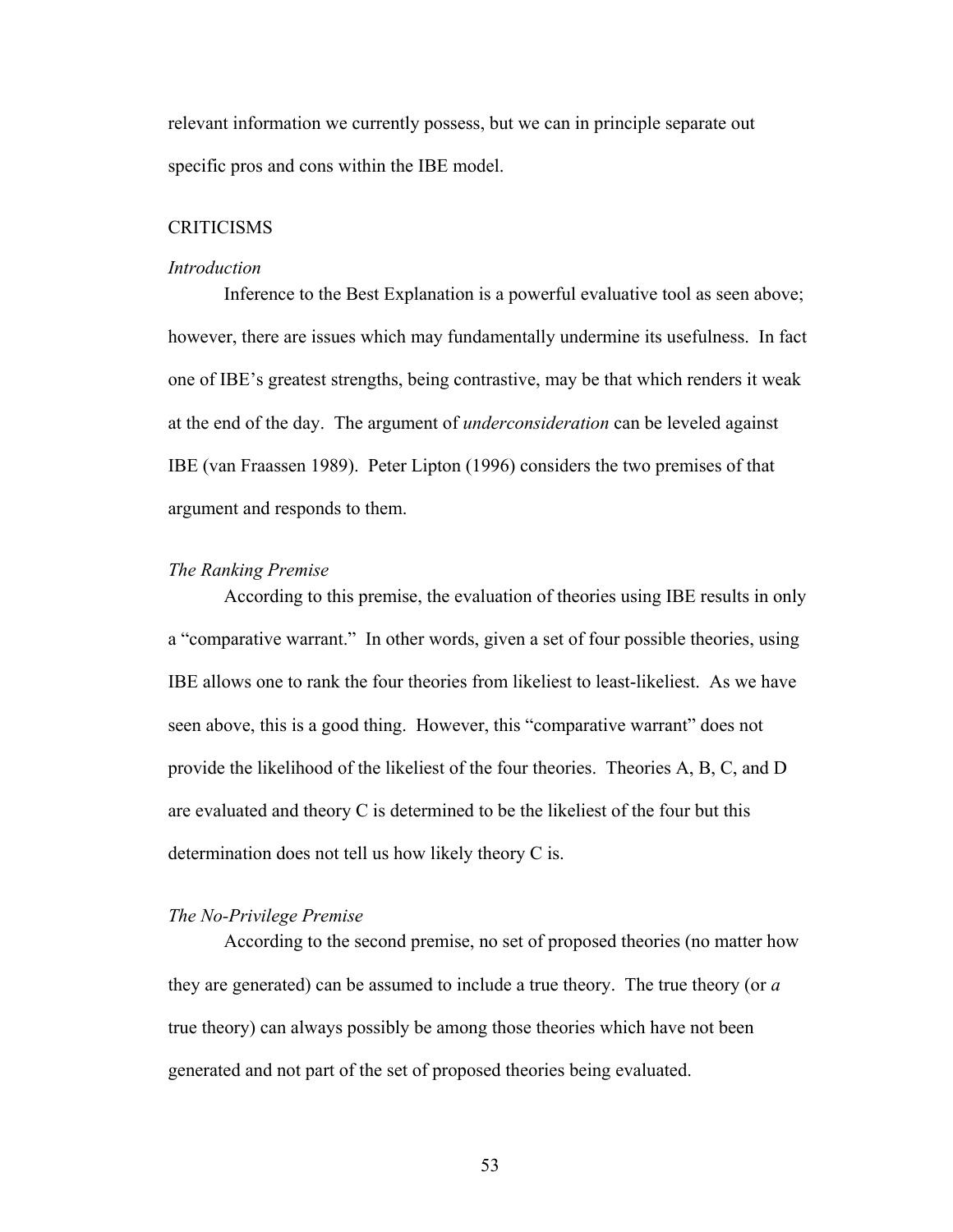So, since (1) the only theories which can be evaluated are those in the set of generated theories [G], (2) the likeliest *of the theories in set [G]* can not be given a likelihood, and (3) the possibility that a true theory is one outside of set [G] can always exist then there is no good reason by which the truth of any of the likeliest theories in set [G] can be determined, no matter the ranking. For example, the Wisconsin Badgers' men's basketball team is ranked number one within set [Big Ten]. Despite this ranking there is no reason to believe that the Badger's will win the 2003 NCAA Tournament simply because we know they are the best in the Big Ten.<sup>[39](#page-63-0)</sup>

### *Is the Best Good Enough?*

1

Peter Lipton acknowledges the above criticism in the following way: "That is, inference to the best explanation might be more accurately if less memorably called 'inference to the best explanation if the best is sufficiently good.'" (Lipton 1996 p 96) Scholars like van Fraassen (1989) would argue that, according to the argument of underconsideration, there is no way to determine, using IBE, if any generated theory is sufficiently good (in other words, likely) but only that it is more likely than those other theories which have been generated, all of which may be no where near true.

It is at this juncture, however, that we must recognize that while the generation of theories and the evaluation of theories are indeed separate undertakings they are by no means unrelated. Background theories are used by scientists when ranking theories to determine the level of consilience. Lipton argues that since the ranking premise attaches high reliability to this ranking it follows that the background

<span id="page-63-0"></span> $39$  If one had made a determination that the Badgers would win the tournament we know that the University of Kentucky Wildcats sunk that ship.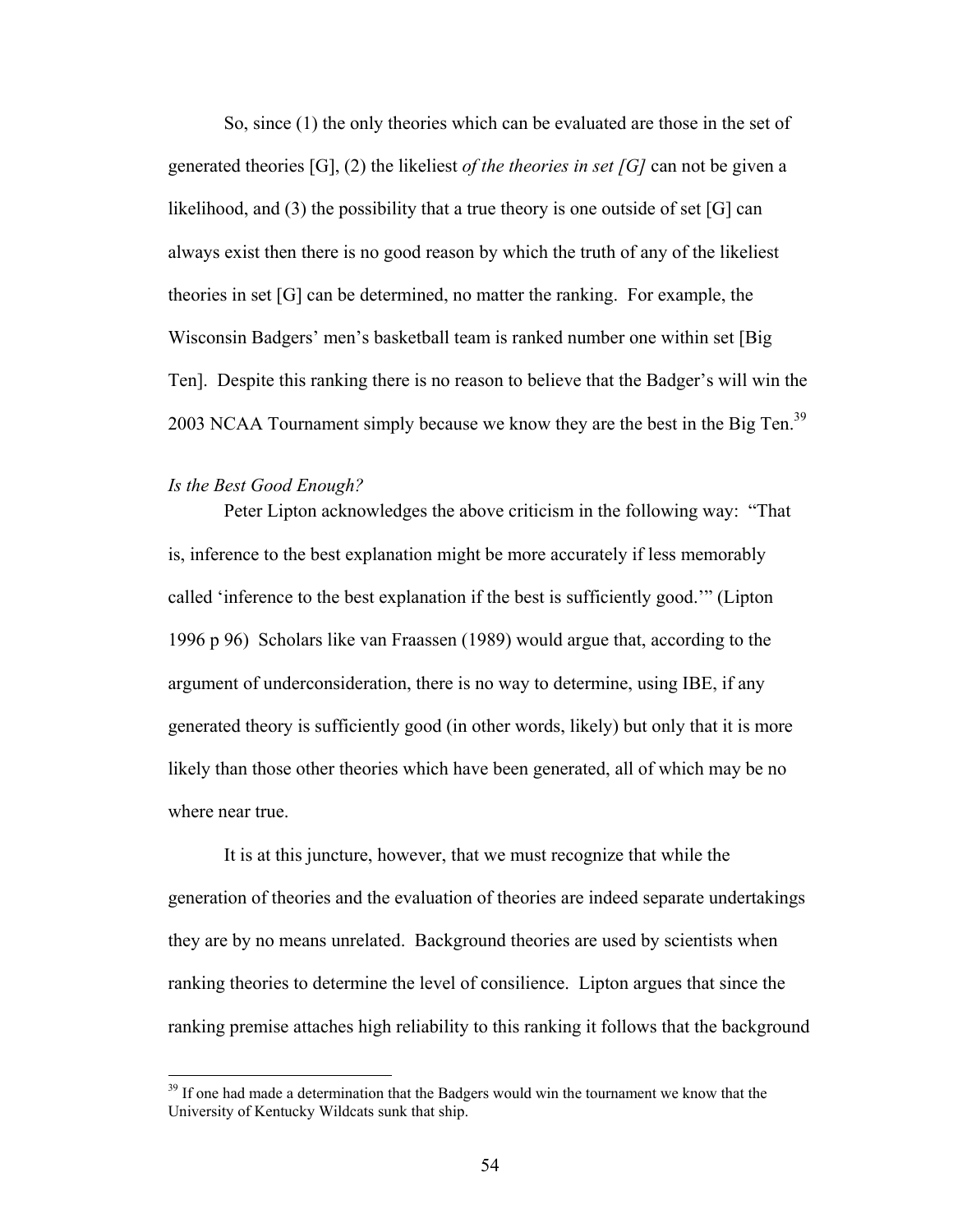theories upon which the ranking is based must be, at the very least, probably approximately true. Otherwise the ranking premise would be unfounded. In addition, accepted background theories have been subject to ranking and are accepted because they were reliably ranked as most likely to be true. "Hence, if scientists are highly reliable rankers, as the ranking premiss [sic] asserts, the highest-ranked theories have to be absolutely probable, not just more probable than the competition." (Lipton 1996) In other words, IBE affords scientists with not only a contrastive tool but one that is also reliable in absolute terms.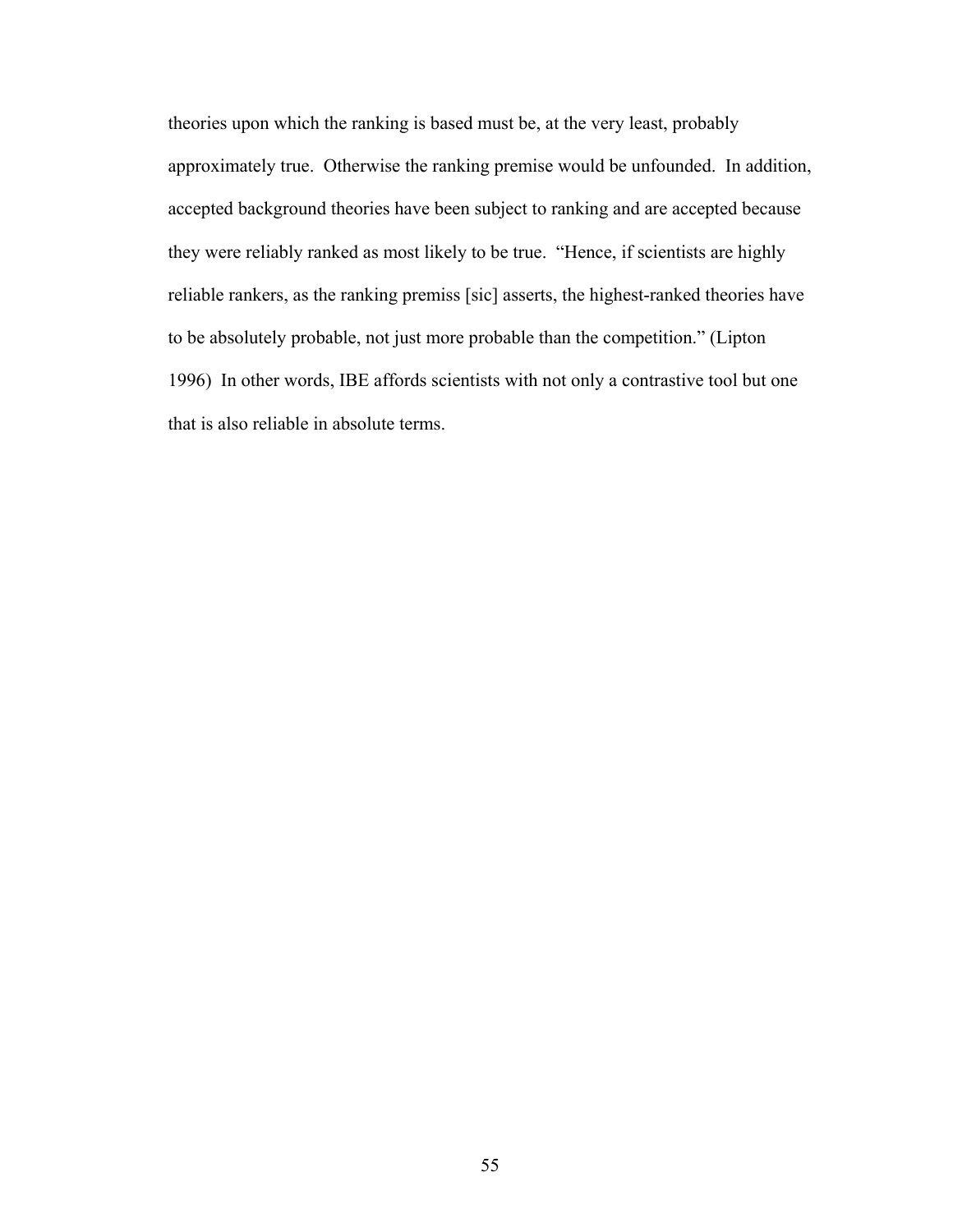### CHAPTER V

# NEW APPROACHES TO THE DATA

After considering previous approaches to the study of religion, concerns with those approaches, and the issues underlying the concerns let us now consider a new approach to the study of religion and the theorists working within it.

# COGNITIVE SCIENCE OF RELIGION

#### *Premises*

 $\overline{a}$ 

Paul Thagard, in his book Mind (1996), states the central hypothesis of cognitive science in general:

*Thinking can best be understood in terms of representational structures in the mind and computational procedures that operate on those structures.* 

While the specifics concerning the representations and processes involved in mental operations are disputed among those interested in cognitive science, most if not all agree on this basic premise. Most significantly this Computational-Representational Understanding of Mind (or CRUM; Thagard 1996) is a definite break from behaviorist perspectives of what constrains human actions. Cognitive scientists consider what goes on in our "black boxes" to be of extreme importance for explaining human behavior. In other words external stimuli *by itself* can not be sufficient data for explaining why humans do what they do. Instead the biases, constraints, and built in tendencies of the human mind *in relation to external data*[40](#page-65-0)

<span id="page-65-0"></span><sup>&</sup>lt;sup>40</sup> This data being all that occurs outside of the mind and taken in by our senses.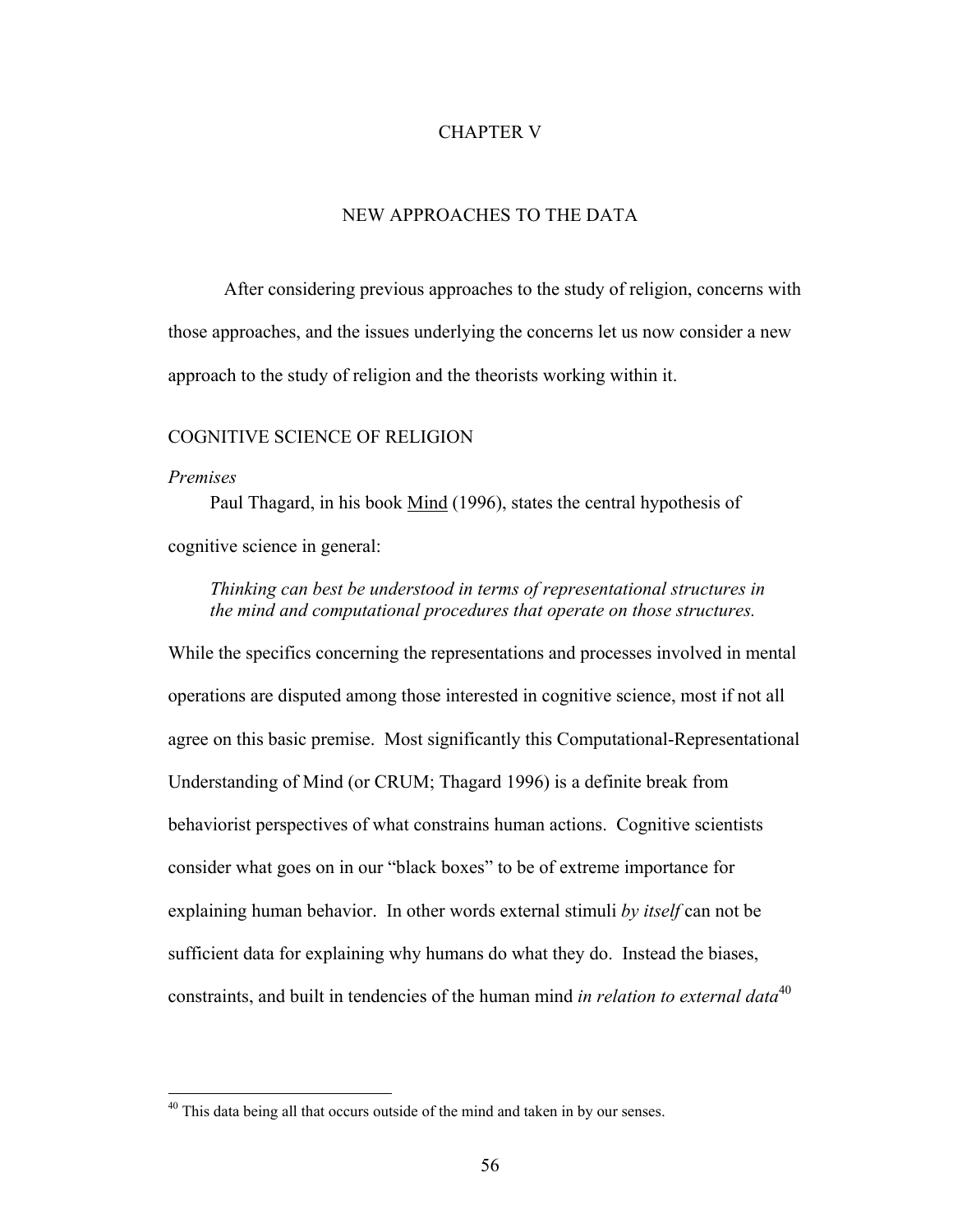must be understood in order to develop better notions of human behavior across cultures.<sup>41</sup>

How minds relate to external data (or not) depends in part, according to cognitive scientists, on a distinction between intuitive and counterintuitive (or natural vs. unnatural, online vs. offline, etc.) processing. Intuitive processing is that which depends very slightly (if at all) on cultural input. Built in abilities, biases, and constraints (often unconscious) play a larger role. Examples of processing that may depend *solely* on mental structures include face recognition, language acquisition, and abilities to recognize agency. (McCauley 2000) Counterintuitive processing, on the other hand, has a much larger dependence on external factors. While this processing is also constrained by innate mechanisms, the principles underlying it are not our default intuitive principles but instead learned external principles. Examples include, scientific theorizing and theological thought.

Built in constraints and biases that characterize intuitive processing play a much more prominent role in shaping religious ideas and practices than do external information or institutions. (Lawson/McCauley 1990; Boyer 1994, 2001) In other words it is a non-cultural process. (McCauley 2000) Because our intuitive representations are our defaults, their influence is vast. For example, the way humans tend to mentally represent religious rituals is constrained by built in cognitive mechanisms. Lawson and McCauley's ritual form hypothesis suggests that this can potentially effect ritual form, centrality, repeatability, and likelihood of transmission, among other things. (Lawson/McCauley 1990, 2002) Religious ideas require little

<span id="page-66-0"></span><sup>&</sup>lt;sup>41</sup> Hence the subtitle for Lawson-McCauley's 1991 book, Rethinking Religion: Connecting Cognition and Culture.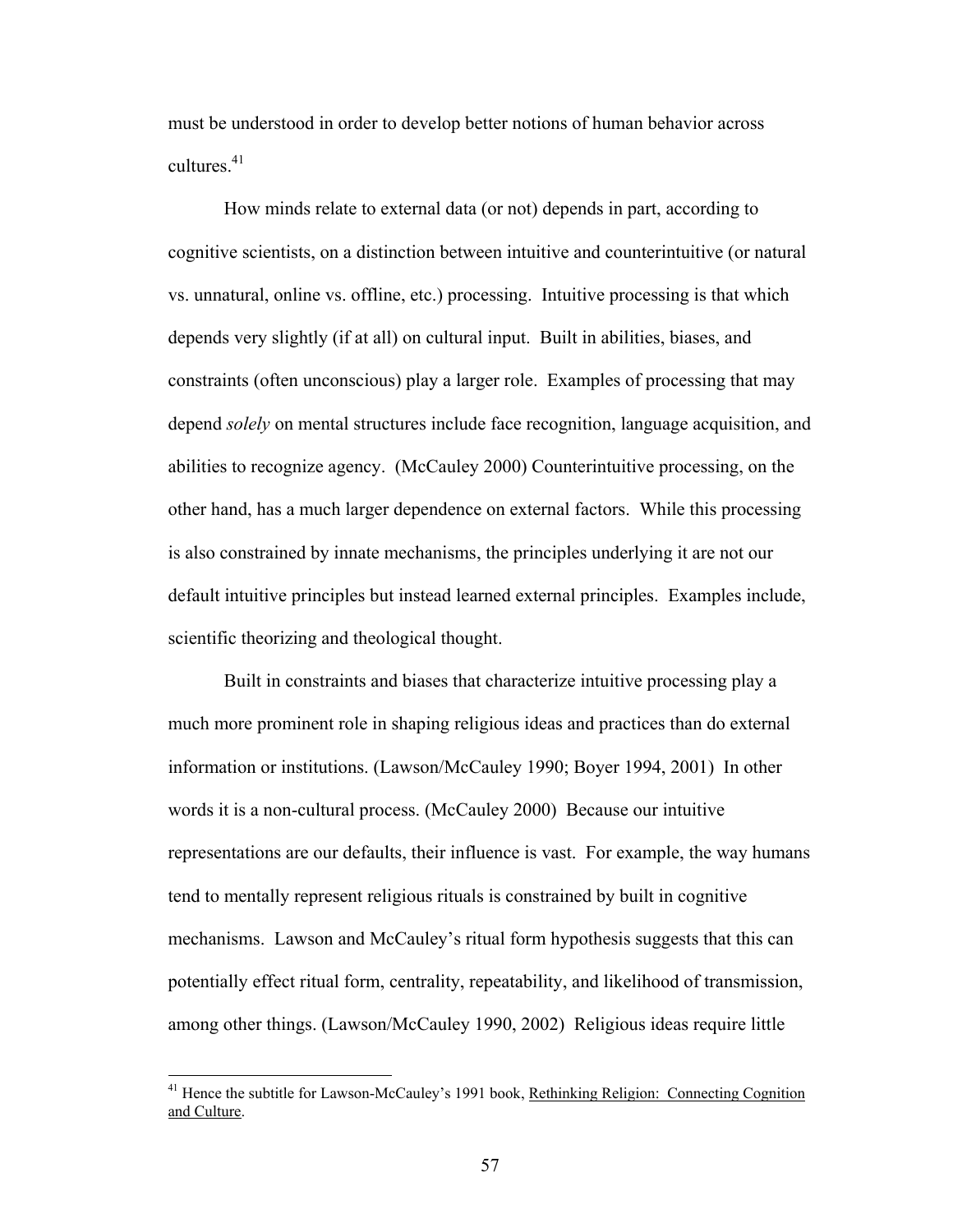*cultural* assistance to persist since our minds are predisposed to generate, attend to, and transmit religious ideas. (Boyer 1994) Since an understanding of these predispositions should increase our knowledge of religion and since the methods of cognitive science have been specifically developed in order to understand this utilization, predisposition, and persistence it follows that a cognitive science of religion may be a fruitful endeavor. The alternative is to accept that the mind is a "blank slate"; a behaviorist program that, while not explicitly invoked, lives on through implicit metatheoretical residue.<sup>42</sup>

# *Boyer's Concerns Addressed*

1

Now let us return to the concerns about other approaches we discussed earlier:

- The explanations generated in the scenarios above are what Boyer calls "spontaneous explanations;" (Boyer 2001 p 32) explanations gotten by *fantasizing* about how human minds work. They fail to present evidence in their favor and refute evidence to the contrary. Explanations without proper evidence are poor explanations.
- Explanations derived from a supposed historical origin of religion are dubious. It is unlikely that there was a sort of religious "Urtext" as it were. The notion of ONE religion developing into MANY is less likely than VERY MANY religious ideas to MANY FEWER.

An approach that addresses these concerns must be a step in the right

direction. A cognitive approach to religion, as stated above, is not a spontaneous or

intuitive explanation of human behavior. Instead it is a rigorously justified approach

compliant with currently viable models of explanation and evaluation.

Other approaches to the study of religion have focused on "one particular

problem or idea or feeling and deriving the variety of things we now call religion

<span id="page-67-0"></span><sup>&</sup>lt;sup>42</sup> Steven Pinker points out that "The doctrine of the Blank Slate became entrenched in intellectual life in a form that has been called the Standard Social Science Model or social constructionism" by Tooby and Cosmides (1992) and Mallon and Stich (2002) respectively.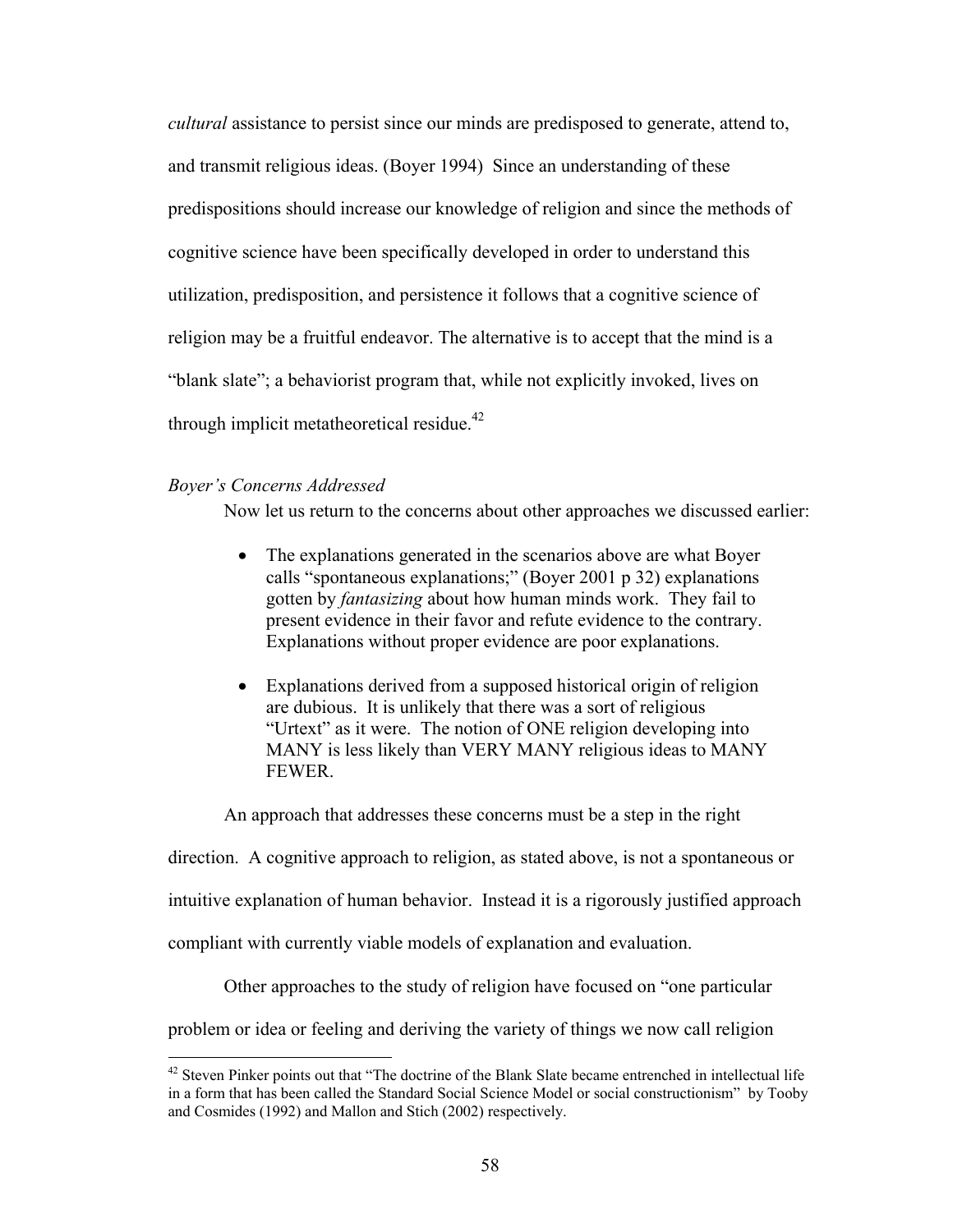from that unique point." (Boyer 2001 p 32) A cognitive approach, instead of a preoccupation on explaining particular events that occur, focuses on providing general principles for whole domains. For example, instead of interpreting a Basotho myth or anecdote about superhuman snake-men as an explanation for particular occurrences like tornados or earthquakes cognitivists try to explain the general persistence of ideas like snake-men, shades, witches, spirits by showing why such counter-intuitive ideas catch on.

Furthermore, the interdisciplinary nature of cognitive science allows (in fact *requires*) scholars to draw on resources from a number of disciplines. This is a welcome change from the current culture of religious studies departments where scholars are often unaware of their colleagues' projects. The ways in which cognitive scientists try to form an understanding of the mind and of the ways it constrains human behavior are, as Paul Thagard notes, "more than just people from different fields having lunch together to chat about the mind." The presumption that structures in the mind constrains and shapes human behavior necessarily impacts any field interested in anything human. Cognitive scientists, in order to develop general, consilient theories, draw on scholarship from and collaborate with scholars from many disciplines including philosophy of mind, anthropology, developmental psychology, evolutionary biology, history, religious studies, neuroscience, linguistics, etc. (Thagard 1996) What follows is a list of examples of current scholarship in the cognitive science of religion, itself an indication of the collaborative nature of the approach.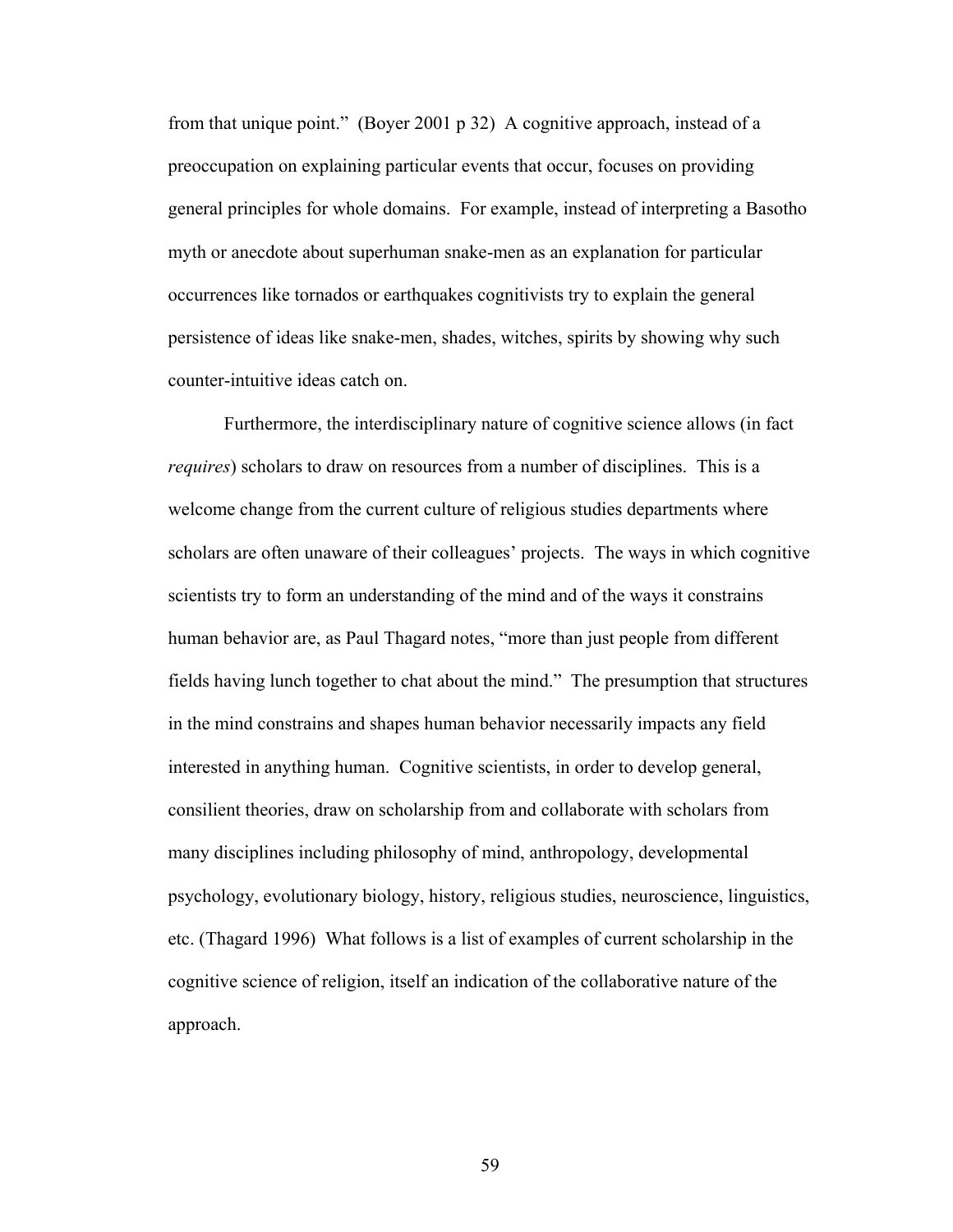### EXAMPLES

#### *Boyer*

 $\overline{a}$ 

Pascal Boyer argues (Boyer 1994, 2001) that religious concepts are represented employing the ordinary cognitive mechanisms in all human mind-brains. No special 'equipment' or experiences<sup> $43$ </sup> are required for that representation. Our ordinary mental 'equipment' that is used for all concept representation is also used for religious concept representation. Learning more, then, about how human minds work in general rather than so called 'religious minds<sup>-44</sup> will shed light on the representation of religious ideas.

Drawing on background theories from cognitive science Boyer outlines those factors necessary for mental representation of concepts.

- Intuitive Ontology or Domain Concepts
- Mental modules: intuitive biology, intuitive physics, intuitive psychology, etc.
- Model of concept templates

Evidence from developmental psychology demonstrates that human beings are 'set up' with an Intuitive Ontology from very early in life. Such an intuitive ontology develops very quickly on the basis of minimal environmental cues. (Gopnik, Meltzoff, and Kuhl 1999) This allows us to recognize differences in the world. Human minds can naturally distinguish between Domain Concepts: (1) Persons, (2)

<span id="page-69-0"></span> $43$  Boyer notes that everyone has religious ideas - not just those are few who have extraordinary 'religious' experiences. In doing so he breaks from the Jamesian tradition which focuses on these experiences. (James, 1890)<br><sup>44</sup> Boyer describes the challenges for the cognitive science of religion: "Whether or not this

<span id="page-69-1"></span>interpretation holds will depend on progress in the cognitive neuroscience of religion….Developing this programme does not require that we seek to describe the "religious mind", for there is no such thing. Rather, it will result from findings and interpretations concerning a whole variety of functional structures, none of which is intrinsically about religion, but all of which are jointly required to represent supernatural agency." (Boyer 2003)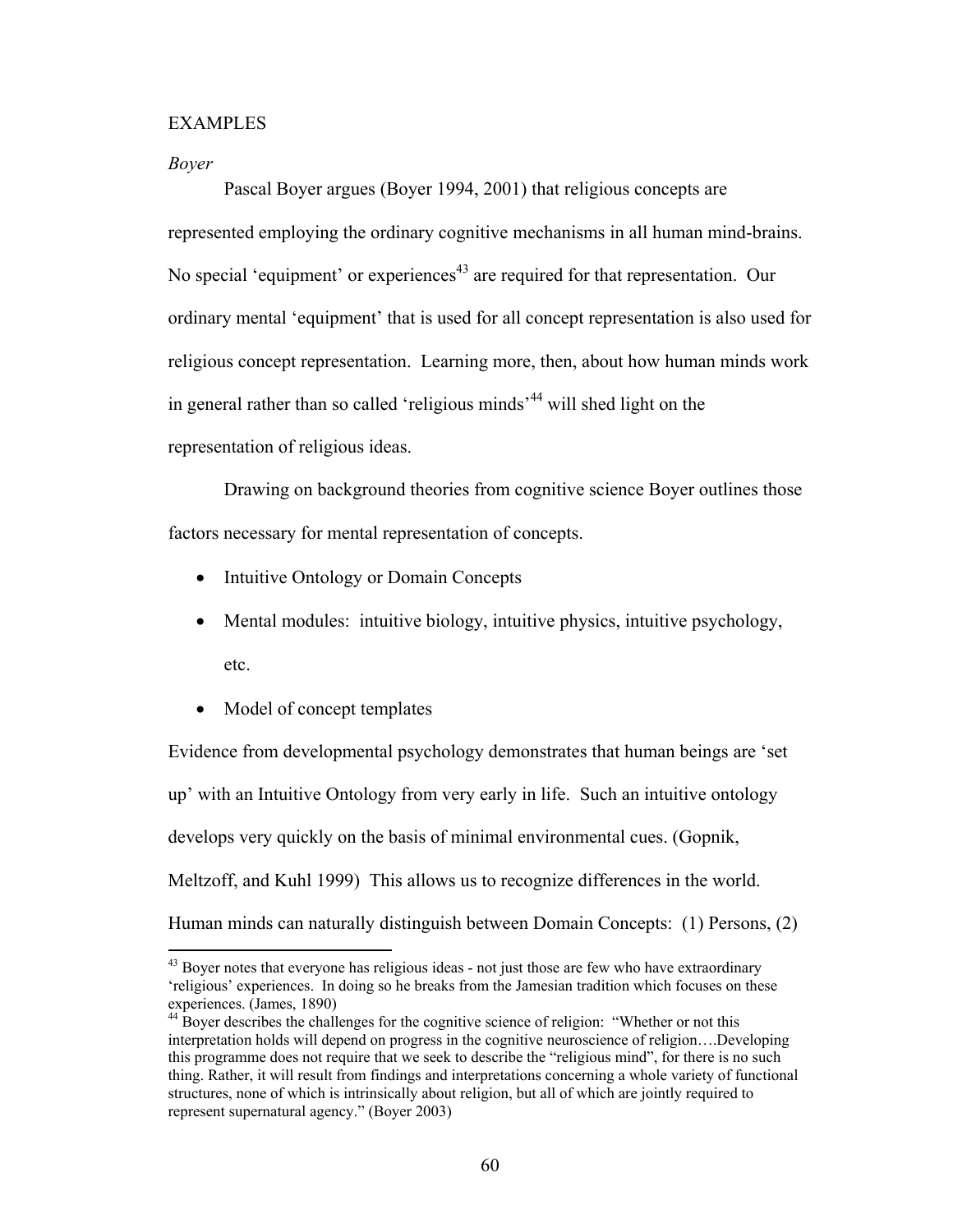Animals, (3) Plants, (4) Natural Objects, and (5) Artificial Objects. Our mental modules or intuitive theories about the world provide the basis for these distinctions. Our intuitive psychology tells us that the Domain 'Persons' includes those things which have a mind that includes intentionality, duplicity, etc. Our intuitive biology tells us that the Domain 'Persons' includes things which have a body and die. Our intuitive physics tells us that the Domain 'Artificial Objects' include those things which are inanimate but do not occur in nature. A template for concept representations which employs these ontological categories can be depicted in this way:

# **GENERAL CONCEPT TEMPLATE**

- i. Domain [animal, plant, person, etc.]
- ii. Domain Properties [dies, intention, etc.]
- iii. Culturally Specific Information [label, associations, etc.]

# Figure 4 - Boyer's Concept Template

Each bullet in the template requires some kind of content. 'i' is filled with a Domain Concept; 'ii' is filled with those default assumptions attached to the particular Domain Concept supplied by our intuitive theories (folk psychology, etc.); 'iii' is culturally specific information. Religious concepts are represented, according to Boyer, in this same way. The only difference is that there is a small "specialness" about a religious concept. Boyer says "A spirit is a special kind of *person*, a magical wand is a special kind of *artefact*, a talking tree is a special kind of *plant*." This "specialness" or "tweak" of religious concepts is due to a violation of the expected default properties of the Domain in question. For example, the concept of a ghost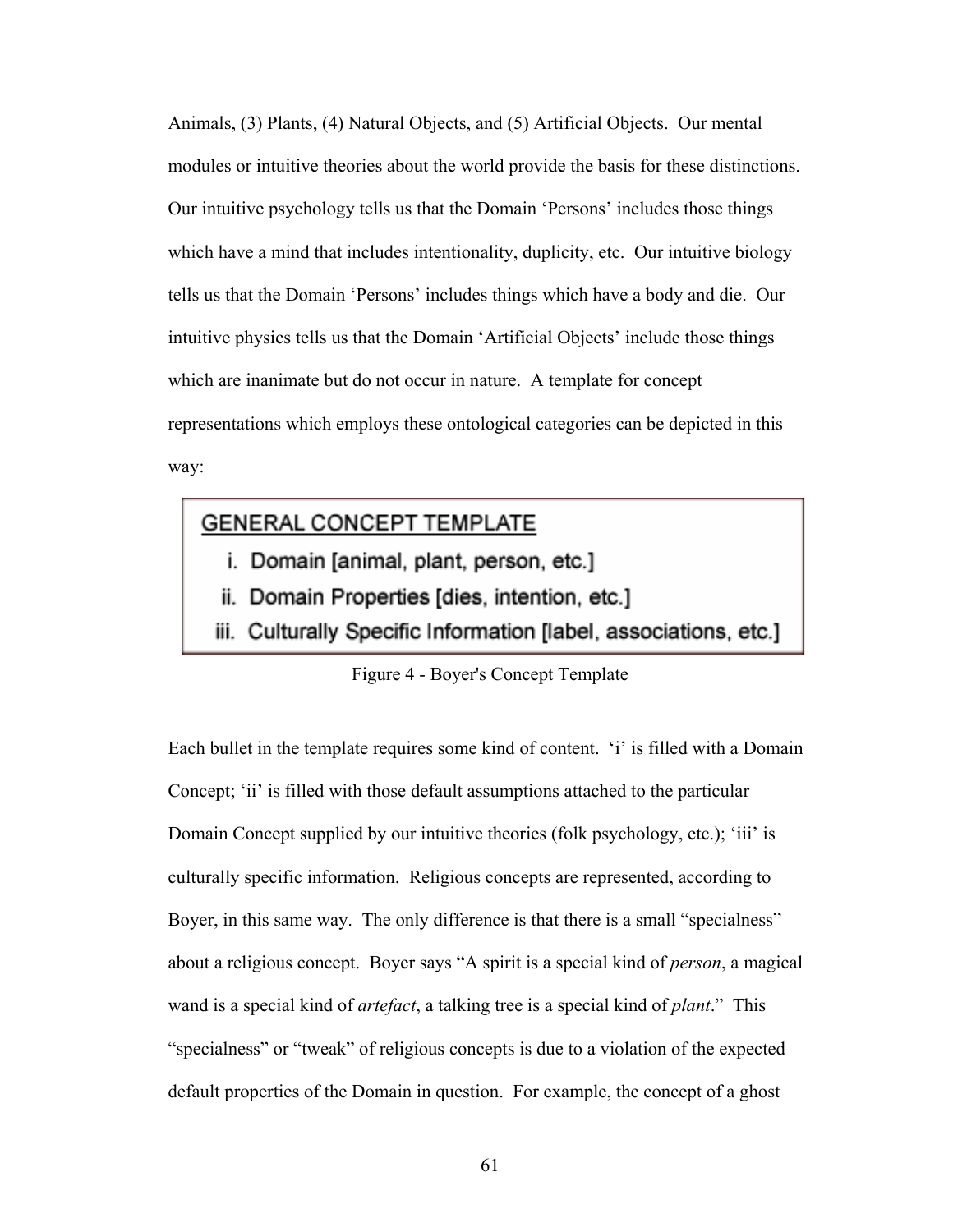utilizes the Person Domain. However, a default assumption of a Person is that they have a biological body that cannot, for instance, walk through walls. Since a ghost can walk through walls the assumptions attached to our intuitive biology have been violated slightly.

While on the surface a concept that violates our default assumptions may seem bizarre and unnatural, Boyer claims that they are really not.

"Far from being intrinsically irrational or delusive, the capacity to imagine non-physically present agents and interact with them is to some extent characteristic of human cognition. A good deal of spontaneous reflection in humans focuses on past episodes of social interaction, on possible future interaction, on counterfactual scenarios involving actual people."

Religious concept representation is, then, simply part of our natural imaginative domai[n45](#page-71-0) and not unnatural at all. Though there are 'tweaks' in religious concepts they are minor. Indeed, Boyer claims, extreme violations of Domain boundaries in concepts render them less likely to be transmitted. The 'tweak' or boundary violation heightens the attention one pays to a concept.<sup>46</sup> A concept with no violations at all would be less interesting than one with violations. A concept with multiple violations would be interesting but less likely to be believed, attended to, and therefore, transmitted. A cognitive optimum for transmission is reached by those concepts with only minor tweaks. A walking couch, for instance, has only one violation of default assumptions of the Artificial Object Domain and would therefore be more likely to be transmitted than a normal couch (no violations) or a walking, invisible, talking, couch that is also edible and immortal (multiple violations). Similarly, Boyer would argue,

 $\overline{a}$ 

<span id="page-71-0"></span> $45$  For purposes of clarity I must note that relegating religious concepts to the 'imaginative' domain is in no way a value judgment. The truth claims of religious concepts are not at issue here but rather how those concepts are represented in human minds.<br><sup>46</sup> For more on this idea see Boyer 1994, 2001 and also a discussion of the Cognitive Alarm Hypothesis

<span id="page-71-1"></span>in McCauley/Lawson 2002.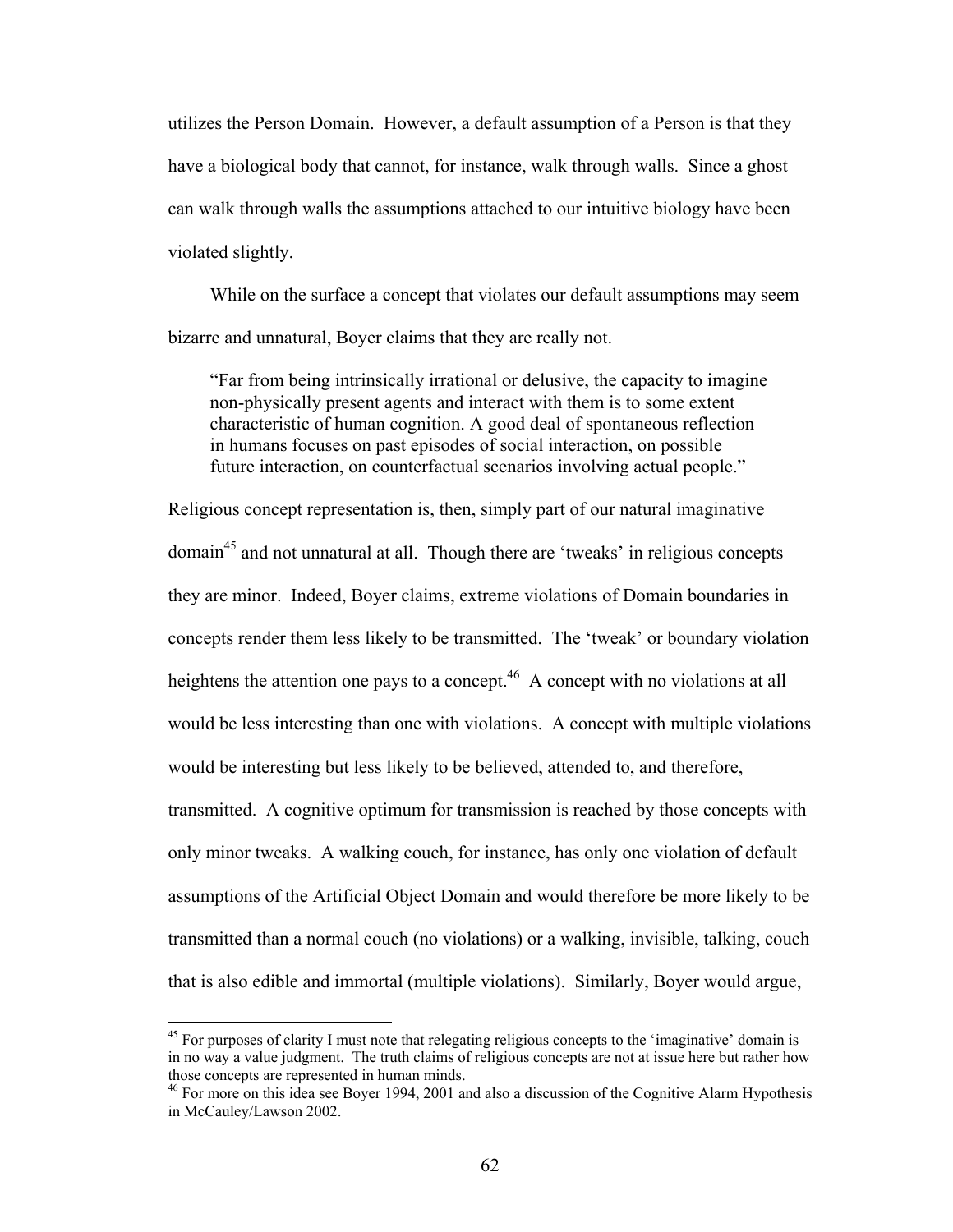concepts involving special snakes are more apt to be transmitted than other ideas which may go some way in explaining their persistence in Zulu and Basotho conceptual schemes.

## *McCauley/Lawson*

Robert N. McCauley and E. Thomas Lawson have contributed a theory of religious ritual competence. Using as an analogy Noam Chomsky's notions of linguistic competence via an internalized universal grammar McCauley and Lawson describe with their theory those cognitive mechanisms which allow human minds to intuit (tacitly) important features of ritual action on the basis of our common, ordinary cognitive resources.

An accurate and thorough description of how minds represent ritual structures and an understanding of key innate cognitive mechanisms (such as a preoccupation with agency) can, according to McCauley and Lawson, provide us with the means to understand *and even predict* key issues concerning religious ritual including what kind of rituals may be more central to religions, what kind of rituals may be repeatable or not, what kind of rituals may be reversible or not, and which rituals are more likely to be transmitted.

By proposing a cognitive approach to religious ritual systems that is testable, McCauley and Lawson have provided scholars with an experimental tool that may be applied across cultures, including that of the Zulu and Basotho. In their most recent book, Bringing Ritual to Mind: Psychological Foundations of Cultural Forms, they apply their theory to the ethnographic data of Frederick Barth (Baktaman) and our next example, Harvey Whitehouse (Pomio Kivung). (McCauley/Lawson 2002)

63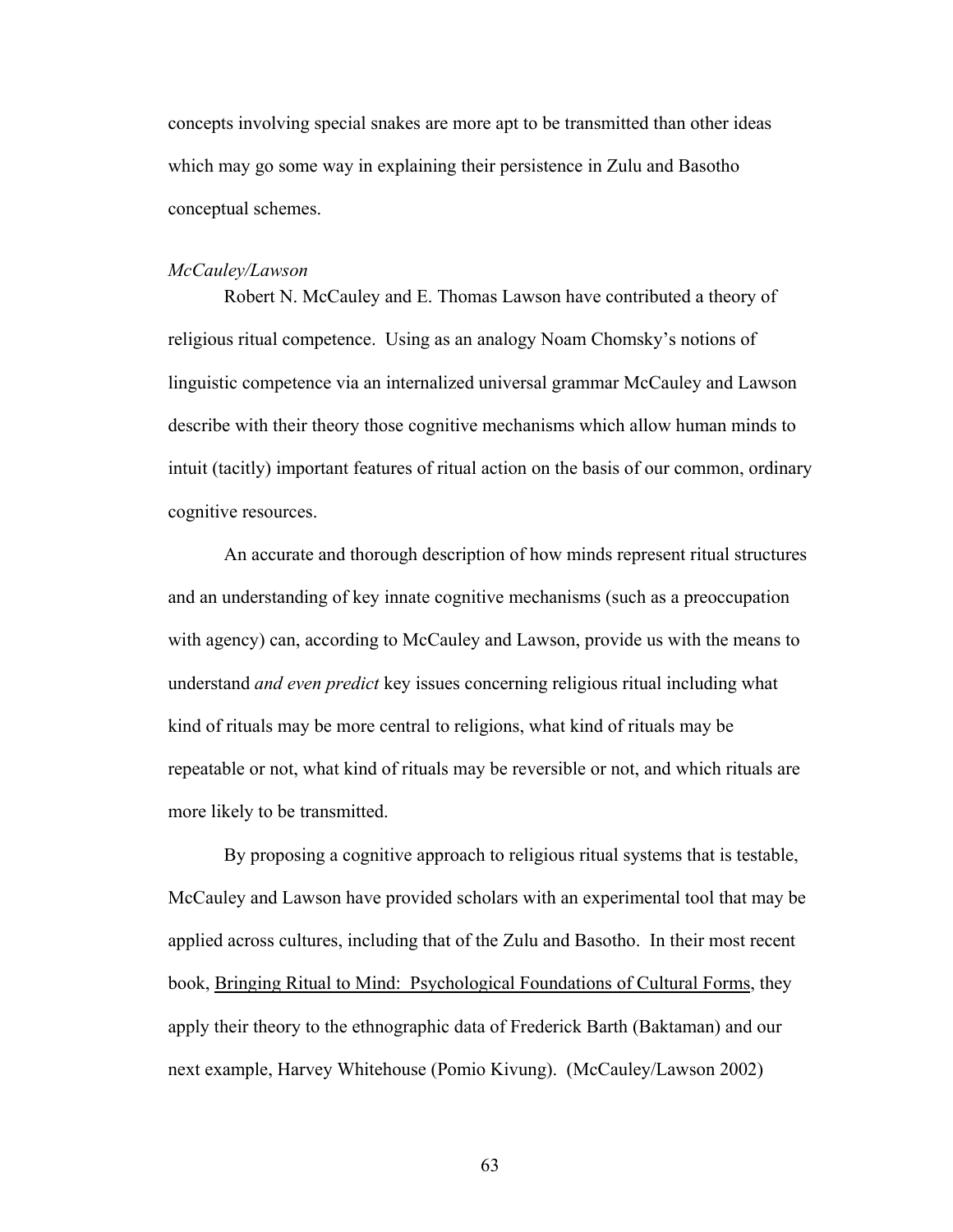## *Whitehouse*

 $\overline{a}$ 

Harvey Whitehouse has attempted to explain with cognitive means the relationship of religious ideas and practices to many domains (social, political, etc.). While this attempt is broader in scope than that of Boyer or Lawson/McCauley, the premises of cognitive science are the same here. Cognitive mechanisms constrain and shape the way religious ideas are "experienced, organized, transmitted, and politicized." (Whitehouse 2002)

Whitehouse's theory focuses on two "modes of religiosity" (Whitehouse 2002, 1995) which have been recognized by many scholars in the past.<sup>47</sup> These modes – the doctrinal mode and the imagistic mode – are constrained cognitively by the type of memory largely employed to make religious aspects memorable and transmittable and constrained culturally by levels of literacy. The Doctrinal Mode is characterized by acts which are "highly repetitive or 'routinized', conducted in a relatively calm and sober atmosphere; such practices are often accompanied by the transmission of complex theology and doctrine; and these practices tend to mark out large religious communities – composed of people who cannot possibly all know each other (certainly not in any intimate way)." (Whitehouse 2002) The Imagistic Mode is characterized by practices which are "very intense emotionally; they may be rarely performed and highly stimulating (e.g. involving altered states of consciousness or terrible ordeals and tortures); they tend to trigger a lasting sense of revelation, and to produce powerful bonds between small groups of ritual participants."

<span id="page-73-0"></span><sup>&</sup>lt;sup>47</sup> Whitehouse mentions Max Weber, Ruth Benedict, Ernest Gellner, Jack Goody, Victor Turner, I. M. Lewis, Richard Werbner, and Fredrik Barth as those scholars who have previously contrasted dynamics of 'religiosity.' (Whitehouse 2002)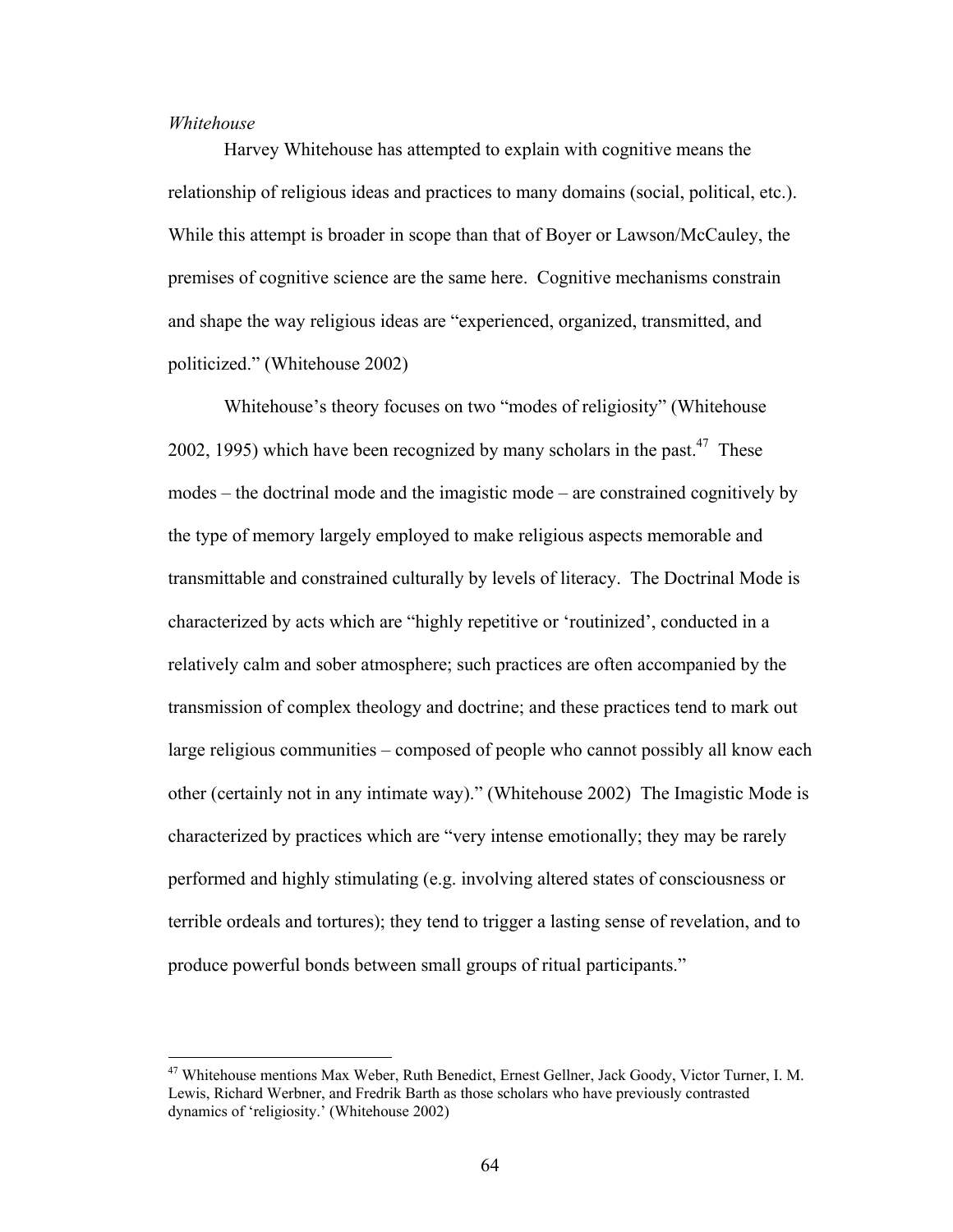In order to explain the occurrence and persistence of these modes Whitehouse begins with two points he believes necessary for their formation.

- Religiosity must be memorable
- Religiosity must be transmitted

In order for religious ideas and practices to be memorable they must take on a form which allows or promotes this memorability. The fact that any idea or practice, religious or not, is remembered is a necessary first step for it to be transmitted to future generations. If I can not remember the name of my grandmother, the chance of my transmitting the name of my grandmother to my own offspring is zero. However, the fact that an idea is remembered is hardly sufficient for its certain transmission. Whitehouse considers importance to be a driving force in terms of motivation to transmit ideas. In other words, if an idea is remembered but is not considered important, its transmission will be difficult. Mnemonic factors, therefore, are central to Whitehouse's "modes of religiosity theory."

 Religiosity in the Doctrinal Mode depends upon frequency (routinization), semantic memory, and literacy. The frequent practice of rituals places them firmly in semantic memory which is reinforced by the ability to record the doctrines and theology associated with these acts. Motivation to transmit the knowledge stored in semantic memory may be compromised due to the "tedium effect" that occurs as a result of repetition. Whitehouse posits that various methods may counteract this tedium and maintain transmission motivation such as "supernatural sanctions (such as eternal damnation) and, more positively, incentives (such as eternal life and salvation)." (Whitehouse 2002)

65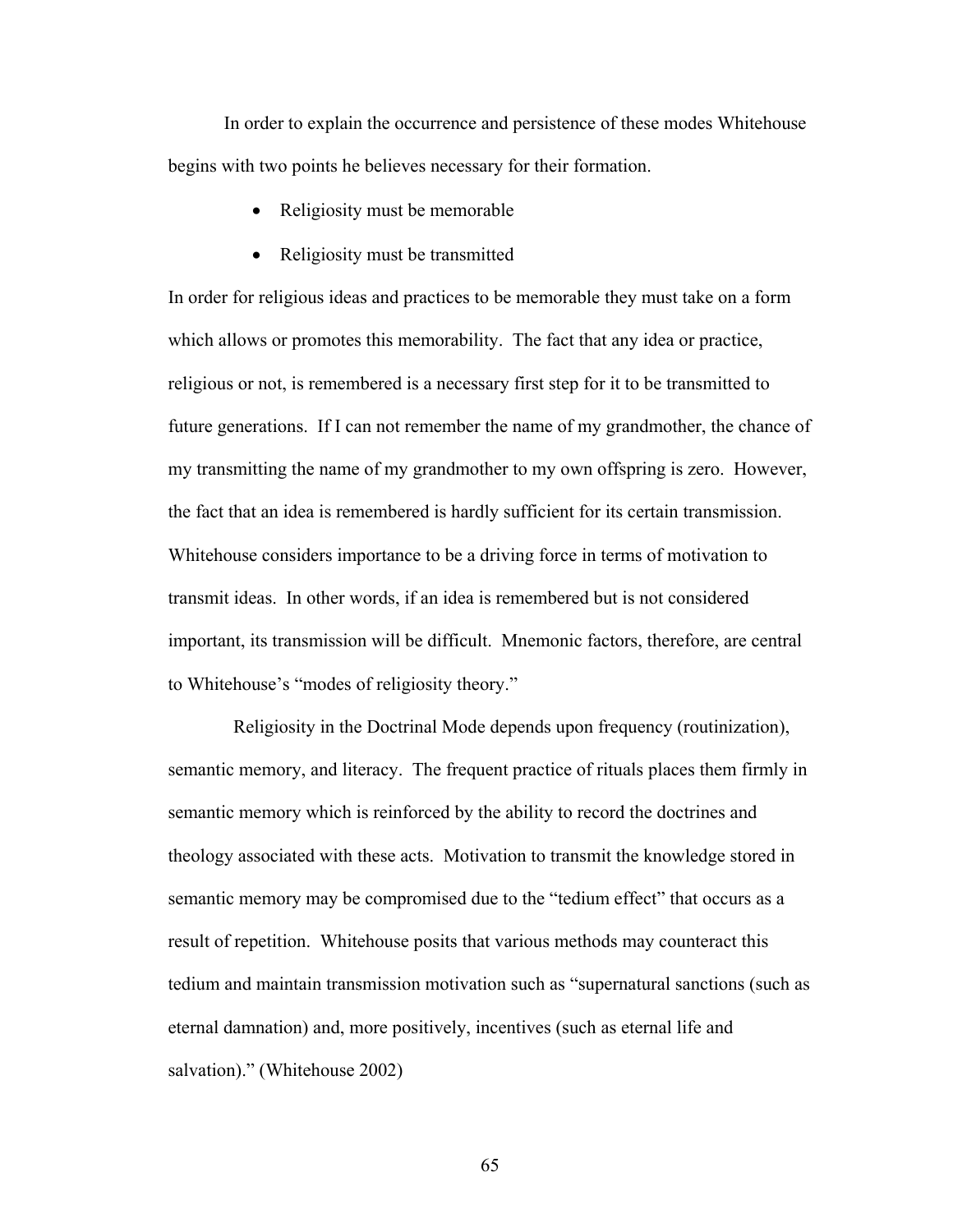Religiosity in the Imagistic Mode depends upon emotional intensity (sensory pageantry<sup>48</sup>) and episodic (flash bulb) memory, and is characterized by the infrequent practice of rituals and nonliteracy. Rituals that are infrequently performed require some kind of high arousal in order for them to be stored in episodic memory and then transmitted. For example, if one were to ask a Baby Boomer where he/she was when President John F. Kennedy was assassinated they could likely relate a very vivid scene drawing on a 'flash bulb' memory. Conversely, if you were to ask the same person where they were when President Richard Nixon died they would likely not remember or only have a vague memory. The emotional arousal attached to the former event allows for memories of that event (especially in relation to the individual doing the 'remembering') to be placed and persist in episodic memory, whereas the lack of emotional arousal in the latter case provides no such episodic memory activation and as a result a lower probability of transmission.

Whitehouse uses ethnographic materials he himself gathered while in Melanesia to bolster his claims and subsequent experimental studies (Whitehouse, Barrett, and Martin; Whitehouse, Barrett – both pilot studies) to test his theory. Furthermore, he calls for further experimental testing (made possible by his systematic theory) in order to more deeply understand the underlying mechanisms he proposes are responsible for shaping and constraining religious ideas and practices.

# *Others*

 $\overline{a}$ 

Boyer, McCauley/Lawson, and Whitehouse have all proposed theories using a cognitive approach to cultural systems. In so doing they have all begun with the same

<span id="page-75-0"></span><sup>&</sup>lt;sup>48</sup> Term coined by McCauley/Lawson (1990) though Whitehouse's use of the term differs from McCauley/Lawson in terms of what role emotion plays.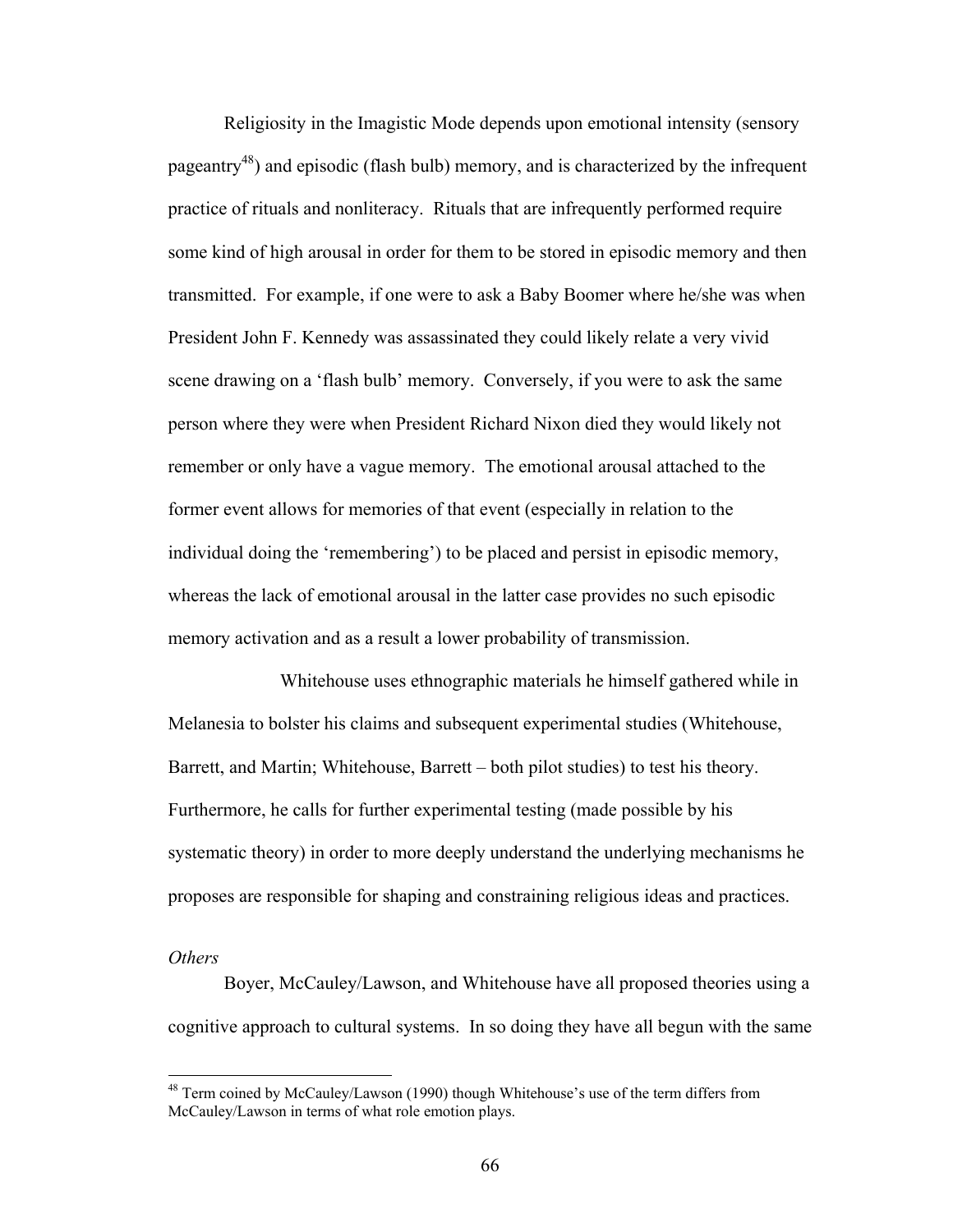premise: cognitive mechanisms constrain and shape religious ideas and practices. They have also, simply by the nature of their approaches, facilitated continued, collaborative, and interdisciplinary scholarship. The systematicity and testability of their theories allows evaluation with strict criteria (e.g. IBE) as well as experimentation.

Paul Thagard describes cognitive science as "the interdisciplinary study of mind and intelligence, embracing philosophy, psychology, artificial intelligence, neuroscience, linguistics, and anthropology."<sup>49</sup> The interdisciplinary nature of a cognitive approach facilitates the contribution of knowledge and insight from many fields and indeed an explosion of interest in religious ideas and practices has begun. A few examples include: Justin Barrett, a cognitive psychologist, who has developed experiments to test these new theories but also contributed to knowledge about the capacity of minds to employ online and offline thinking for different tasks and situations; Luther Martin, a historian of Graeco-Roman religions, who has, among other things, suggested a cognitive approach to help understand the persistence of petitionary prayer by people especially in the face of "the absence of statistical or scientific evidence for the efficacy of prayer" and an exclusive reliance on anecdotal evidence; Jesse Bering, an evolutionary/developmental psychologist studying primates, has further expanded the breadth of a cognitive science of religion by attempting to determine the extent to which species other than humans may employ religious concepts in their conceptual scheme, if at all; Jason Slone, a scholar of comparative religion, Brian Malley, a comparative religion scholar, and Stewart

 $\overline{a}$ 

<span id="page-76-0"></span> $49$  And, may we add, comparative religion, at least to the extent that theorists in the discipline are informed by cognitive science.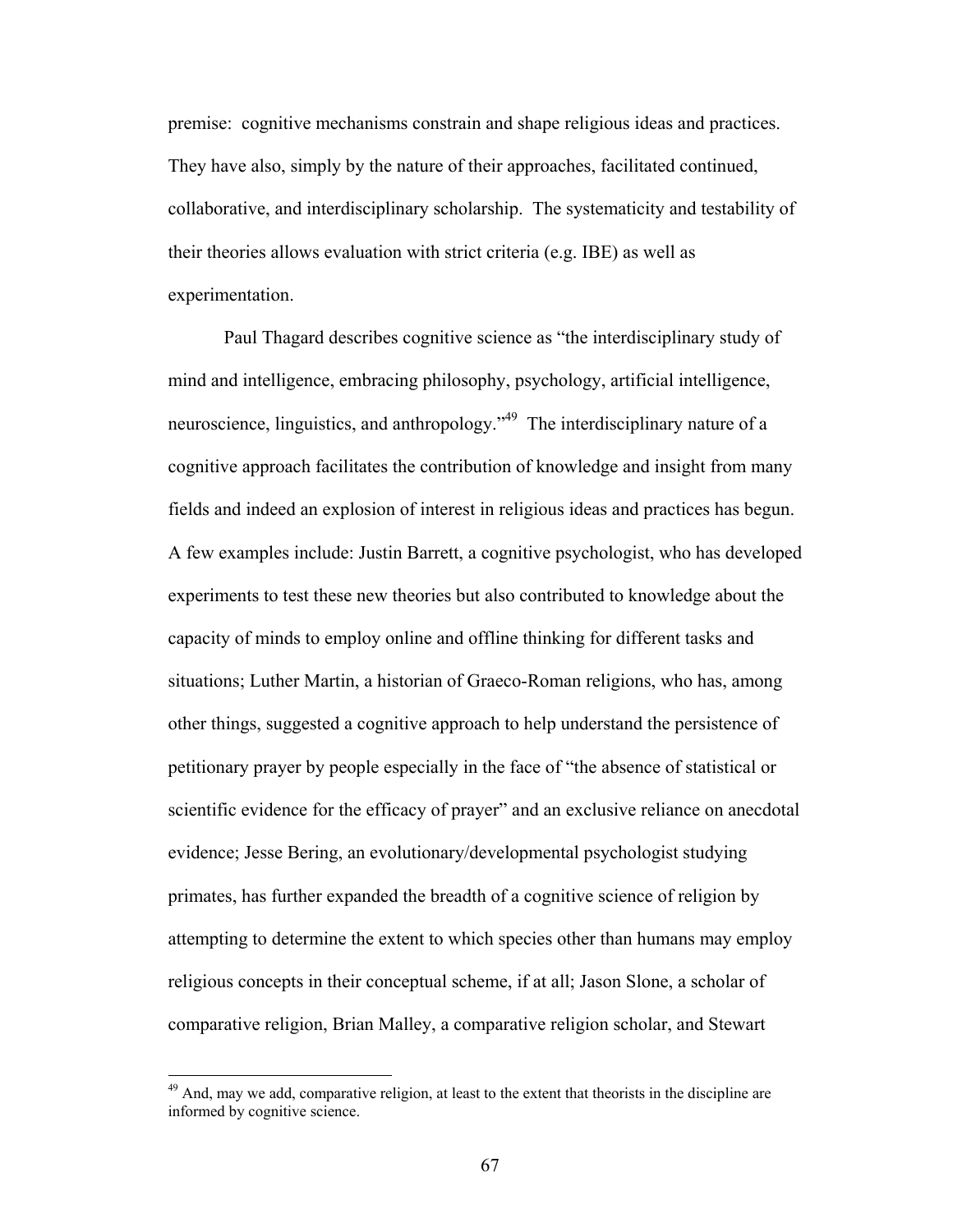Guthrie, an anthropologist, have all contributed new cognitive approaches, applied current approaches to existing ethnographic data, or experimentally tested theories in order to streamline (or criticize) the explanations posited by others.

The fact that the disciplines represented here can collaborate and continue the cognitive science of religion program is a testament to the systematicity and consilience of each approach. Indeed the cognitive science of religion should not be "people from different fields having lunch together to chat about the mind" and as we have seen above it is surely NOT that.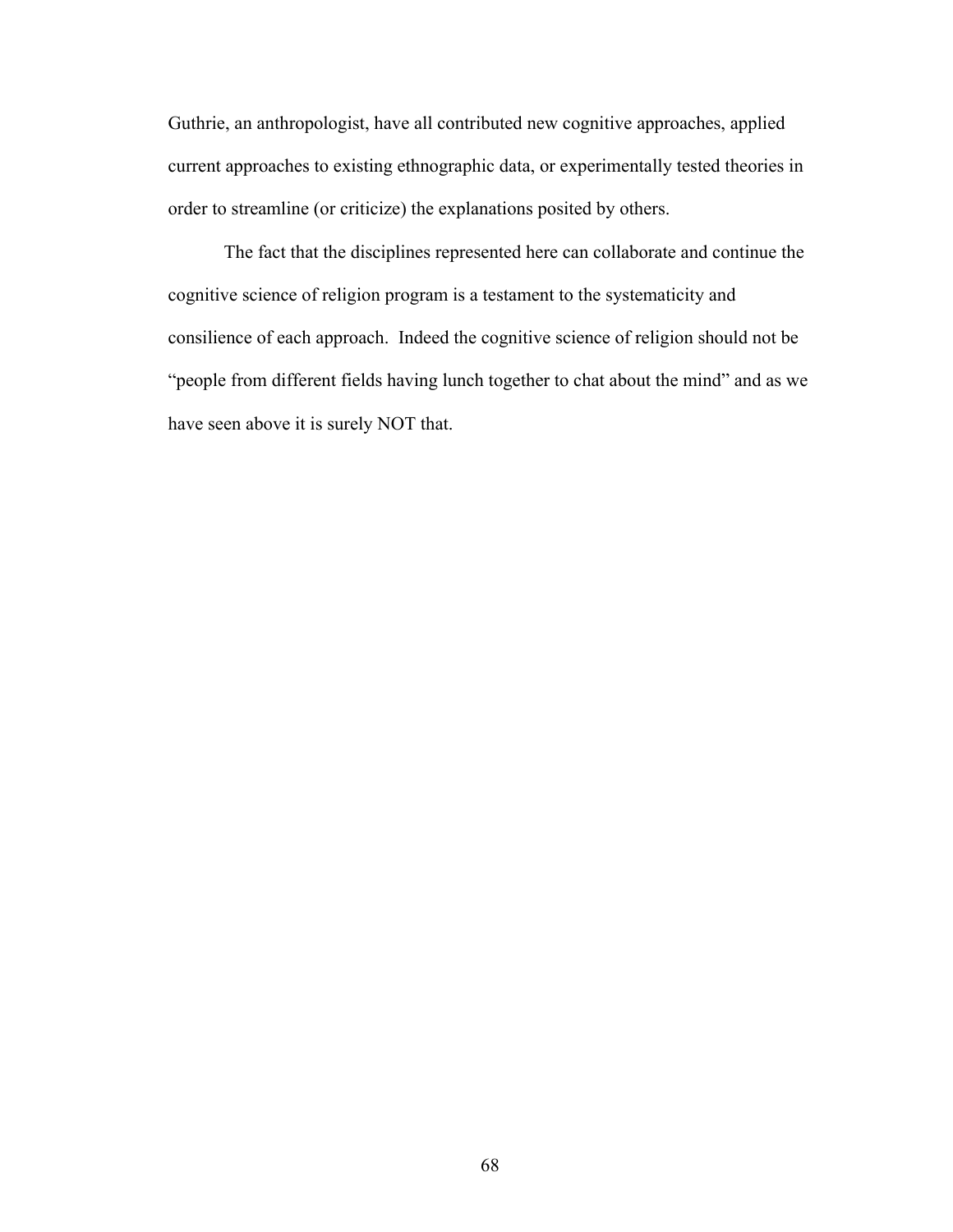## **CONCLUSION**

Let us revisit the questions we posed earlier

- Why are ideas concerning special snakes central in amaZulu and Basotho religious system?
- Why do these ideas persist whereas other ideas do not?

Explanations for the centrality of special snakes in African religious systems due to their explanatory power (Intellectual scenario), their palliative effect (Emotional scenario), their function as a social stabilizer (Social scenario), or the general mental deficiencies of the amaZulu and Basotho (Illusory scenario) all fall short. For example, snakes' association with the ancestors allows an individual to explain why snakes are important but an explanation for the existence and persistence of concepts about ancestors remains. Additionally, snake-men having covert relations with their wives and causing tornados and earthquakes resulting in much destruction are not particularly emotionally comforting.

So how can new approaches with explanatory pretensions illuminate the ethnographic reports described at the beginning of this thesis? The cognitive science approach has striven to seriously attend to the objections to previous approaches as well as extend their contributions toward a testable explanation of religion. By considering cognitive constraints on religious concepts, $5<sup>0</sup>$  theories of idea generation and transmission have been proposed. Describing specific constraints and mechanisms sheds light on what kind of concepts are more or less likely to be central to a religious system and what concepts are more or less likely to be transmitted from

 $\overline{a}$ 

<span id="page-78-0"></span> $50$  Of course religious concepts are constrained by the same cognitive mechanisms that constrain all concepts.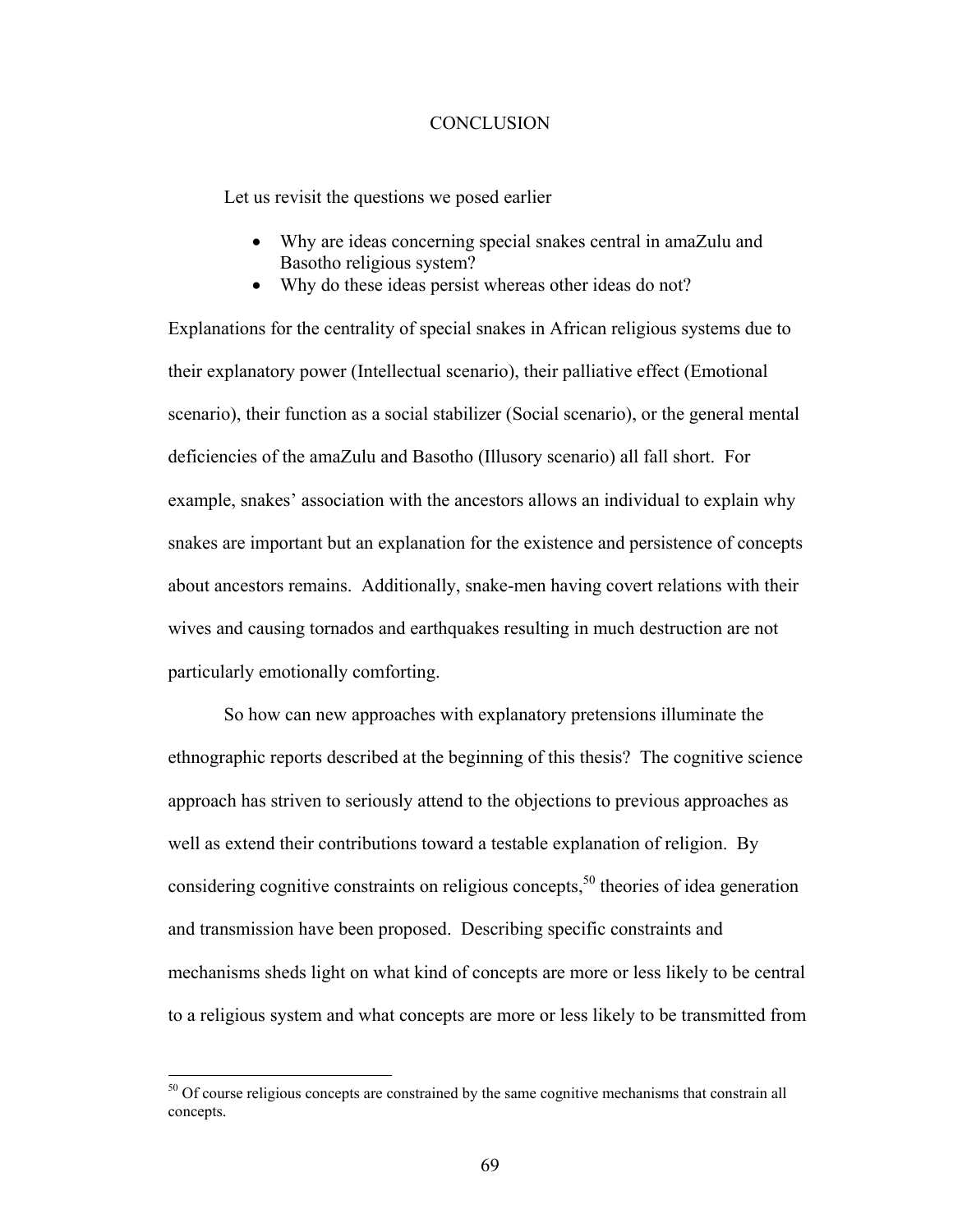generation to generation. Cognitive optimums not only explain the existence of religious concepts (in spite of the emergence of science, nonexistence of stabilizing social institutions, associated emotional anxiety) but also predict their continued persistence. For example the persistence of snake-man/snake concepts in Lesotho concurrent with increased education in scientific explanations as we noted with the university students and the account of the snake birth.

Theories of ritual form predict the concepts central to the process of becoming an amaZulu diviner. Attribution of special qualities to snakes creates a cognitive optimum which makes special snake concepts central to the ritual system and therefore more likely to persist. Other concepts that may be associated with the process and even deemed very important may fade in time while those central concepts will be more likely to persist. In many ritual systems substitutions are made for seemingly important aspects of rituals. With a theory explaining those mechanisms which constrain ritual form scholars can predict what kinds of substitutions are more or less likely.

Perhaps most exciting about the cognitive science approach is its testability. Indeed, scholars have already devised and performed experiments in order to evaluate the predictions of these theories. Scholars in evolutionary psychology, anthropology, and other fields have contributed to the cognitive science of religion project by taking the theories developed and rigorously testing them. This testability and interdisciplinary nature of the project may be justification for optimism about the production and contribution of this approach to the study of religion.

70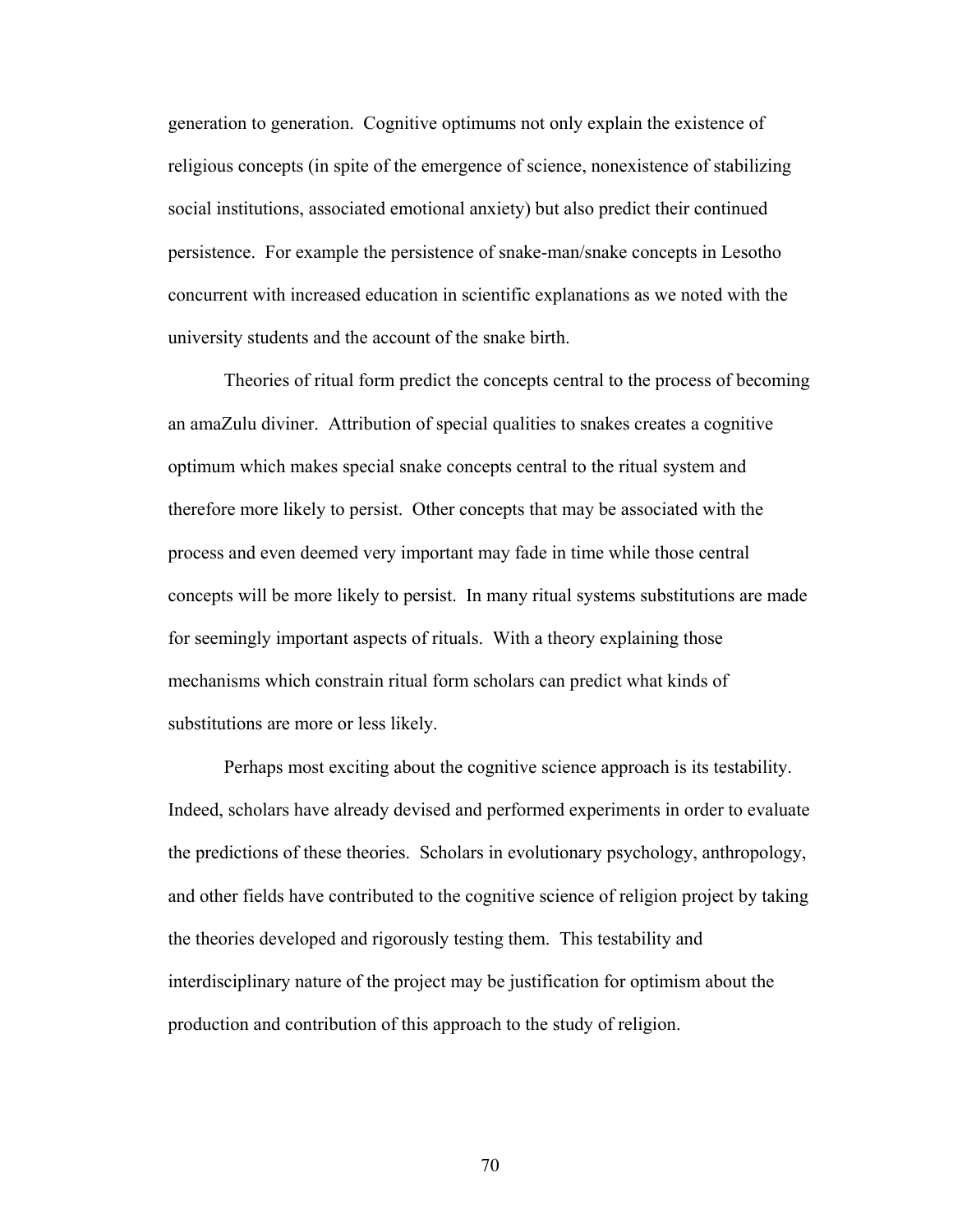A cognitive approach to the study of African religion utilizes the excellent ethnographic record available from many scholars. It is compliant with current explanatory models in the philosophy of science. It acknowledges the proper role of interpretation in scholarship rather than excluding it. It provides ample opportunity for experimental testing of its theories. It employs the necessary level of theoretical sophistication. These factors mark the cognitive science of religion as an invigorating project for scholars of African religion.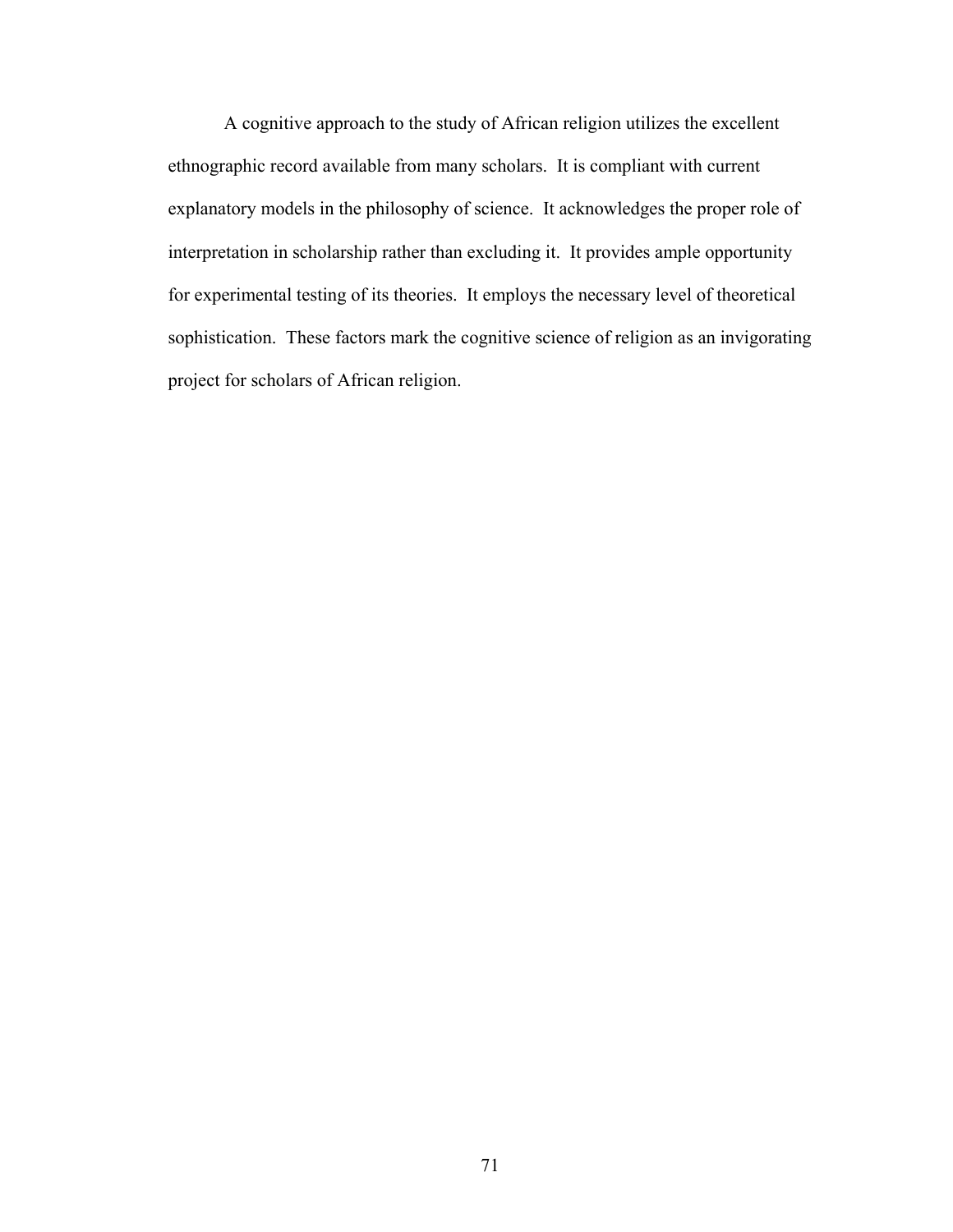#### BIBLIOGRAPHY

- Berglund, Axel-Ivar 1976. *Zulu Thought-Patterns and Symbolism*. Bloomington, IN: Indiana University Press.
- Bolle, K. W. 1979. The History of Religions and Anthropology: A Theoretical Crisis. *Epoche, Journal of the History of Religions at UCLA* 7 (1-2): 1-8, 1979.
- Boyer, Pascal 1994. *The Naturalness of Religious Ideas: A Cognitive Theory of Religion*. Berkely, CA: The University of California Press.
- Boyer, Pascal 2001. *Religion Explained: The Evolutionary Origins of Religious Thought*. New York: Basic Books.
- Boyer, Pascal 2003. Religious Thought and Behavior as By-Products of Brain Function. *Trends in Cognitive Science*. 7 (3): 119-124, 2003.
- Bradshaw, Paul F. 1992. *The Search for the Origins of Christian Worship: Sources and Methods for the Study of Early Liturgy*. New York: Oxford University Press
- Cunningham, Graham 1999. *Religion & Magic: Approaches & Theories*. New York: New York University Press.
- Dent, G.R. and Nyembezi, C.L.S. 1969. *Scholar's Zulu Dictionary*. Pietermaritzburg, South Africa: Shuter & Shooter.
- Evans-Pritchard, E.E. 1965. *Theories of Primitive Religion*. Oxford: Clarendon Press.
- Freud, S. 1946. *Totem and Taboo*. New York: Vintage Books.
- Geertz, C. 1973. *The Interpretation of Cultures: Selected Essays*. New York: Basic Books.
- Gopnik, Meltzoff, and Kuhl. 1999. *The Scientist in the Crib*. New York: William Morrow.
- Guthrie, Stewart 1993. *Faces in the Clouds*. Oxford: Oxford University Press.

Hempel, C. 1965. *Aspects of Scientific Explanation*. New York: The Free Press.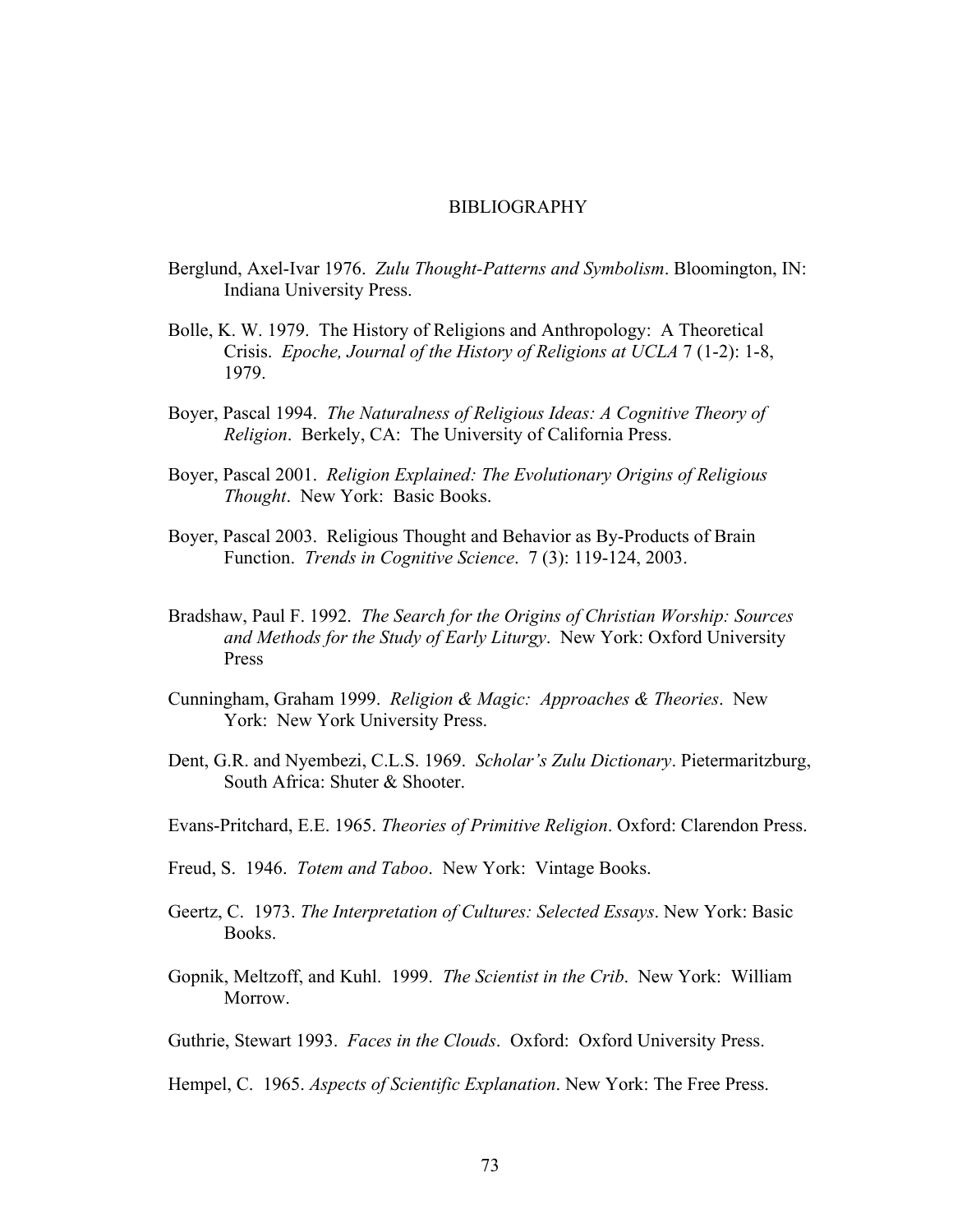- Horevich, Ted (ed.) 1995. Abduction. *The Oxford Companion to Philosophy*. Oxford: Oxford University Press.
- Horton, R. 1993. *Patterns of Thought in Africa and the West: Essays on Magic, Religion, and Science*. Cambridge: Cambridge University Press.
- Isichei, Elizabeth 1995. *A History of Christianity in Africa: From Antiquity to the Present*. Grand Rapids, MI: Wm. B. Eerdmans Publishing Co.
- Krige, Eileen Jensen. 1936. The Social System of the Zulus. Pietermartizburg, South Africa: Shuter & Shooter.
- Kohler, M. 1941. *The Izangoma Diviners*. Pretoria, South Africa: Government Printers.
- Lawson, E. Thomas 1984. *Religions of Africa: Traditions in Transformation*. San Francisco: Harper and Row.
- Lawson, E. Thomas and McCauley, Robert N. 1990. *Rethinking Religion: Connecting Cognition and Culture*. Cambridge: Cambridge University Press.
- Levi-Strauss, C. 1958, reprinted 1984. The Story of Asdiwal. *Sacred Narrative: Readings in the Theory of Myth* (Alan Dundes ed.). Berkeley, CA: University of California Press.
- Lipton, P. 1995. *Inference to the Best Explanation*. Cambridge, UK: Cambridge University Press
- Lipton, Peter 1996. Is the Best Good Enough? *The Philosophy of Science* (David Papineau ed.). Oxford: Oxford University Press.
- Lipton, Peter 2000. Inference to the Best Explanation. *A Companion to the Philosophy of Science* (W.H. Newton-Smith ed.). Oxford: Blackwell Publishers Ltd.
- Malley, B. and Barrett J. 2003. Can Ritual Form Be Predicted from Religious Belief? A Test of the Lawson-McCauley Hypothesis. *Journal of Ritual Studies.* 17 (2): 1-14, 2003.
- Manyeli, Thomas Lesaoana 1995. *Phenomenological Perspective of Basotho Religion*. Mazenod, Lesotho: Mazenod Book Centre.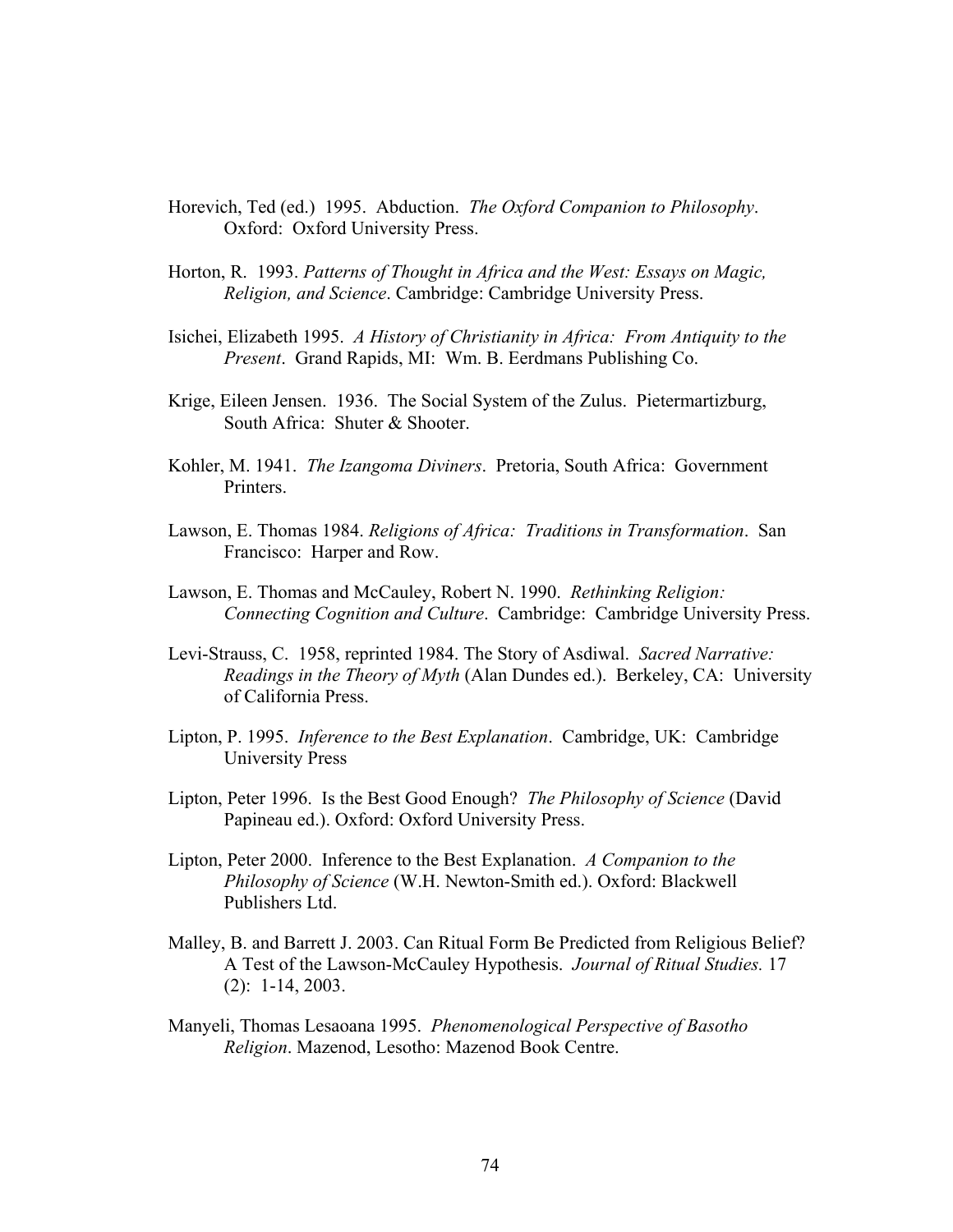- Martin, L. 1996. Introduction: The Post-Eliadean Study of Religion and the New Comparativism. The New Comparativism in the Study of Religion: A Symposium. *Method and Theory in the Study of Religion.* 8: 1-3, 1996.
- McCauley, R. N. 2000a. Overcoming Barriers to a Cognitive Psychology of Religion. *Method and Theory in the Study of Religion.* 12: 141-161, 2000.
- McCauley, Robert N. 2000b. The Naturalness of Religion and the Unnaturalness of Science. *Explanation and Cognition*. (Keil, F. and Wilson, R. eds.) Cambridge, MA: MIT Press.
- McCauley, R. N. and Lawson, E. T. 1998. Interactionism and the Non-Obviousness of Scientific Theories: A Response to Michael P. Levine. *Method and Theory in the Study of Religion.* 10: 61-77, 1998.
- McCauley, Robert N. and Lawson, E. T 2002. *Bringing Ritual to Mind: Psychological Foundations of Cultural Forms*. Cambridge: Cambridge University Press.
- McGrew, T. 2001. *Toward a Rational Reconstruction of Design Inferences*. Kalamazoo: Western Michigan University, <http://vms.cc.wmich.edu/~mcgrew/design05.htm>
- Morris, B. 1987. *Anthropological Studies of Religion*. Cambridge: Cambridge University Press.
- Oosthuizen, Gerhardus Cornelis 1991. The Place of Traditional Religion. *Contemporary South Africa in African Traditional Religions in Contemporary Society.* (Olupona, Jacob K. ed.) St. Paul, MN: Paragon House.
- Orpen, J. M. 1979, reprinted from 1857. *History of the Basutus of South Africa*. Mazenod, Lesotho: Mazenod Book Centre.
- Pals, D. 1995. *Seven Theories of Religion*. New York: Oxford University Press.
- Pierce, C. S. 1935. *Collected Papers* Vol. 5 (Hartshorne and Weiss eds.). Cambridge, MA: Harvard University Press.
- Pinker, Steven 2002. *The Blank Slate: The Modern Denial of Human Nature*. New York: Viking.
- Popper, K. 1963. *Conjectures and Refutations*. New York: Harper and Row.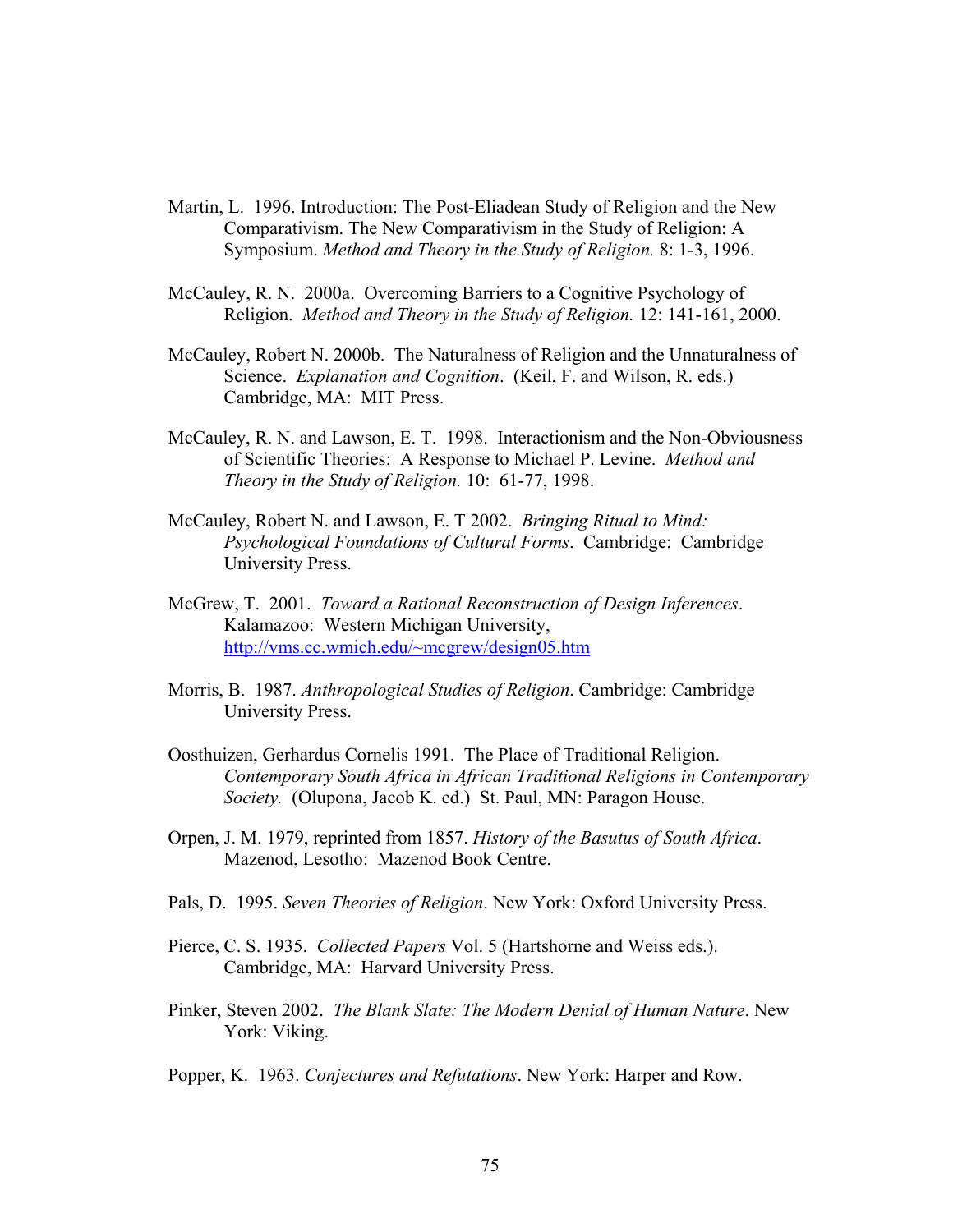- Rosenberg, A. 2000. Philosophy of Social Science. *Companion to the Philosophy of Science* (W. H. Newton-Smith ed.). Oxford, UK: Blackwells Publishing Ltd
- Salmon, W. 1989. Four Decades of Scientific Explanation. *Scientific Explanation* (Salmon and Kitcher eds.). Minneapolis: University of Minnesota Press
- Shooter, J. 1969. *The Kafirs of Natal and Zulu Country*. New York: Negro Universities Press. (originally published 1857, London: E. Stanford.)
- Sperber, Daniel 1975. *Rethinking Symbolism*. Cambridge: Cambridge University Press.
- Spickard, James V. 2002. Disciplinary Conflict in the Study of Religion: Anthropology, Sociology, and "Lines in the Sand." *Method & Theory in the Study of Religion*, 14: 141-169, 2002.
- Thagard, P. 1985. The Best Explanation: Criteria for Theory Selection. *Journal of Philosophy* , p. 76-92
- Thagard, Paul 1996. *Mind: Introduction to Cognitive Science*. Cambridge, MA: MIT Press.
- Tooby, J., & Cosmides, L. 1992. The Psychological Foundations of Culture. *The Adapted Mind: Evolutionary Psychology and the Generation of Culture*. (J.H. Barkow, L. Cosmides, & J. Tooby eds.) New York: Oxford University Press.
- Turner, V. 1967. *Forest of Symbols*. Ithaca, New York: Cornell University Press
- Turner, V. 1969. *The Ritual Process: Structure and Anti-Structure*. Ithaca: Cornell University Press.
- Waardenburg, J. 1973. *Classical Approaches to the Study of Religion*, 2 vols. The Hague: Mouton.
- Watkins, John 1991. Methodological Individualism and Social Tendencies. *The Philosophy of Science* (Boyd, Gasper, and Troud eds.). Cambridge, MA: MIT Press.
- Westerlund, David 1991. "Insiders" and "Outsiders" in the Study of African Religions: Notes on Some Problems of Theory and Method. *Contemporary South Africa in African Traditional Religions in Contemporary Society*  (Olupona, Jacob K. ed.) St. Paul, MN: Paragon House.